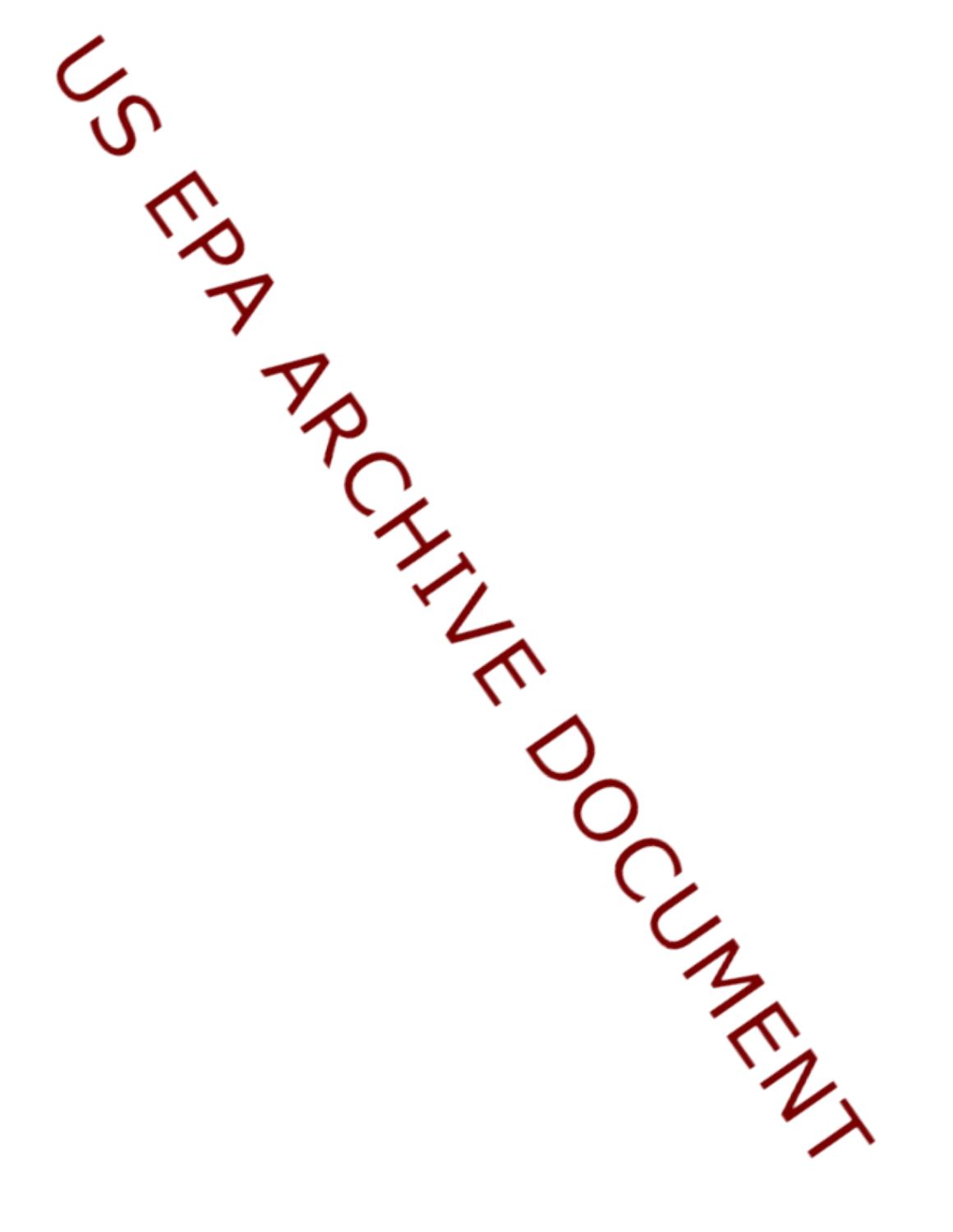# **Environmental Technology Verification Program** Advanced Monitoring Systems Center

Test/Quality Assurance Plan for Verification of Microcystin Test Kits

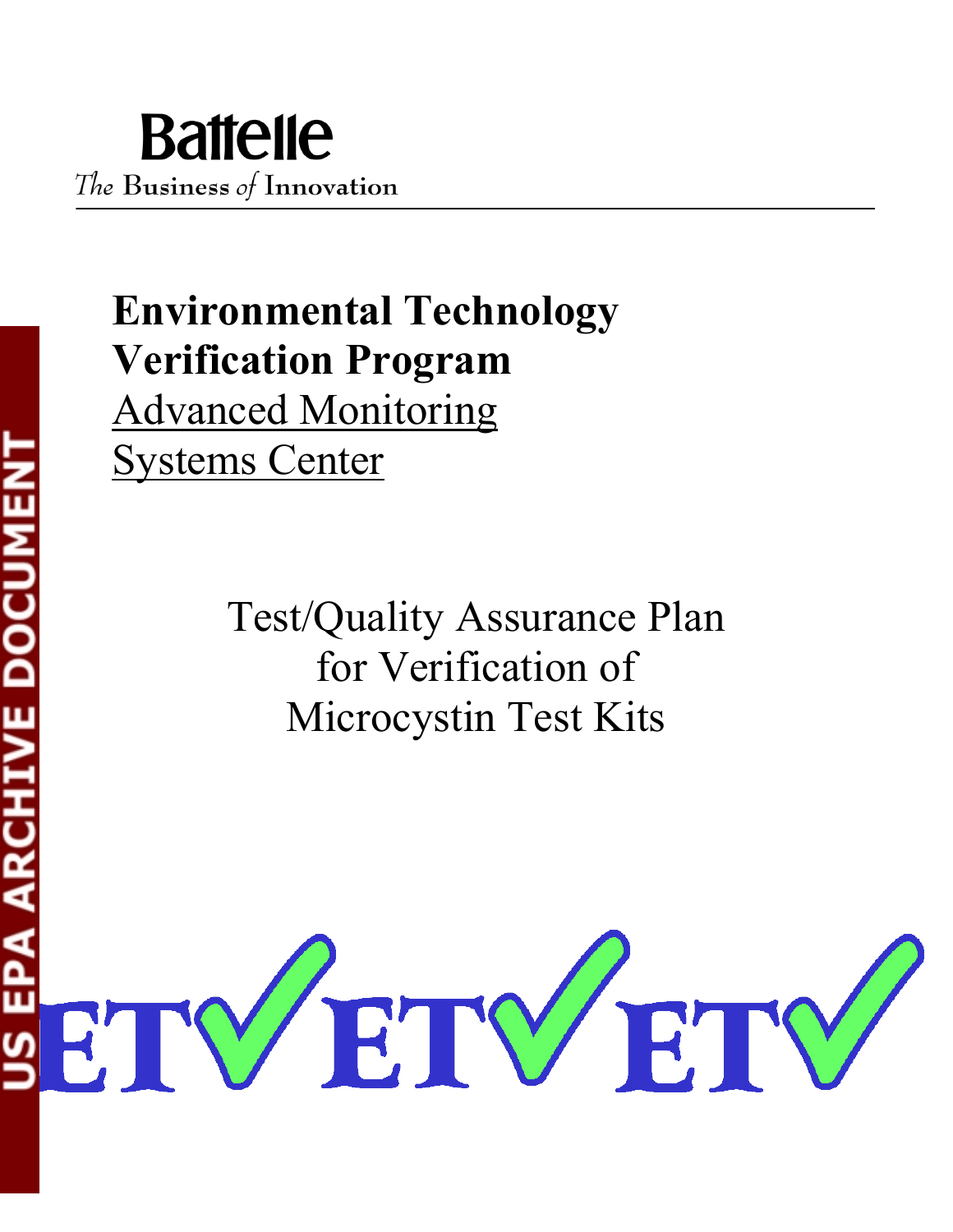## **TEST/QUALITY ASSURANCE PLAN**

**for**

**Verification of Microcystin Test Kits**

**July 6, 2010**

**Prepared by**

**Ryan James Anne Gregg Amy Dindal Battelle 505 King Avenue Columbus, OH 43201-2693**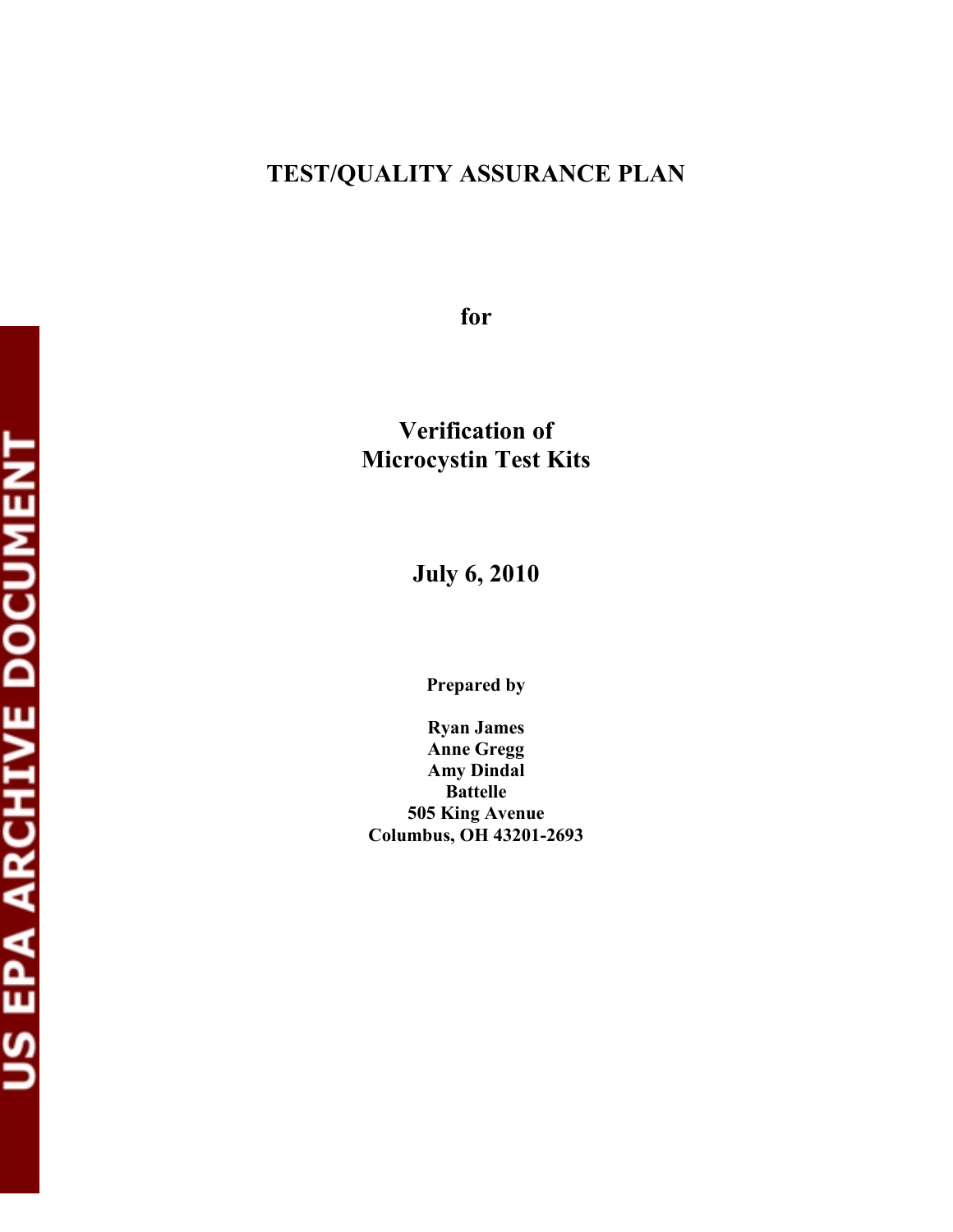Microcystin Test Kits Test/QA Plan Page 3 of 46 Version 1.0 Date: 7/6/10

## **SECTION A**

## **PROJECT MANAGEMENT**

## <span id="page-3-1"></span><span id="page-3-0"></span>**A1 VENDOR APPROVAL PAGE**

ETV Advanced Monitoring Systems Center

Test/Quality Assurance Plan for Verification of Microcystin Test Kits

## APPROVAL:

Name \_\_\_\_\_\_\_\_\_\_\_\_\_\_\_\_\_\_\_\_\_\_\_\_\_\_\_\_\_\_\_\_\_\_

Company \_\_\_\_\_\_\_\_\_\_\_\_\_\_\_\_\_\_\_\_\_\_\_\_\_\_\_\_\_\_\_

Date \_\_\_\_\_\_\_\_\_\_\_\_\_\_\_\_\_\_\_\_\_\_\_\_\_\_\_\_\_\_\_\_\_\_\_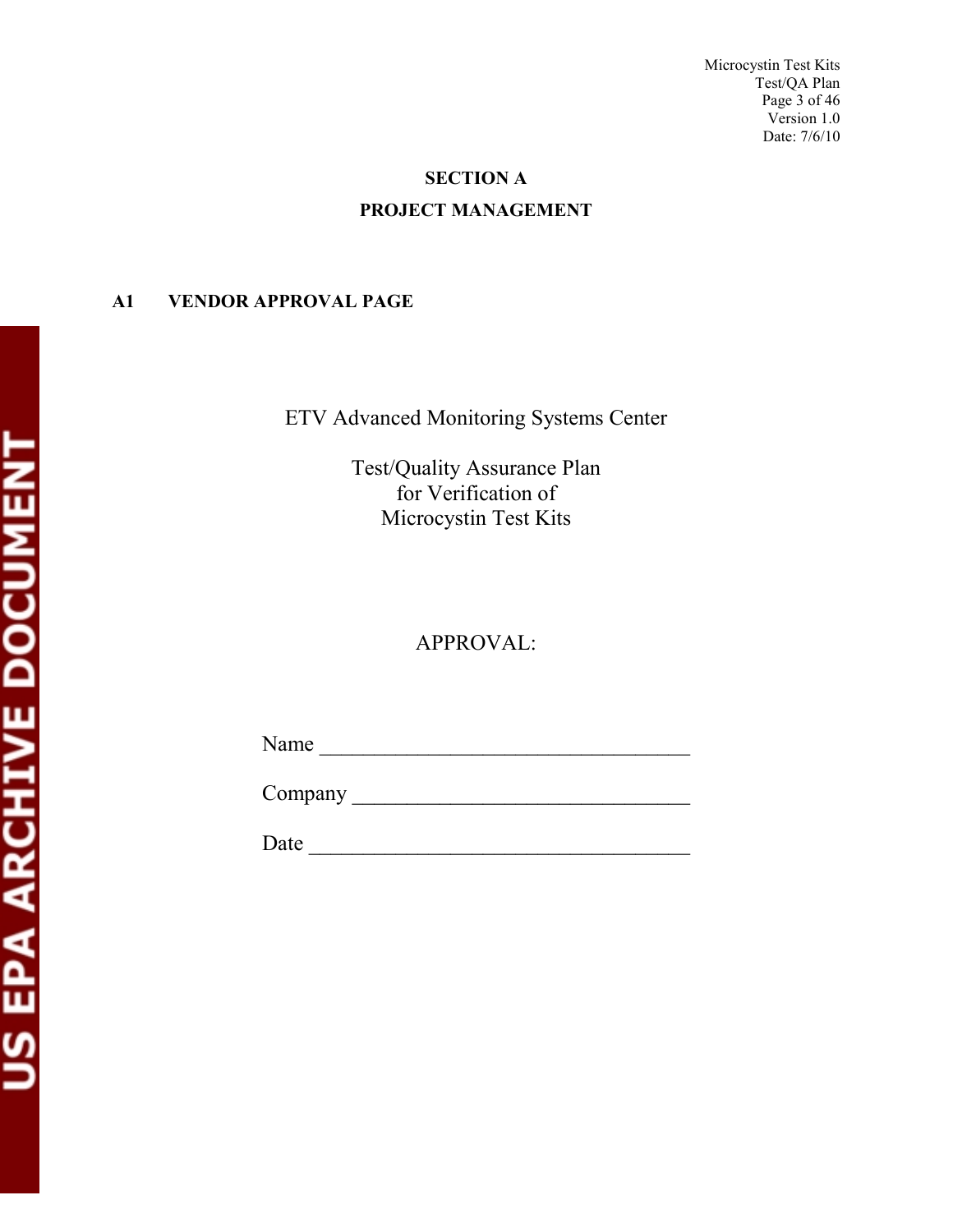#### <span id="page-4-0"></span> $A2$ **TABLE OF CONTENTS**

| Section                          |  |  |
|----------------------------------|--|--|
|                                  |  |  |
| A <sub>1</sub>                   |  |  |
| A <sub>2</sub>                   |  |  |
| A <sub>3</sub>                   |  |  |
| A4                               |  |  |
| A <sub>5</sub>                   |  |  |
| A6                               |  |  |
| A7                               |  |  |
| A8                               |  |  |
| A <sup>9</sup>                   |  |  |
| A10                              |  |  |
|                                  |  |  |
| B1                               |  |  |
| B <sub>2</sub>                   |  |  |
| B <sub>3</sub>                   |  |  |
| <b>B4</b>                        |  |  |
| B <sub>5</sub>                   |  |  |
| <b>B6</b>                        |  |  |
| B7                               |  |  |
| B <sub>8</sub>                   |  |  |
| <b>B</b> 9                       |  |  |
| <b>B10</b>                       |  |  |
|                                  |  |  |
|                                  |  |  |
| C <sub>1</sub><br>C <sub>2</sub> |  |  |
|                                  |  |  |
|                                  |  |  |
| D <sub>1</sub>                   |  |  |
| D2                               |  |  |
| D <sub>3</sub>                   |  |  |
|                                  |  |  |
| E1                               |  |  |
|                                  |  |  |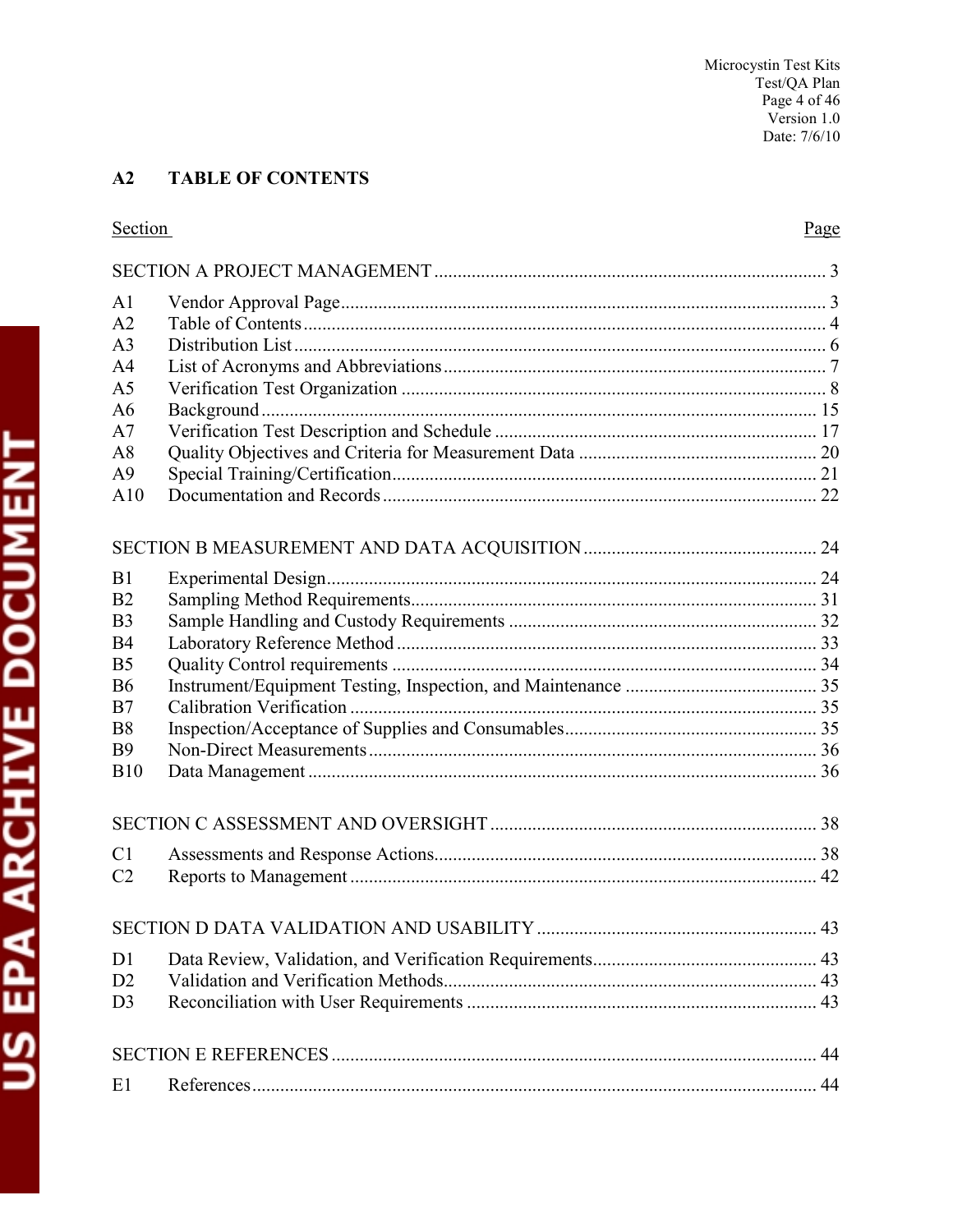|                                                                               | Microcystin Test Kits |
|-------------------------------------------------------------------------------|-----------------------|
|                                                                               | Test/QA Plan          |
|                                                                               | Page 5 of 46          |
|                                                                               | Version 1.0           |
|                                                                               | Date: 7/6/10          |
| List of Figures                                                               | Page                  |
|                                                                               |                       |
|                                                                               |                       |
| List of Tables                                                                |                       |
|                                                                               |                       |
|                                                                               |                       |
| Table 3. DQIs and Criteria for Critical Measurements for Reference Methods 21 |                       |
|                                                                               |                       |
|                                                                               |                       |
|                                                                               |                       |
|                                                                               |                       |

[Table 7. Microcystin Reference Method Information](#page-34-1) ................................................................. 34

Appendix A: Ease of Use Questionnaire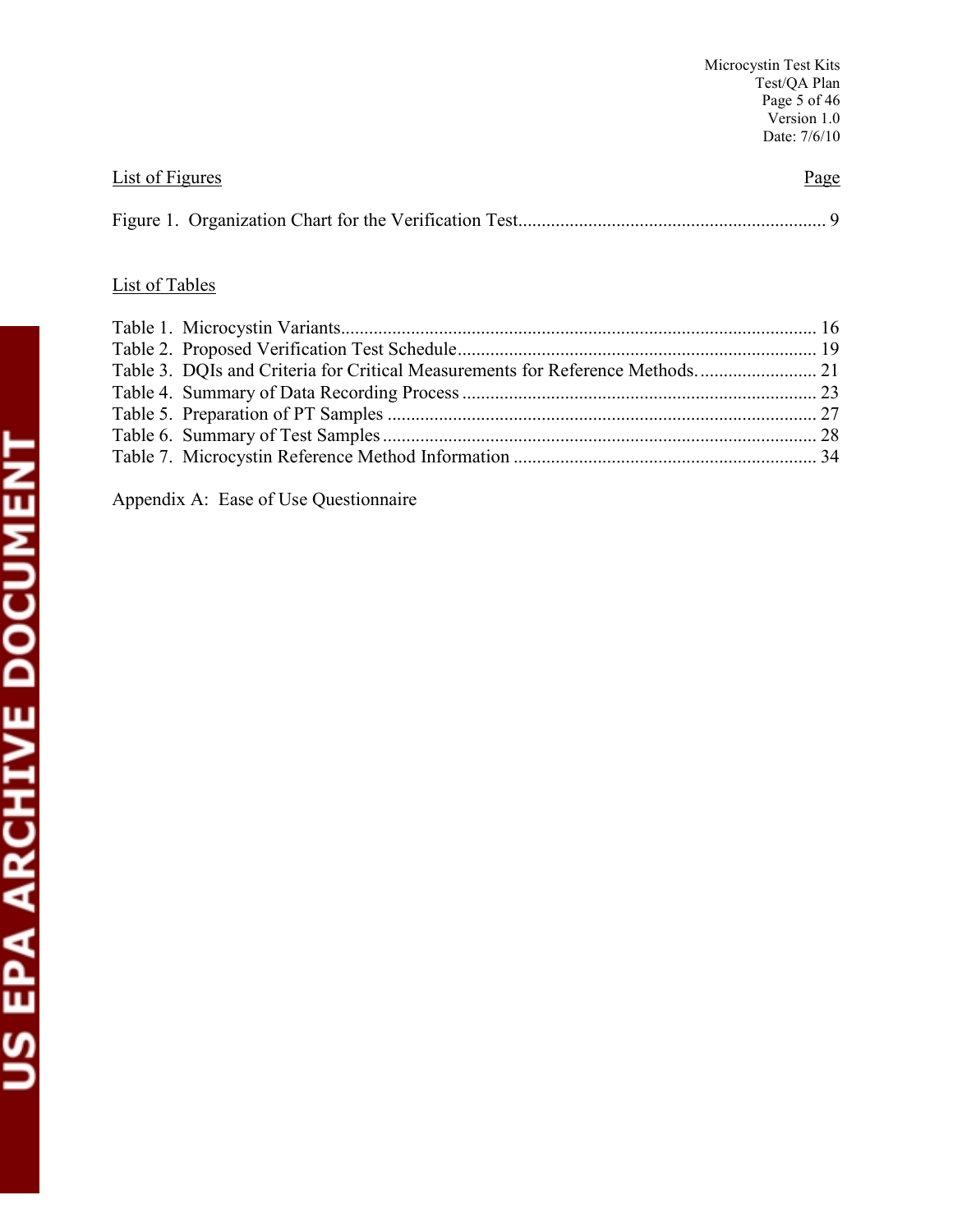Microcystin Test Kits Test/QA Plan Page 6 of 46 Version 1.0 Date: 7/6/10

#### <span id="page-6-0"></span>**A3 DISTRIBUTION LIST**

**Vendors**

Fernando Rubio Abraxis 54 Steamwhistle Drive Warminster, PA 18974

Art Trombley Beacon Analytical Systems, Inc. 383 Presumpscot Street Portland, Maine 04103

Elena Domínguez ZEU-INMUNOTEC, S.L. C/ Bari 25 dpdo. Polígono PLAZA. 50197- Zaragoza- SPAIN

## **EPA**

John McKernan Michelle Henderson U.S. Environmental Protection Agency 26 West Martin Luther King Drive Mail code: 208 Cincinnati OH 45268

#### **Battelle**

Ryan James Anne Gregg Amy Dindal Zachary Willenberg Battelle 505 King Ave. Columbus, OH 43201

#### **Verification Test Stakeholders**

David Schumacher Nebraska Department of Environmental **Quality** 1200 "N" Street, Suite 400 P.O. Box 98922 Lincoln, Nebraska 68509

Robert Waters Suffolk County Department of Health Services 360 Yaphank Avenue Suite 2 B Yaphank, NY 119

Andrew Lincoff US EPA Region 9 Lab 1337 S. 46th St., Bldg. 201 Richmond, CA 94804

#### **Subcontractor**

Daniel Snow Water Center 202 Water Sciences Laboratory University of Nebraska Lincoln, NE 68583-0844 USA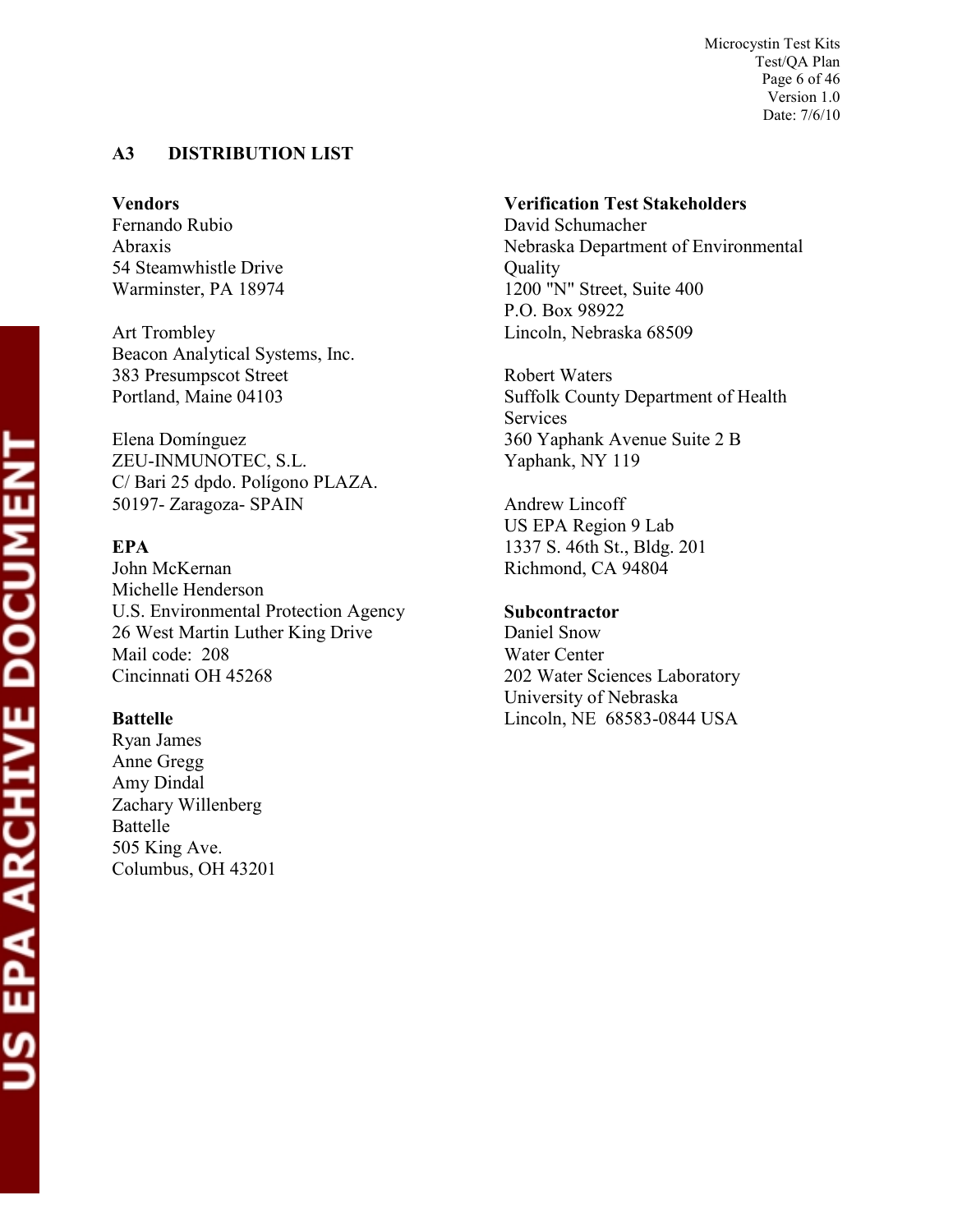Microcystin Test Kits Test/QA Plan Page 7 of 46 Version 1.0 Date: 7/6/10

## <span id="page-7-0"></span>**A4 LIST OF ACRONYMS AND ABBREVIATIONS**

| <b>AMS</b>   | <b>Advanced Monitory Systems</b>                    |
|--------------|-----------------------------------------------------|
| <b>ASTM</b>  | American Society for Testing and Materials          |
| COC          | chain of custody                                    |
| CAS          | <b>Chemical Abstract Service</b>                    |
| <b>CCV</b>   | continuing calibration verification                 |
| <b>CR</b>    | cross reactivity                                    |
| <b>DQI</b>   | data quality indicator                              |
| <b>DQO</b>   | data quality objective                              |
| DI           | deionized                                           |
| DL           | detection limit                                     |
| <b>EPA</b>   | <b>Environmental Protection Agency</b>              |
| <b>ETV</b>   | Environmental Technology Verification               |
| <b>ELISA</b> | Enzyme-Linked Immunosorbent Assay                   |
| IDL          | instrument detection limit                          |
| <b>LFM</b>   | laboratory fortified matrix                         |
| <b>LRB</b>   | laboratory record book                              |
| LC-MS-MS     | liquid chromatography tandem mass spectrometry      |
| <b>MB</b>    | method blank                                        |
| <b>MDL</b>   | method detection limit                              |
| <b>MRM</b>   | multiple reaction monitoring                        |
| <b>NIST</b>  | National Institute of Standards and Technology      |
| <b>NRC</b>   | National Research Council                           |
| <b>NDEQ</b>  | Nebraska Department of Environmental Quality        |
| ppb          | parts per billion                                   |
| $\%D$        | percent different                                   |
| <b>PEA</b>   | performance evaluation audit                        |
| <b>PT</b>    | performance test                                    |
| PO           | project officer                                     |
| QA           | quality assurance                                   |
| <b>OAM</b>   | quality assurance manger                            |
| QAO          | quality assurance officer                           |
| QC           | quality control                                     |
| QMP          | quality management plan                             |
| <b>RMO</b>   | records management office                           |
| <b>RW</b>    | recreational water                                  |
| <b>RPD</b>   | relative percent different                          |
| <b>RSD</b>   | relative standard deviation                         |
| <b>SOP</b>   | standard operating procedure                        |
| <b>SCDHS</b> | <b>Suffolk County Department of Health Services</b> |
| <b>TSA</b>   | technical systems audit                             |
| <b>WSL</b>   | <b>Water Sciences Laboratory</b>                    |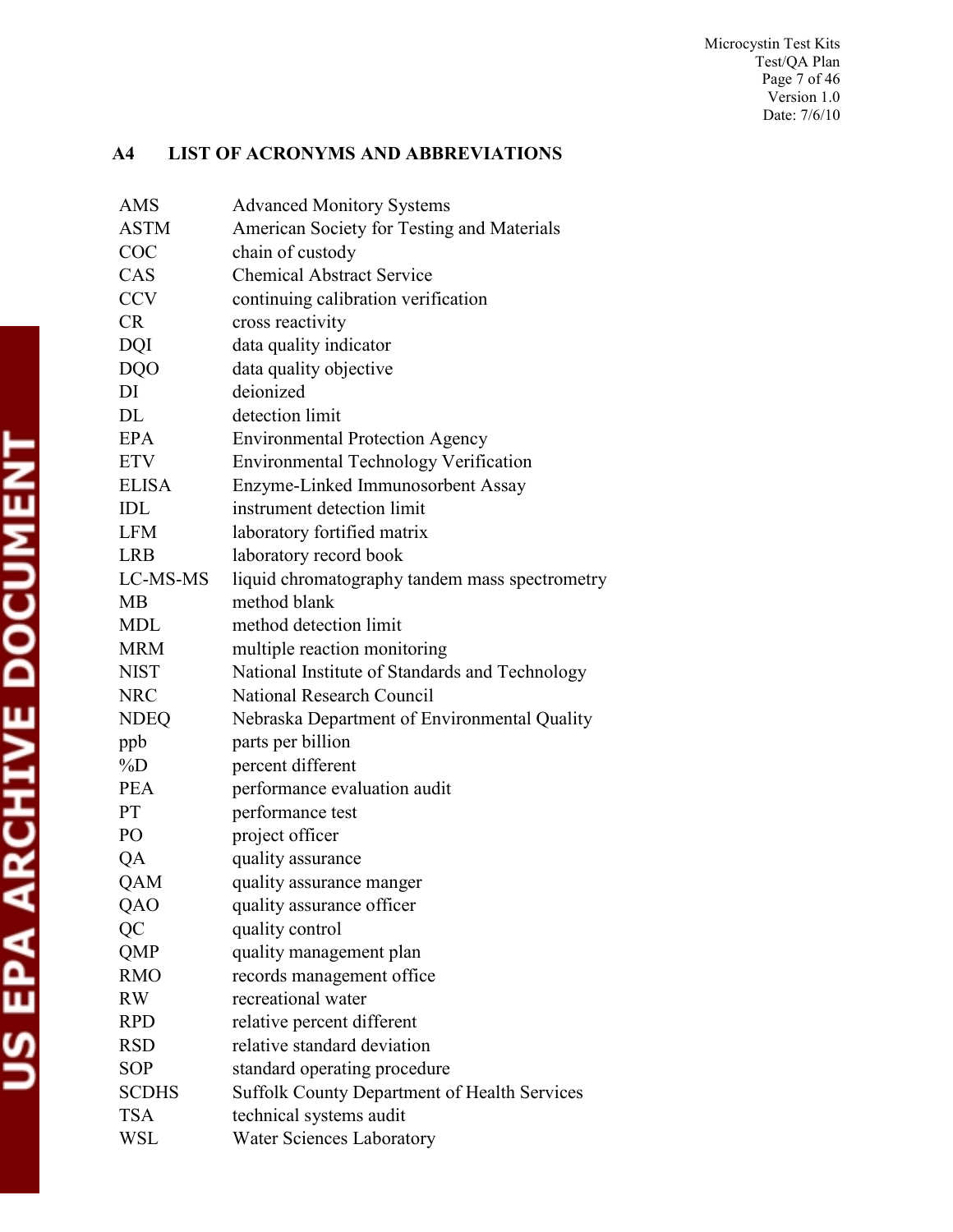#### <span id="page-8-0"></span>**A5 VERIFICATION TEST ORGANIZATION**

The verification test will be conducted under the U.S. Environmental Protection Agency (EPA) Environmental Technology Verification (ETV) Program. It will be performed by Battelle, which is managing the ETV Advanced Monitoring Systems (AMS) Center through a cooperative agreement with EPA. The scope of the AMS Center covers verification of monitoring technologies for contaminants and natural species in air, water, and soil.

The day to day operations of this verification test will be coordinated and performed by Battelle, with the participation of vendors who will have the performance of their technologies verified. Testing will be conducted by Battelle staff at the Battelle laboratories in Columbus, Ohio. Each vendor will provide Battelle with their respective technologies and will train the verification staff in their technologies use.

Quality Assurance (QA) oversight will be provided by the Battelle Quality Assurance Manager (QAM) and also by the EPA AMS Center Quality Manager (EPA QM), at her discretion. The organization chart in Figure 1 identifies the responsibilities of the organizations and individuals associated with the verification test. Roles and responsibilities are defined further below.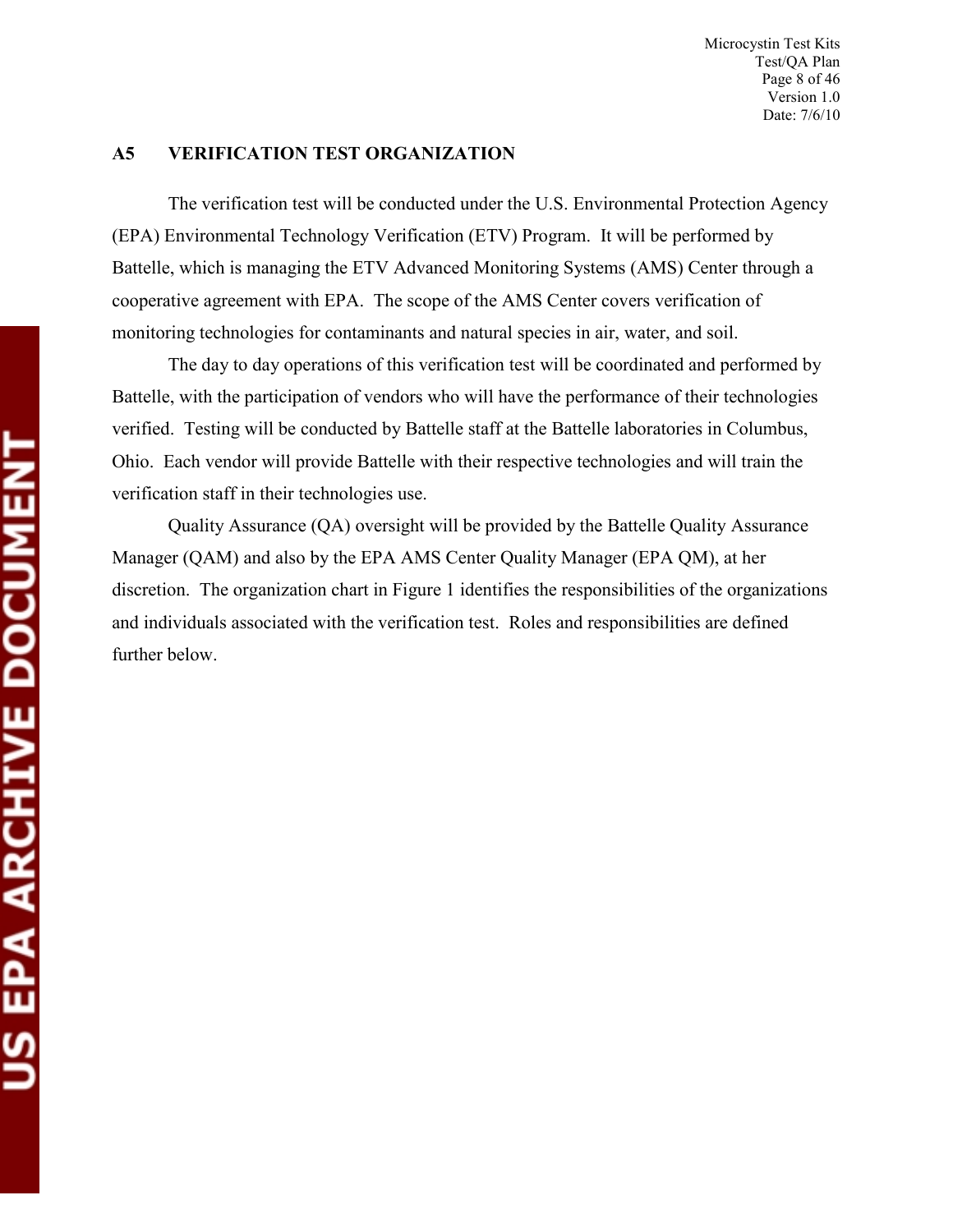<span id="page-9-0"></span>

**Figure 1. Organization Chart for the Verification Test**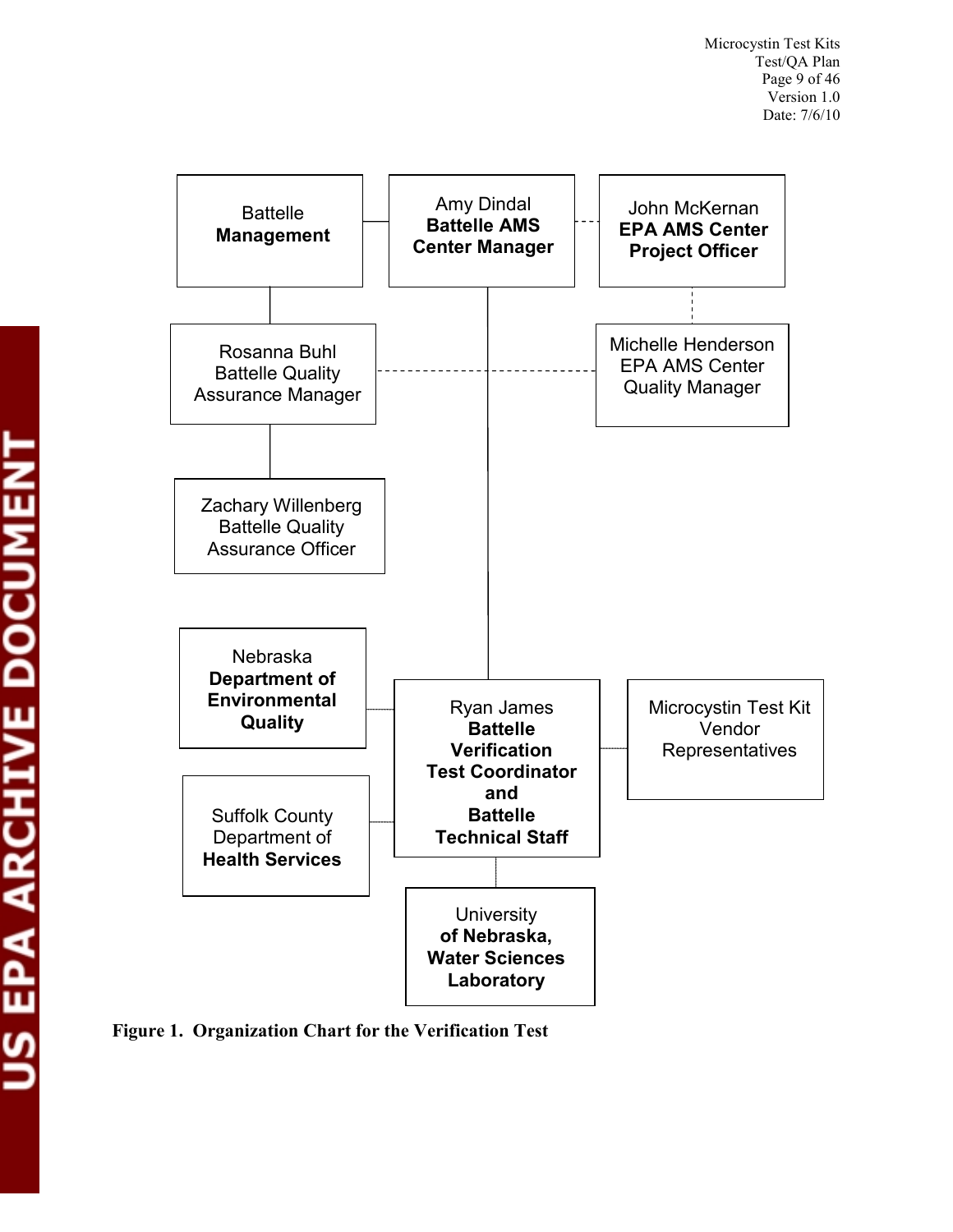#### **A5.1 Battelle**

Dr. Ryan James is the AMS Center's Verification Test Coordinator for this test. In this role, Dr. James will have overall responsibility for ensuring that the technical, schedule, and cost goals established for the verification test are met. Specifically, Dr. James will:

- Prepare the draft test/QA plan, verification reports, and verification statements.
- Establish a budget for the verification test and manage staff to ensure the budget is not exceeded.
- Revise the draft test/QA plan, verification reports, and verification statements in response to reviewer comments.
- Assemble a qualified technical staff to conduct the verification test.
- Direct the staff in performing the verification test in accordance with this test/QA plan.
- Hold a kick-off meeting approximately one week prior to the start of the verification test to review the critical logistical, technical, and administrative aspects of the verification test. Responsibility for each aspect of the verification test will be confirmed.
- Ensure that all quality procedures specified in this EPA Quality Level III test/QA plan and in the AMS Center Quality Management  $Plan<sup>1</sup> (OMP)$  are followed.
- Serve as the primary point of contact for vendor representatives.
- Ensure that confidentiality of sensitive vendor information is maintained.
- Assist vendors as needed during verification testing.
- Become familiar with the operation and maintenance of the technologies through instruction by the vendors.
- Respond to any issues raised in assessment reports, audits, or from verification staff observations, and institute corrective action as necessary.
- Coordinate distribution of the final test/QA plan, verification reports, and verification statements.

Ms. Amy Dindal is Battelle's Manager for the AMS Center. As such, Ms. Dindal will oversee the various stages of verification testing. Ms. Dindal will: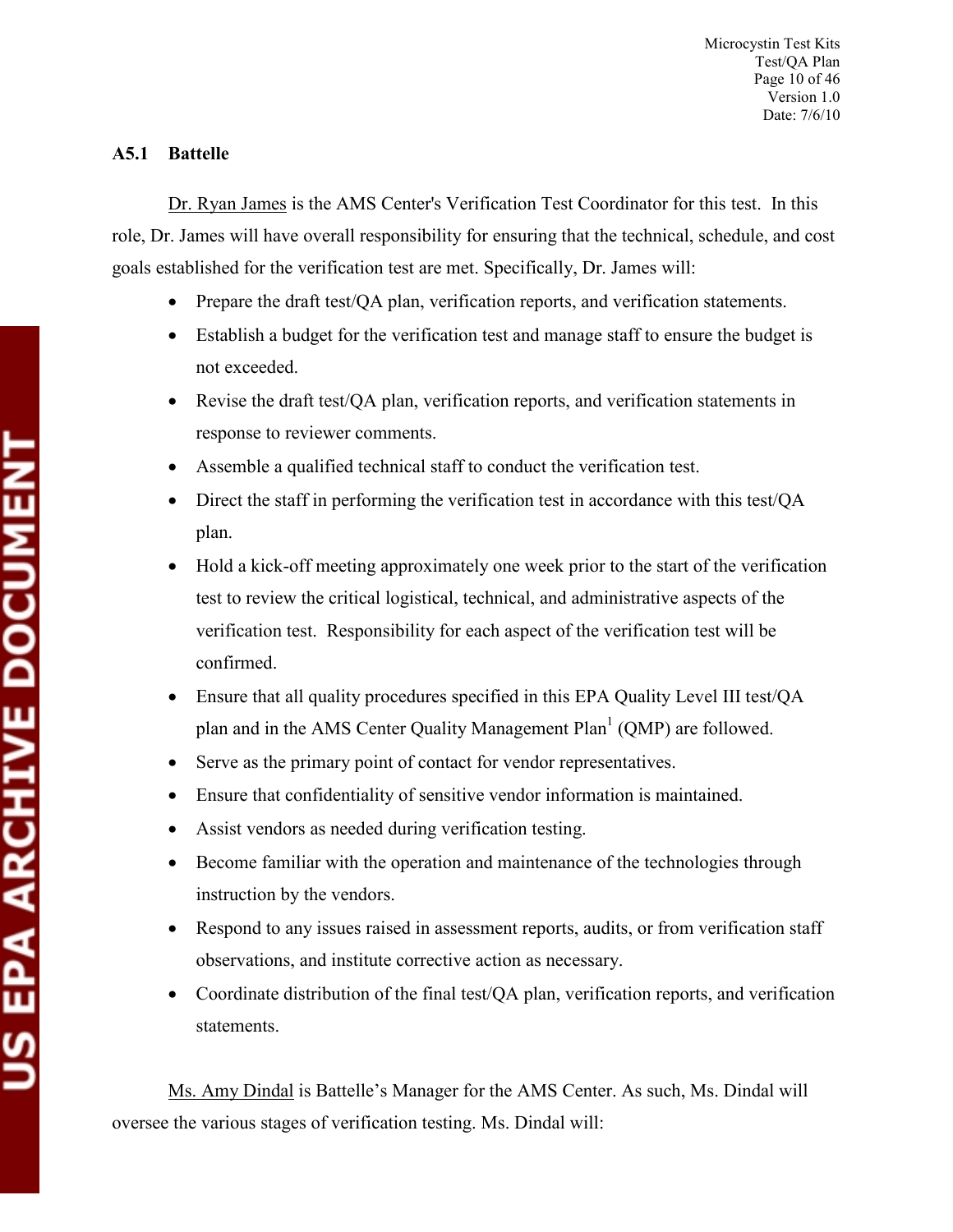- Review the draft and final test/QA plan.
- Review the draft and final verification reports and verification statements.
- Ensure that necessary Battelle resources, including staff and facilities, are committed to the verification test.
- Ensure that confidentiality of sensitive vendor information is maintained.
- Support Dr. James in responding to any issues raised in assessment reports and audits.
- Maintain communication with EPA's technical and quality managers.
- Issue a stop work order if Battelle or EPA QA staff discovers adverse findings that will compromise test results.

Battelle Technical Staff will support Dr. James in planning and conducting the verification test. The responsibilities of the technical staff will be to:

- Assist in planning for the test, and making arrangements for the receipt of and training on the technologies.
- Attend the verification test kick-off meeting.
- Assist vendor staff as needed during test kit receipt and training.
- Coordinate and conduct verification testing using each participating technology, following all aspects of the ETV AMS Center  $QMP<sup>1</sup>$  as well as the test/ $QA$  plan for this verification.
- Support Dr. James in the preparation of the test/OA plan and reports, as necessary.
- Support Dr. James in responding to any issues raised in assessment reports and audits related to statistics and data reduction as needed.

Ms. Rosanna Buhl is Battelle's Quality Assurance Manager (QAM) for the AMS Center. Ms. Buhl will:

- Review the draft and final test/QA plan.
- Assign a Quality Assurance Officer (QAO) for each verification test.
- Delegate to other Battelle quality staff any QAO responsibilities assigned below as needed to meet project schedules.
- Review any audit checklists prepared by the QAO for completeness and detail.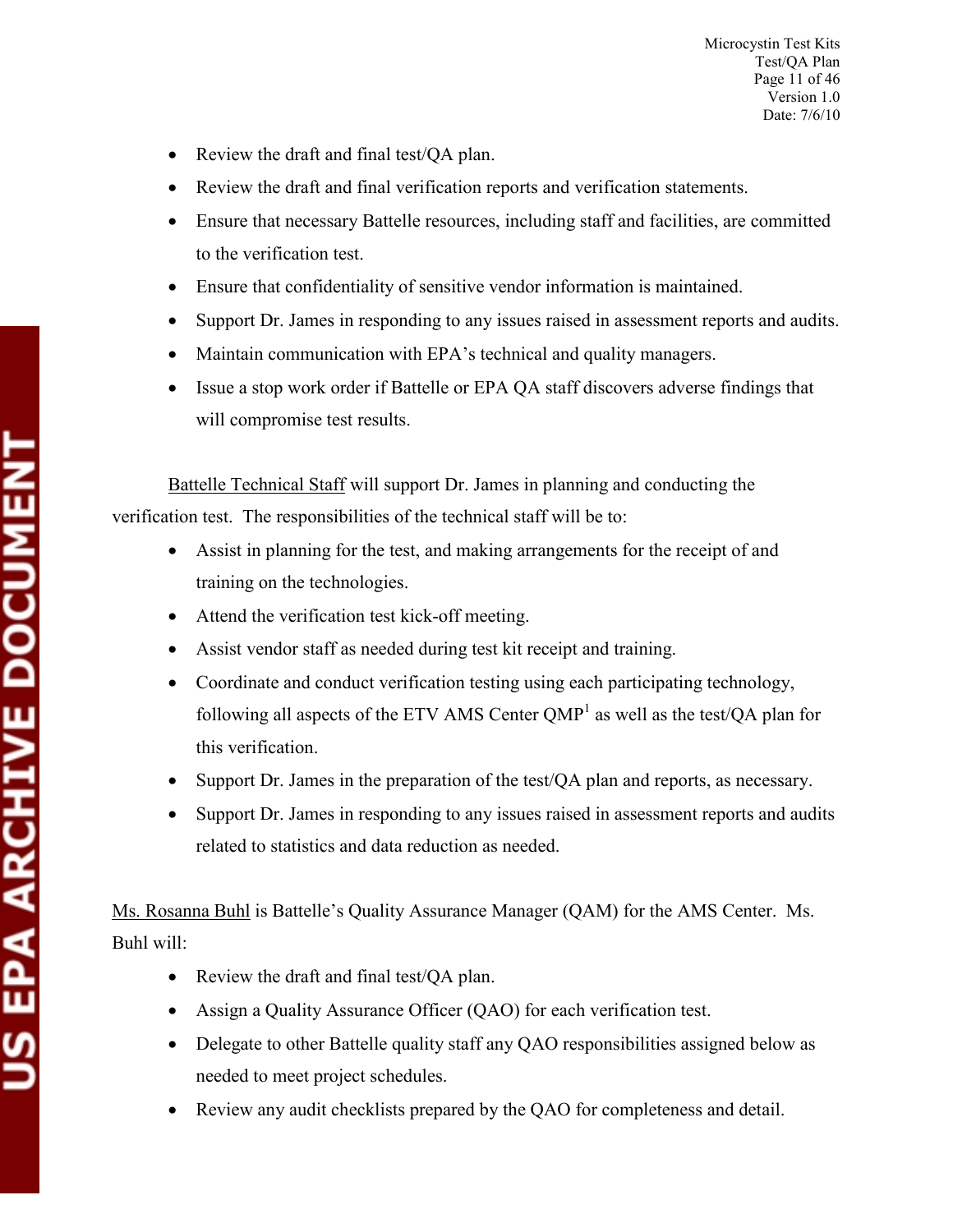- Review draft audit reports prior to release to the Verification Test Coordinator and/or EPA for clarity and appropriate assessment of findings.
- Review audit responses for appropriateness.
- Review and approve test/QA plans, test/QA plan amendments, deviations and audit reports.
- Maintain real-time communication with the QAO on QA activities, audit results, and concerns.
- Work with the QAO, Verification Test Coordinator, and Battelle's AMS Center Manager to resolve data quality concerns and disputes.
- Recommend a stop work order if audits indicate that data quality or safety is being compromised.

Mr. Zachary Willenberg is Battelle's QAO for this test. Mr. Willenberg will:

- Attend the verification test kick-off meeting and lead the discussion of the QA elements of the kickoff meeting checklist.
- Prior to the start of verification testing, verify the presence of applicable training records, including any vendor training on test equipment.
- Conduct a technical systems audit at least once during the verification test.
- Conduct audits to verification data quality.
- Prepare and distribute an audit report for each audit.
- Verify that audit responses for each audit finding and observation are appropriate and that corrective action has been implemented effectively.
- Communicate to the Verification Test Coordinator and/or technical staff the need for immediate corrective action if an audit identifies test/QA plan deviations or practices that threaten data quality.
- Provide a summary of the QA/QC activities and results for the verification reports.
- Review the draft and final verification report(s) and verification statement(s).
- Maintain real-time communication with the Battelle QAM on QA activities, audit results, and concerns, including potential schedule and budget problems.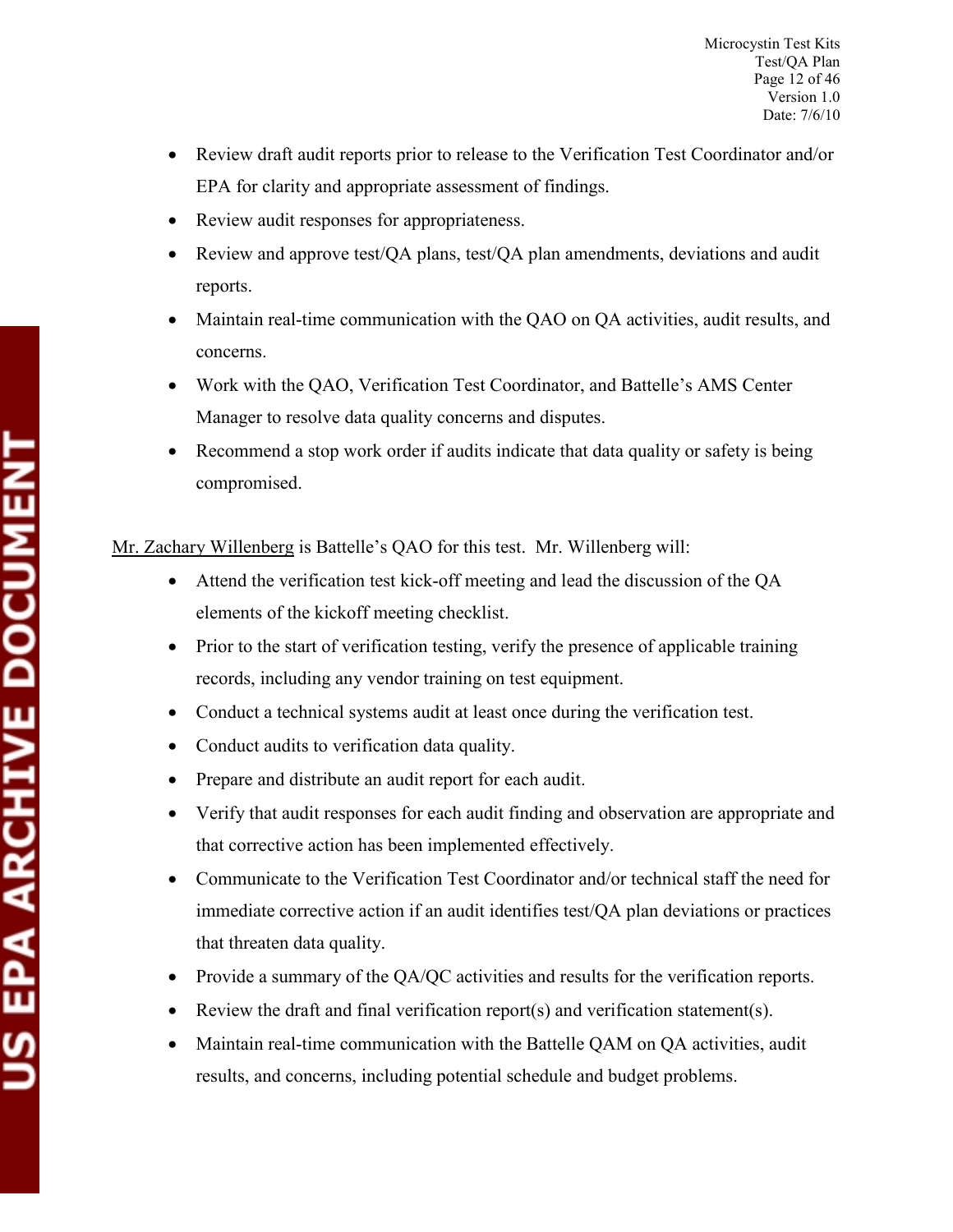• Communicate data quality concerns to the Verification Test Coordinator and/or Battelle's AMS Center QAM and Manager; recommend the need for a stop work order if audits indicate that data quality or safety is being compromised.

## **A5.2 Technology Vendors**

The responsibilities of the technology vendors are as follows:

- Review and provide comments on the draft test/QA plan.
- Accept (by signature of a company representative) the final test/QA plan prior to test initiation.
- Provide their technology for evaluation during the verification test.
- Provide all other equipment/supplies/reagents/consumables needed to operate their technology for the duration of the verification test.
- Supply training on the use of the technology, and provide written consent and instructions for verification staff to carry out testing, including written instructions for routine operation of their technology.
- Provide maintenance and repair support for their technology, on-site if necessary, throughout the duration of the verification test.
- Review and provide comments on the draft verification report and statement for their respective technology.

## **A5.3 EPA**

EPA's responsibilities in the AMS Center are based on the requirements stated in the "Environmental Technology Verification Program Quality Management Plan" (ETV QMP)<sup>2</sup>. The roles of specific EPA staff are as follows:

Ms. Michelle Henderson is EPA's AMS Center Quality Manager (EPA QM). For the verification test, Ms. Henderson will:

- Review the draft test/QA plan.
- Perform at her option one external technical systems audit during the verification test.
- Notify the EPA AMS Center Project Officer of the need for a stop work order if the external audit indicates that data quality is being compromised.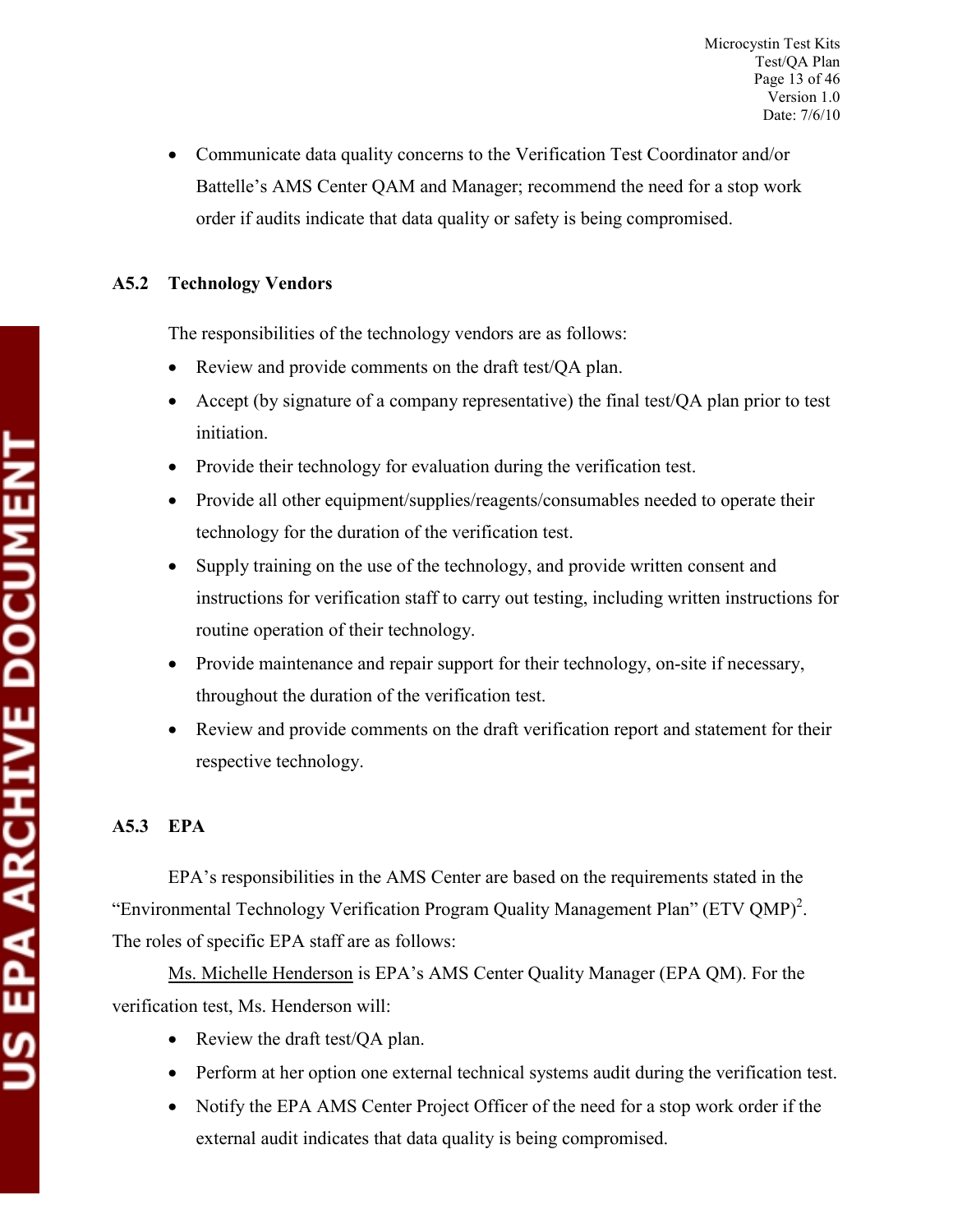- Prepare and distribute an assessment report summarizing results of the external audit.
- Review draft verification reports and verification statements.

Dr. John McKernan is EPA's Project Officer (EPA PO) for the AMS Center. Dr. McKernan, or designee will:

- Review the draft test/QA plan.
- Approve the final test/QA plan.
- Be available during the verification test to authorize any test/QA plan deviations by phone and provide the name of a delegate to the Battelle AMS Center Manager should he not be available during the testing period.
- Review the draft verification reports and verification statements.
- Oversee the EPA review process for the test/QA plan, verification reports, and verification statements.
- Coordinate the submission of verification reports and verification statements for final EPA approval.
- Post the test/QA plan, verification reports, and verification statements on the ETV web site.

## **A5.4 Verification Test Stakeholders**

This verification test will be conducted in collaboration with David Schumacher and his technical staff at the Nebraska Department of Environmental Quality (NDEQ). They have provided recreational water (RW) samples for verification testing. In addition, the Suffolk County Department of Health Services (SCDHS) is collaborating on this verification test by providing RW samples.

This test/QA plan and the verification report(s) and verification statement(s) based on testing described in this document will be reviewed by experts in the fields related to microcystin determination in water. The following experts have been providing input to this test/QA plan and have agreed to provide a peer review:

- Robert Waters, Suffolk County Department of Health
- Andrew Lincoff, US EPA Region 9 Laboratories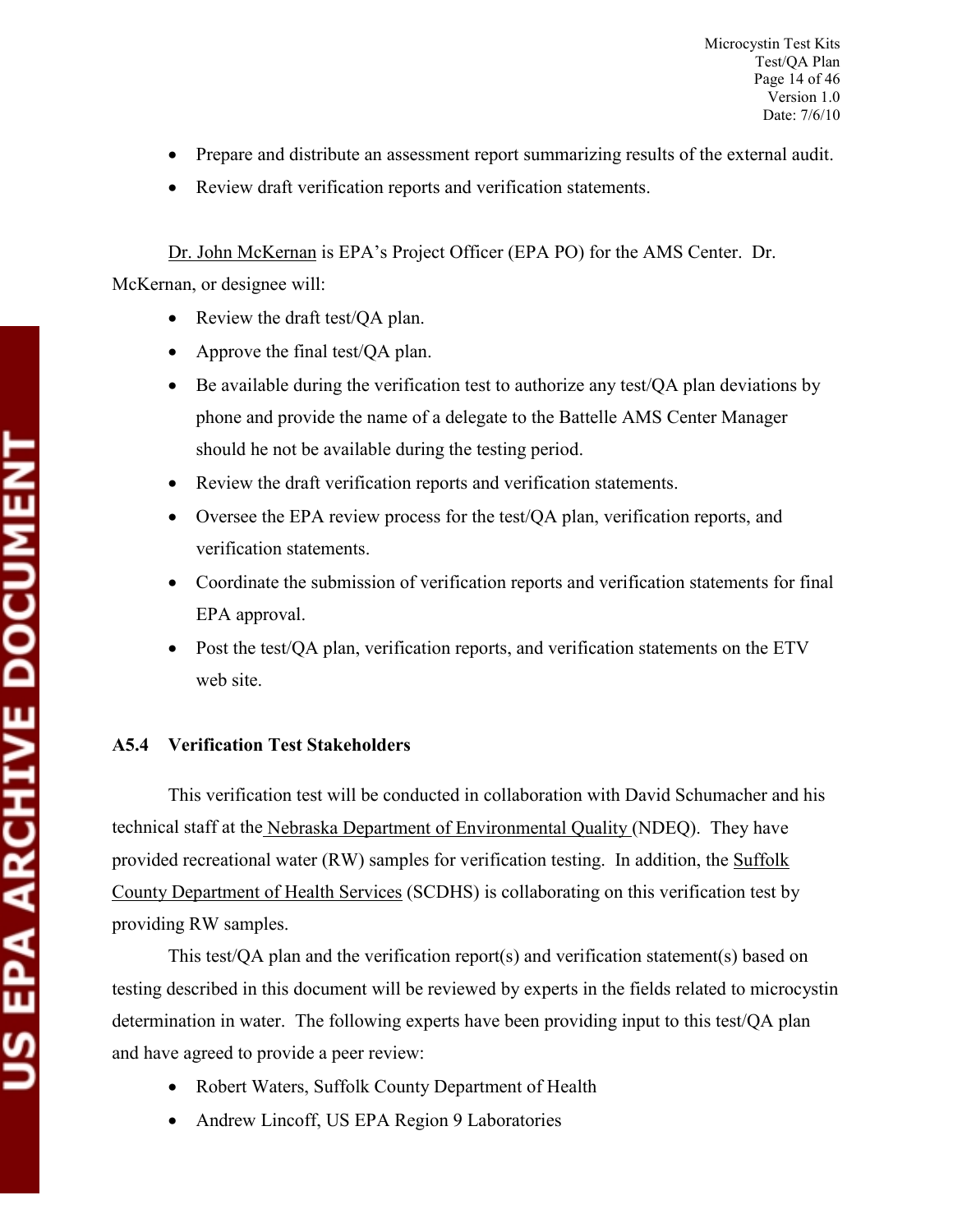The activities responsibilities of verification test stakeholders and/or peer reviewers include:

- Participate in stakeholder discussions to provide input to the test design.
- Review and provide input to the test/QA plan
- Review and provide input to the verification report(s)/verification statement(s).

The AMS Center Water Stakeholder Committee has considered the technology category of microcystin immunoassay kits a priority area since 2005. The Battelle Verification Test Coordinator presented the fundamentals of the test design in a stakeholder committee teleconference in November 2009 to gather input from the stakeholders on the approach.

#### **A5.5 University of Nebraska Water Sciences Laboratory (WSL)**

Mr. Daniel Snow and his technical staff at the WSL will:

• Perform the reference analyses by solid phase extraction liquid chromatography tandem mass spectrometry (LC-MS-MS). This will include all necessary QC requirements, such as performance evaluation audit (PEA) samples to confirm the accuracy of the reference method prior to testing.

#### <span id="page-15-0"></span>**A6 BACKGROUND**

#### **A6.1 Technology Need**

The ETV Program's AMS Center conducts third-party performance testing of commercially available technologies that detect or monitor natural species or contaminants in air, water, and soil. The purpose of ETV is to provide objective and quality assured performance data on environmental technologies, so that users, developers, regulators, and consultants can make informed decisions about purchasing and applying these technologies. The ETV Water Stakeholder Committee, made up of buyers and users of such technologies recommend technology categories, and technologies within those categories, as priorities for testing. Among the technology categories recommended for testing are microcystin test kits. In particular, the use of microcystin test kits for the monitoring of recreational waters was identified as an area of interest for technology verification.

Microcystins are compounds (nonribosomal peptides) produced by cyanobacteria, also known as blue-green algae, which may pose a significant threat to human and animal health.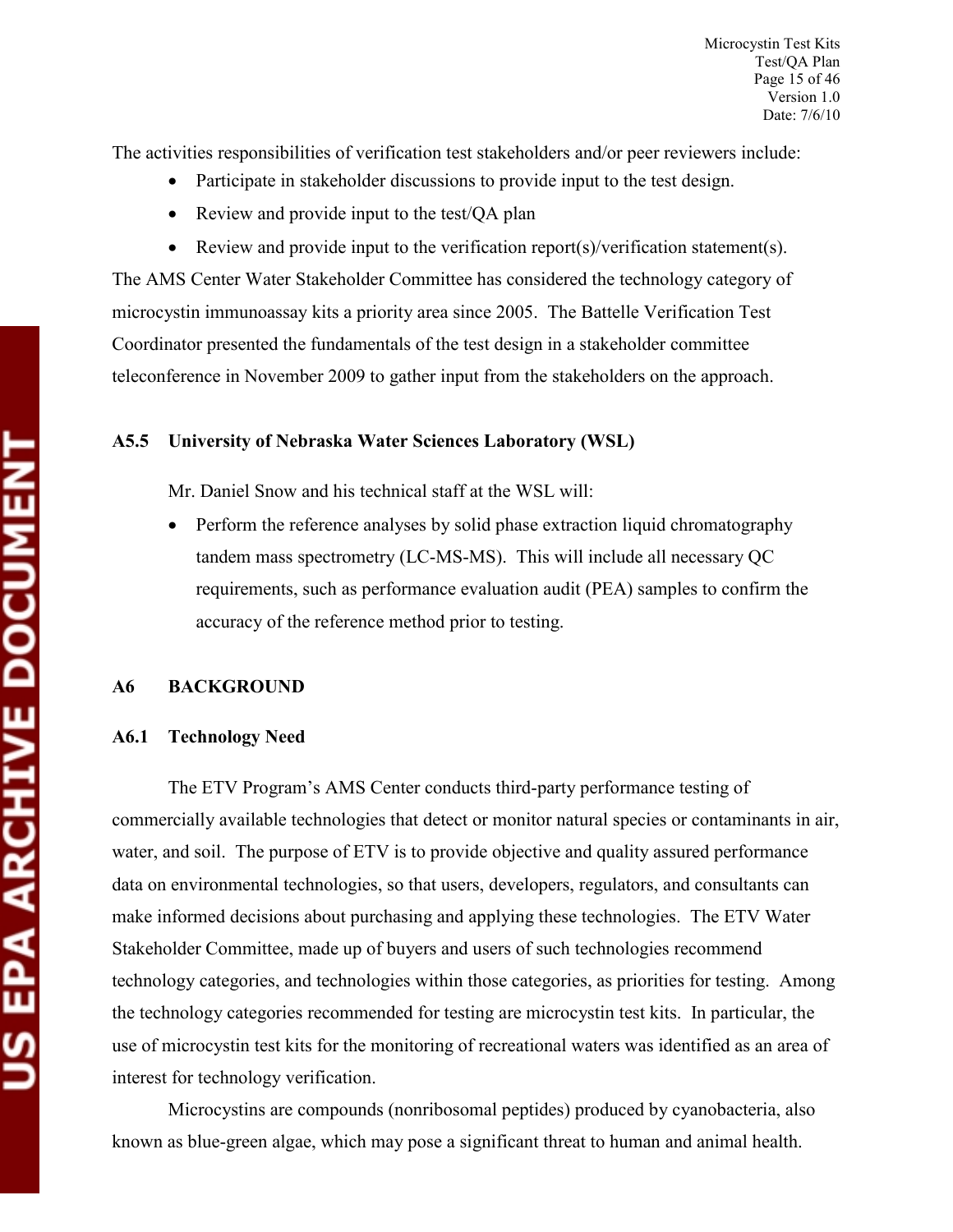Exposure to microcystin could result in skin rashes, eye irritations, respiratory symptoms, and liver damage<sup>3</sup>. While alive, the toxins are contained inside the bacterial cell; however, when these cells become damaged or die (lysis), the toxins are released into the water. There are approximately 80 structural variants<sup>3</sup> (also called congeners) of microcystin that have been identified as highly toxic. The most common and most extensively studied variant is microcystin-LR. The World Health Organization (WHO) has set a provisional drinking-water guideline value of 1 microgram/liter ( $\mu$ g/L) for microcystin-LR<sup>4</sup>. For recreational use, the WHO Guideline for Safe Recreational Water Environments is 20 μg/L, 20 times the drinking water guideline concentration for microcystin-LR<sup>4</sup>. In addition to microcystin-LR, microcystin-LA and –RR will also be used to test the performance of the microcystin test kits. Microcystin–LA is highly toxic and microcystin-RR is more prevalent in the environment but not as toxic<sup>3</sup>. Table 1 shows the microcystin variants and their respective amino acid identifiers to be analyzed by the test kits.

## <span id="page-16-0"></span>**Table 1. Microcystin Variants<sup>3</sup>**

| Name           | <b>Variable Amino Acids</b> |                | <b>Molecular Weight</b> |
|----------------|-----------------------------|----------------|-------------------------|
| Microcystin-LR | Leucine $(L)$               | Arginine $(R)$ | 995.17                  |
| Microcystin-LA | Leucine $(L)$               | Alanine $(A)$  | 910.06                  |
| Microcystin-RR | Arginine $(R)$              | Arginine $(R)$ | 1038.2                  |

#### **A6.2 Technology Description**

Microcystin test kits are used to quantitatively measure total microcystin in recreational waters. These test kits are based on enzyme-linked immunosorbent assays (ELISA) with antibodies that bind specifically to microcystins or phosphate activity inhibition where the phosphatase hydrolyzes to determine the total toxicity of microcystin present in the sample. The kits report total microcystin or total toxicity in a water sample and therefore do not differentiate between the different variants of microcystin. Microcystin concentrations are indicated by a color measurement that is inversely proportional to the concentration of the total microcystins in the sample, that is, the color disappears if microcystin is present. The color change of the test kits is calibrated against microcystin-LR standards provided with the test kits. Variants bind differently to the immunosorbent resulting in different cross reactivity (CR) for the variants. The CR for specific variants are determined by the vendor and reported in the instructions manual. Kits are available in multiple formats, including 96-well microplates, tube assays, and test strips.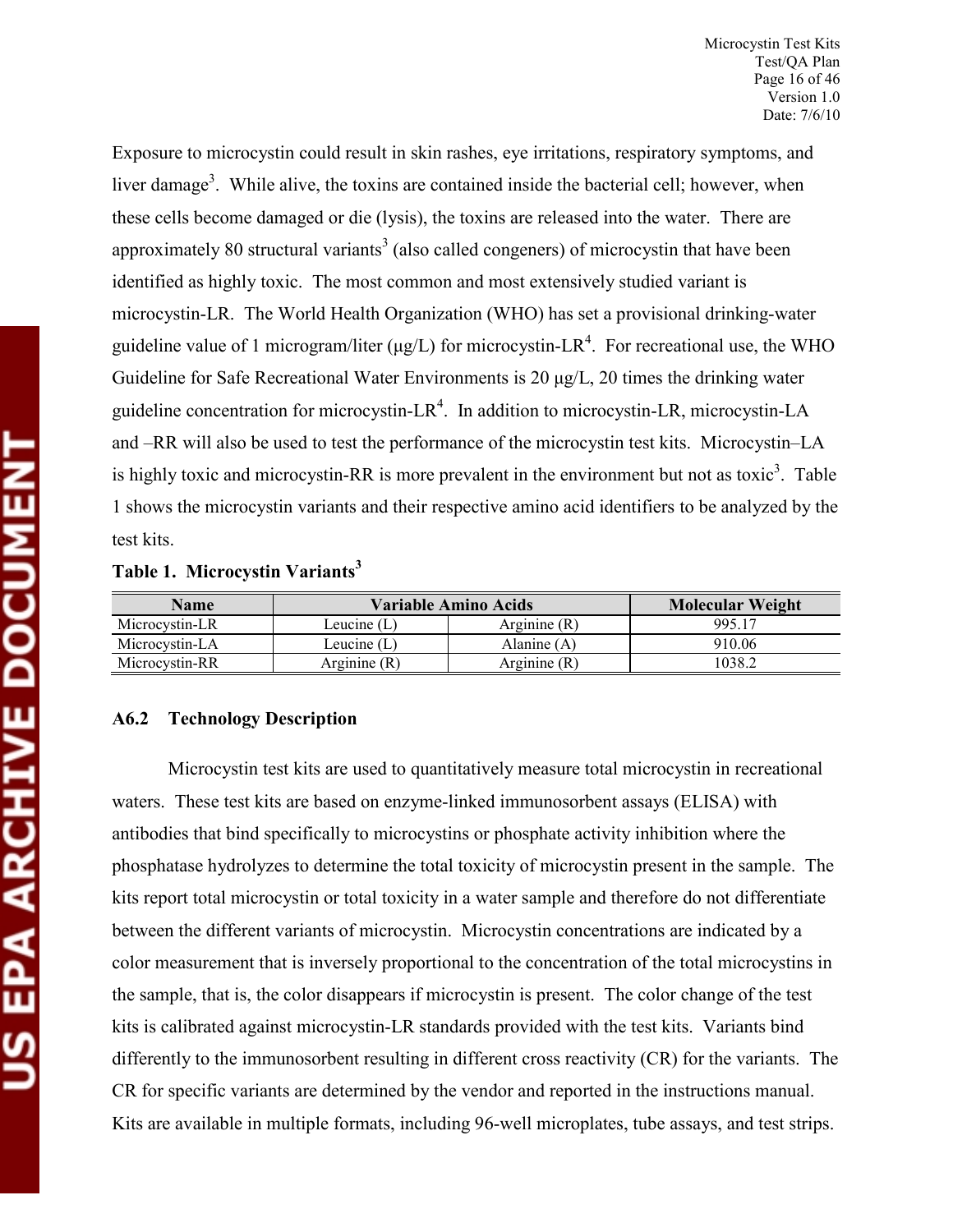The 96-well microplates provide quantitative results when they are used in conjunction with a spectrophotometric plate reader set at 450 nanometers for the ELISA kits and 405 nanometers for the toxicity test kit. The tube assays can also provide quantitative results when used with a single-cell spectrophotometer. Both of those types of kits may also provide semi-quantitative results, using visual comparison of the color change. The photometer data are then reduced either by manual calculations or by a data reduction program. The test strip kits are semiquantitative, indicating distinct colors for specified ranges of microcystin concentrations.

#### <span id="page-17-0"></span>**A7 VERIFICATION TEST DESCRIPTION AND SCHEDULE**

This verification test will assess the performance of the test kits relative to key verification parameters including accuracy, precision, and method detection limit. Correct preparation of test solutions will be confirmed through a comparison to reference method results. In performing the verification test, Battelle will follow the technical and QA procedures specified in this test/QA plan and will comply with the data quality requirements in the AMS Center  $QMP<sup>1</sup>$ .

#### **A.7.1 Verification Test Description**

The objective of this verification test is to evaluate the microcystin test kit performance against known concentrations of microcystin in DI water, as well as against natural recreational water samples. The test will be performed in collaboration with the NDEQ and the SCDHS. Technologies undergoing verification will be used to analyze a variety of water samples for the variants: microcystin-LR, microcystin-LA, and microcystin-RR. The quantitative results from the microcystin test kits will be compared to the results from the reference method by calculating percent differences between the results. The kits provide a quantitative or semi-quantitative determination of microcystin and will be evaluated in terms of:

- Accuracy comparison of test kit results (samples prepared in ASTM Type II) deionized water (DI) as well as RW samples) to results from a reference method
- Precision repeatability of test kit results from three sample replicates analyzed in DI water and recreational waters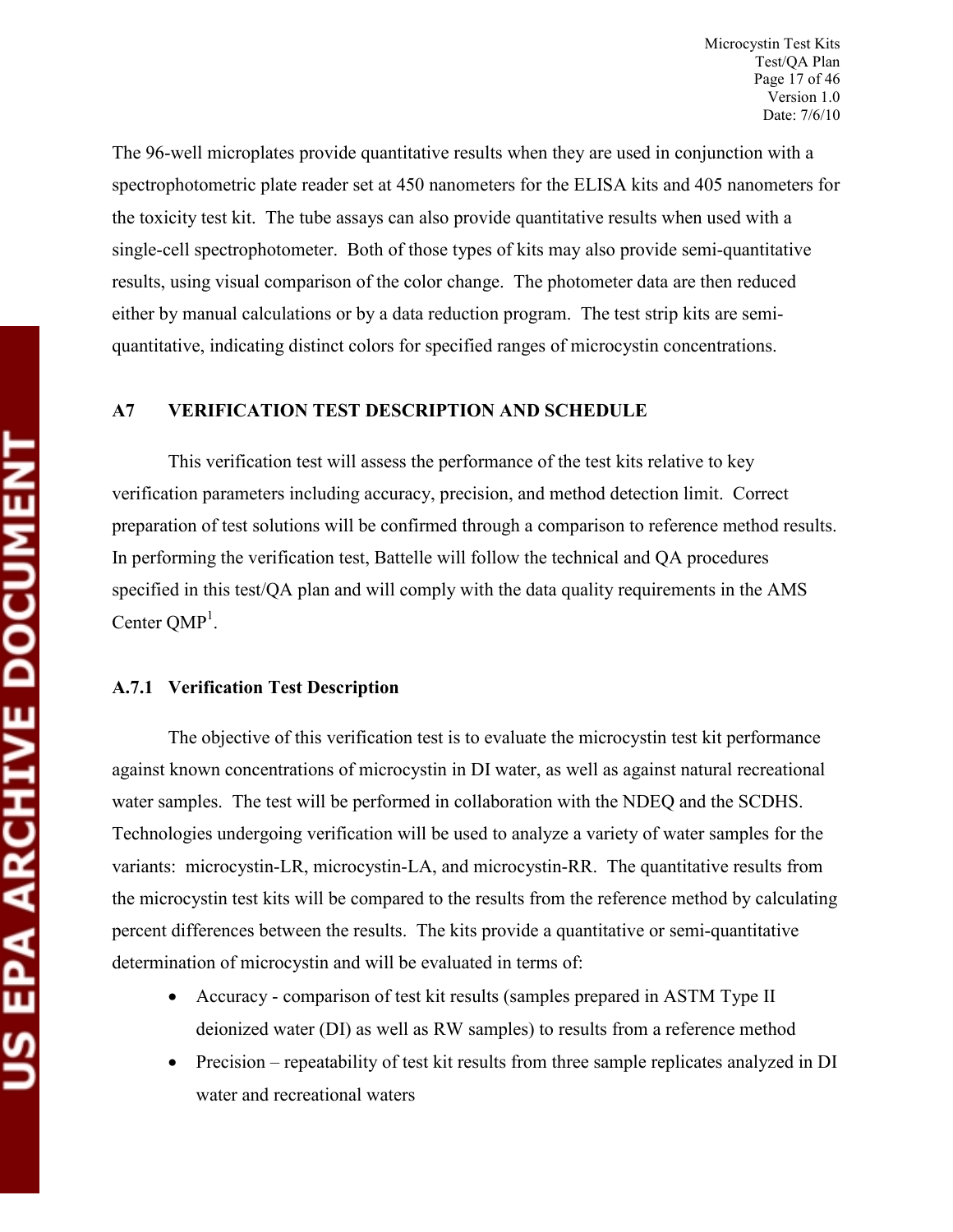- Linearity determination of whether or not the test kit response increases in direct proportion to the known concentration of microcystin
- Method detection limit the lowest quantity of toxin that can be distinguished from the absence of that toxin (a *blank value*) at a 99% confidence level
- Inter-kit lot reproducibility determination of whether or not the test kit response is significantly different between two different lots of calibration standards within the kits.
- Matrix Interference evaluation of the effect of natural recreational matrices and chlorophyll-*a* on the results of the test kits.
- Operational factors general operation, data acquisition, set-up, consumables, etc. Subsequent to the verification test, verification reports describing the test will be drafted. These reports will be reviewed by the vendor and by peer reviewers, revised, and submitted to EPA for final approval. In performing the verification test, Battelle will follow the technical and QA procedures specified in this test/QA plan and will comply with the data quality requirements in the AMS Center  $QMP<sup>1</sup>$

#### **A.7.2 Proposed Verification Test Schedule**

Table 2 shows the proposed schedule of testing, auditing, and data analysis/reporting activities to be conducted during this verification. The performance evaluation audit (PEA) will take place before testing begins. The verification of microcystin test kits is planned to be completed over the course of a week after the PEA data are received. The verification test is expected to be conducted in July 2010. The technical systems audit (TSA) will take place during testing and the audit of data quality (ADQ) will take place after the data are reviewed by the Verification Test Coordinator, or designee.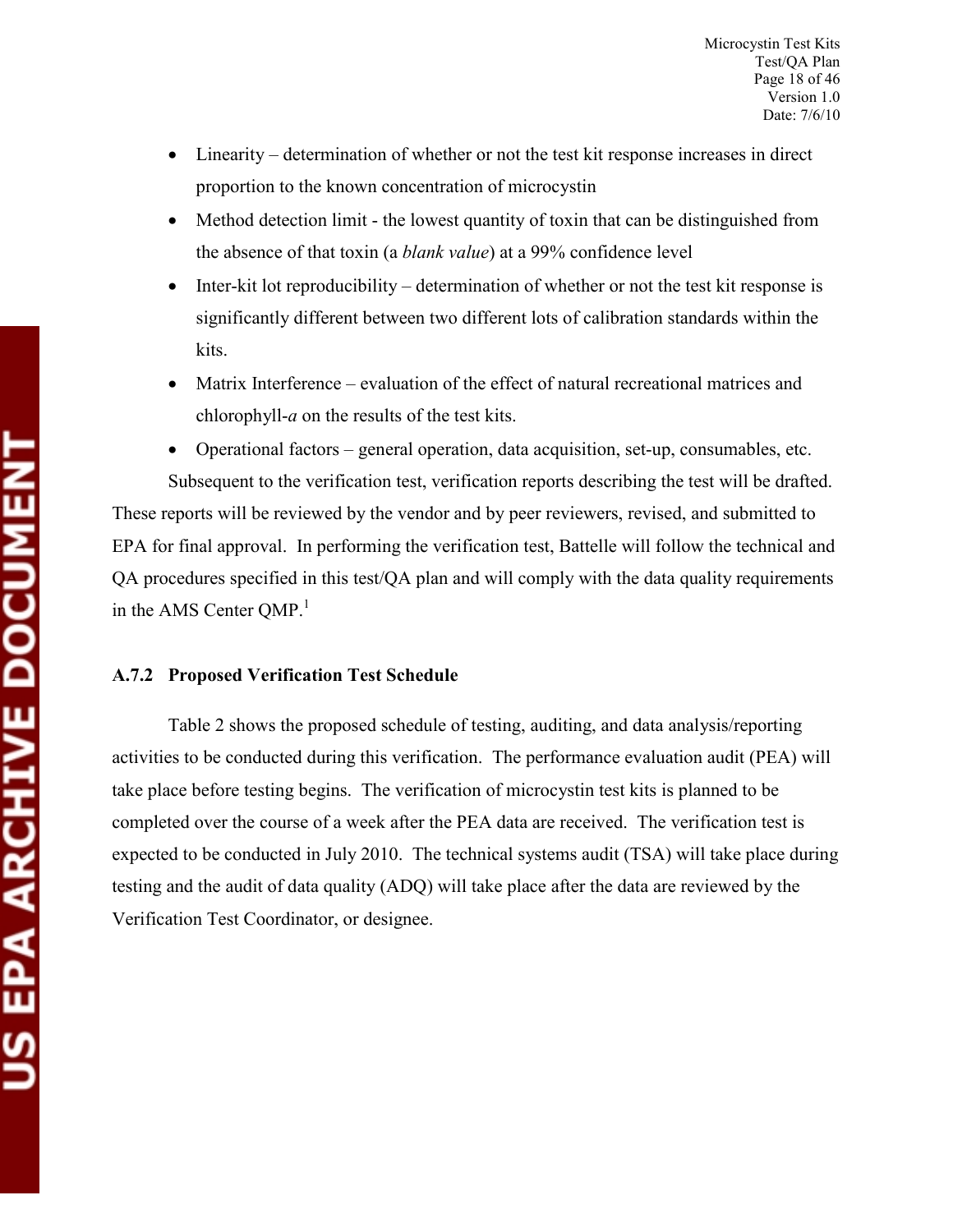Microcystin Test Kits Test/QA Plan Page 19 of 46 Version 1.0 Date: 7/6/10

| <b>Approximate Date(s)</b><br><b>Testing Activities</b> |                                                                                       | <b>Data Analysis and Reporting</b>                                                                                                                                                               |
|---------------------------------------------------------|---------------------------------------------------------------------------------------|--------------------------------------------------------------------------------------------------------------------------------------------------------------------------------------------------|
| July-August 2009                                        | Recreational water sampling in<br>Nebraska and New York                               | Not applicable                                                                                                                                                                                   |
| February-July 2010                                      | Test/QA plan design and approval                                                      | Not applicable                                                                                                                                                                                   |
| June- July 2010                                         | Perform Performance Evaluation Audit                                                  | Compile PEA reference method results                                                                                                                                                             |
| <b>July 2010</b>                                        | Verification testing<br>Perform Technical Systems Audit<br>Reference analysis         | Prepare report template<br>Compile data from test kits<br>Review and summarize testing staff<br>observations<br>Compile reference method results<br>Begin draft reports<br>Perform data analysis |
| July-August 2010                                        | Perform Audit of Data Quality<br>Prepare draft verification reports and<br>statements | Complete draft verification reports and<br>statements                                                                                                                                            |
| August-September 2010                                   | Coordinate reviews of draft verification<br>reports and statements                    | Complete peer review and vendor review<br>of draft reports                                                                                                                                       |
| September 2010                                          | Prepare final verification reports and<br>statements                                  | Revise draft verification reports and<br>statements<br>Submit final reports for EPA approval                                                                                                     |

<span id="page-19-0"></span>

#### **A7.3 Test Facility**

This verification test will take place in Columbus, Ohio at the Battelle laboratories. Recreational water samples were collected from nine local lakes in Nebraska by the NDEQ or in New York by the SCDHS. All samples were collected and frozen prior to testing in at least 120 milliliter volumes.

#### **A7.4 Health and Safety**

Battelle will conduct all verification testing following the safety and health protocols in place for the Battelle laboratory and facilities. This includes maintaining a safe work environment and a current awareness of handling potentially toxic chemicals. Exposure to potentially toxic chemicals will be minimized, personal protective equipment will be worn, and safe laboratory practices will be followed.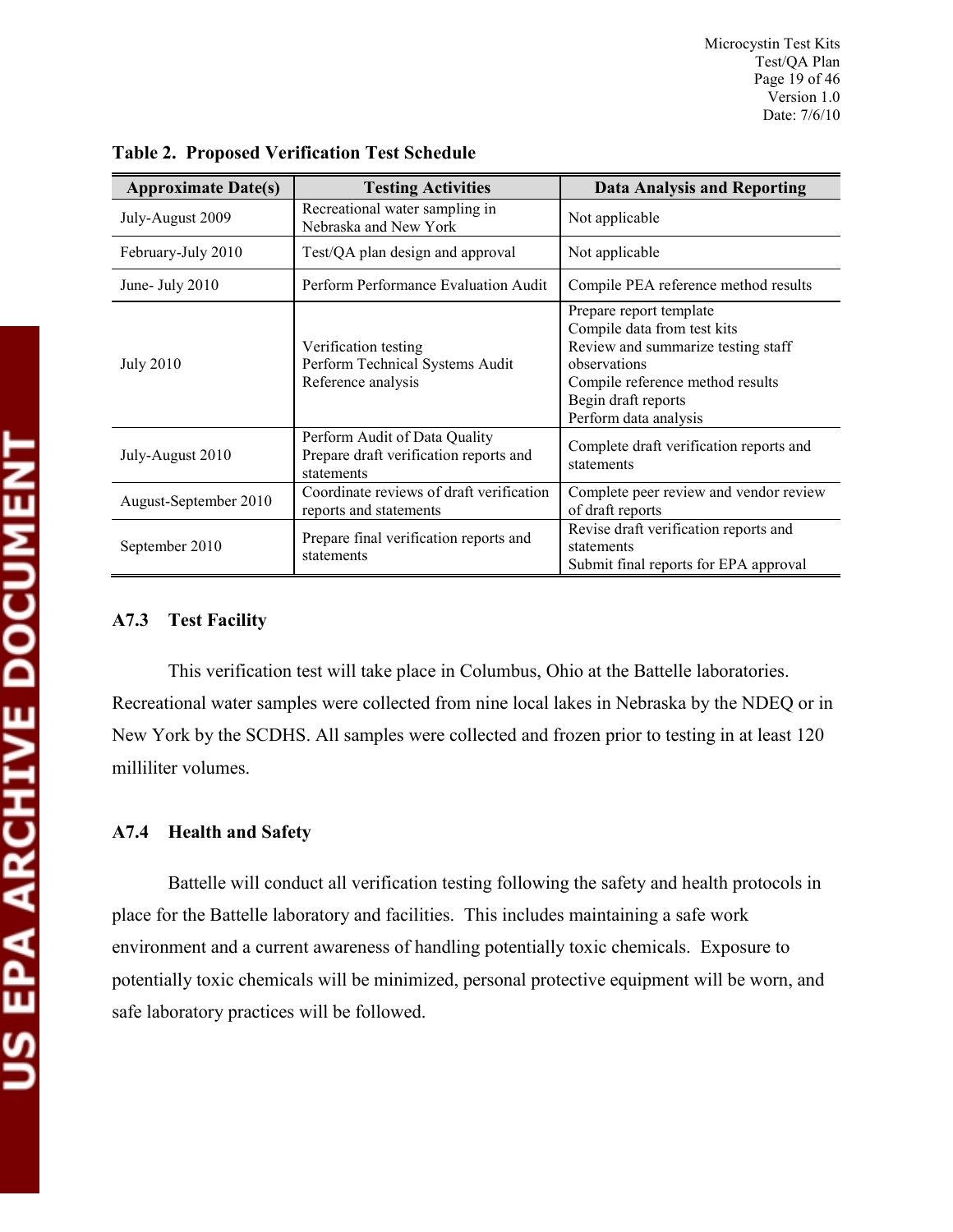#### <span id="page-20-0"></span>**A8 QUALITY OBJECTIVES AND CRITERIA FOR MEASUREMENT DATA**

In performing the verification test, Battelle will follow the technical and QA procedures specified in this test/QA plan and will comply with the data quality requirements in the AMS Center QMP.<sup>1</sup> QA level III, Applied Research has been specified for this test by the EPA Project Officer.

To ensure that this verification test provides suitable data for a robust evaluation of performance, a variety of data quality objectives (DQOs) have been established for this test. The DQOs indicate the minimum quality of data required to meet the objectives of the verification test. The DQOs for this verification test were established to assess the performance of the microcystin test kits relative to reference measurements. In order to provide a suitable benchmark for comparison, the reference measurements must meet the DQOs. The DQOs for this verification test include specific objectives for reference method measurements and data completeness. The DQOs are quantitatively defined in Table 3 in terms of specific data quality indicators (DQIs) and their acceptance criteria.

The quality of the reference method measurements will be assured by adherence to these DQI criteria and the requirements of the reference methods, including the calibration and QA/QC requirements of the method. Blank samples will be required to generate results below the detection limit and the Laboratory Fortified Matrix (LFM) sample and PEA sample results will be required to be within 30% of the expected results. Prior to testing, Battelle's QAO will contact the reference laboratory and request submission of that laboratory's QA plan and associated records. In addition, Battelle will visit the reference laboratory and audit the QA document associated with the samples analyzed during this ETV test. More details about the QC requirements for the reference method are given in Section B5.

PEA samples will be used to independently confirm the accuracy of the reference measurements. Before testing begins, standards will be diluted to a concentration within the measureable range of the reference method and sent to the reference laboratory for analysis. Currently, National Institute of Standards and Technology (NIST) traceable certified microcystin standards are not available on the market. However, the Canadian National Research Council (NRC), Institute for Marine Biosciences is in the process of certifying microcystin-LR and –RR. These standards will be obtained and diluted for the PEA. In addition, standards of microcystin-LR, RR, and –LA will also be obtained from Abraxis and sent for reference analysis.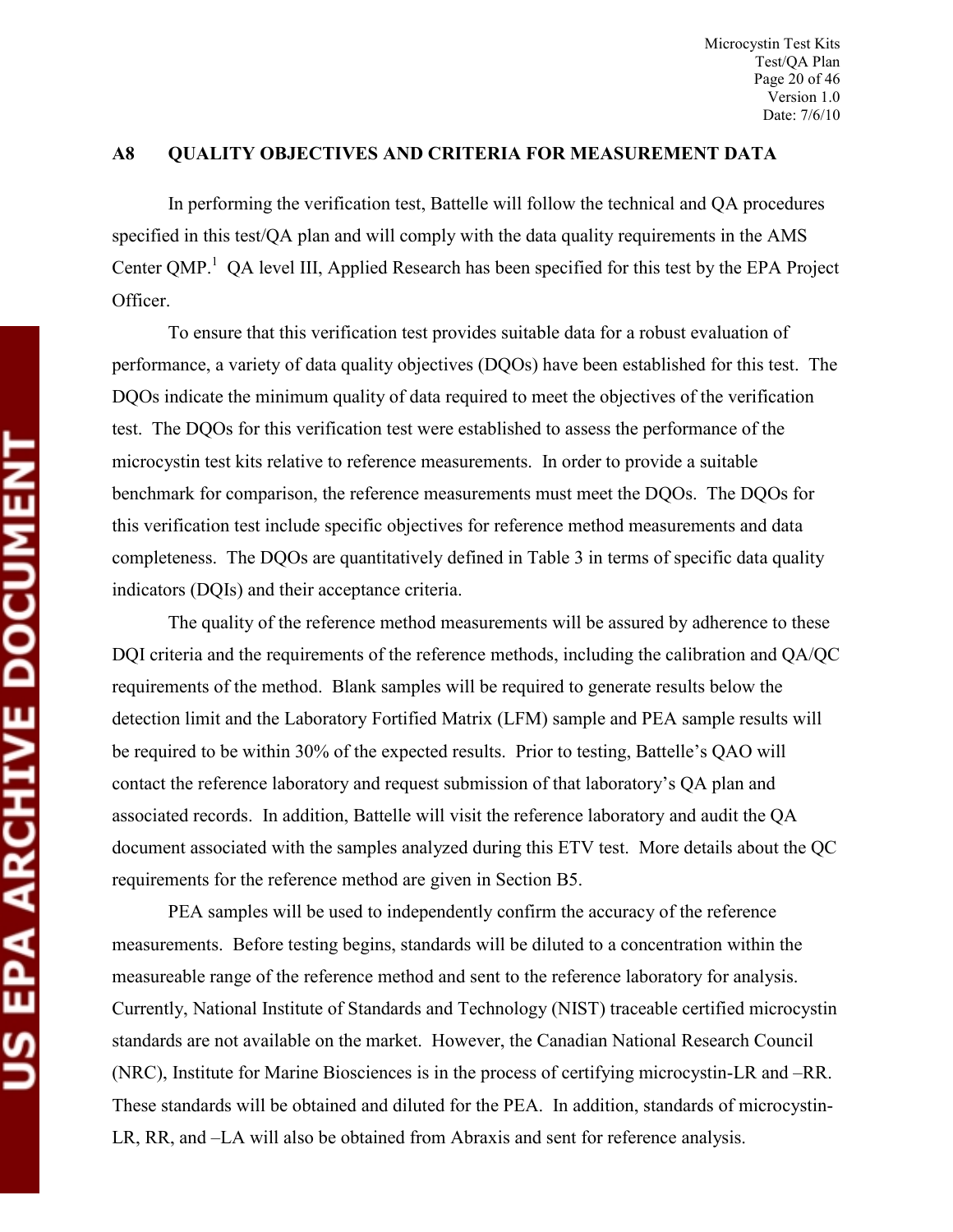Microcystin Test Kits Test/QA Plan Page 21 of 46 Version 1.0 Date: 7/6/10

| <b>DQI</b>                                      | <b>Method of</b><br><b>Assessment</b>        | Frequency                     | Acceptance<br>Criteria                                   | <b>Corrective Action</b>                                                                                                                                                       |
|-------------------------------------------------|----------------------------------------------|-------------------------------|----------------------------------------------------------|--------------------------------------------------------------------------------------------------------------------------------------------------------------------------------|
| Performance<br><b>Evaluation Audit</b><br>(PEA) | PEA Samples                                  | Once before<br>testing begins | $70\% - 130\%$<br>recovery of<br>target analytes         | Review data to troubleshoot<br>results and adjust reference<br>method as necessary, reanalyze<br>samples.                                                                      |
| Method<br>contamination<br>check                | Method Blank (MB)                            | Once every 20<br>samples      | Target analytes<br>$<$ lowest<br>calibration<br>standard | Review data and analysis for<br>possible sources of<br>contamination. Reanalyze<br>and/or document corrective<br>action.                                                       |
| Method<br>Calibration<br>Check                  | Continuing Calibration<br>Verification (CCV) | Once every 10<br>samples      | $80\% - 120\%$<br>recovery of<br>target analytes         | Review data to troubleshoot<br>results and adjust reference<br>method as necessary, reanalyze<br>samples.                                                                      |
| Method precision                                | <b>Laboratory Duplicates</b>                 | Once every 20<br>samples      | Target analytes<br>$< 30\%$<br>Difference                | Review data to assess impact of<br>matrix. If other QC data are<br>acceptable, then reprocess<br>duplicate. If not possible, then<br>flag associated reference<br>method data. |
| Method accuracy                                 | Laboratory Fortified<br>Matrix (LFM) Spikes  | Once every 20<br>samples      | $70\% - 130\%$<br>recovery of<br>target analytes         | Review data to assess impact of<br>matrix. If other QC data are<br>acceptable, then reprocess<br>duplicate. If not possible, then<br>flag associated reference<br>method data. |

#### <span id="page-21-1"></span>**Table 3. DQIs and Criteria for Critical Measurements for Reference Methods.**

The Battelle QAO or his designee will perform a TSA at least once during this verification test to augment these QA/QC requirements. The EPA QM also may conduct an independent TSA, at her discretion.

#### <span id="page-21-0"></span>**A9 SPECIAL TRAINING/CERTIFICATION**

Documentation of training related to technology testing, data analysis, and reporting is maintained for all Battelle technical staff in training files at their respective Battelle location. The Battelle QAO will verify the presence of appropriate training records prior to the start of testing. The vendors will be required to train the Battelle technical staff prior to the start of testing. Battelle will document this training with a consent form, signed by the vendor, which states which Battelle technical staff have been trained to use their test kits and can train other staff. In the event that other staff members are required to use the test kits, they will be trained by the operators that were trained by the vendors. All technical staff will have a minimum of a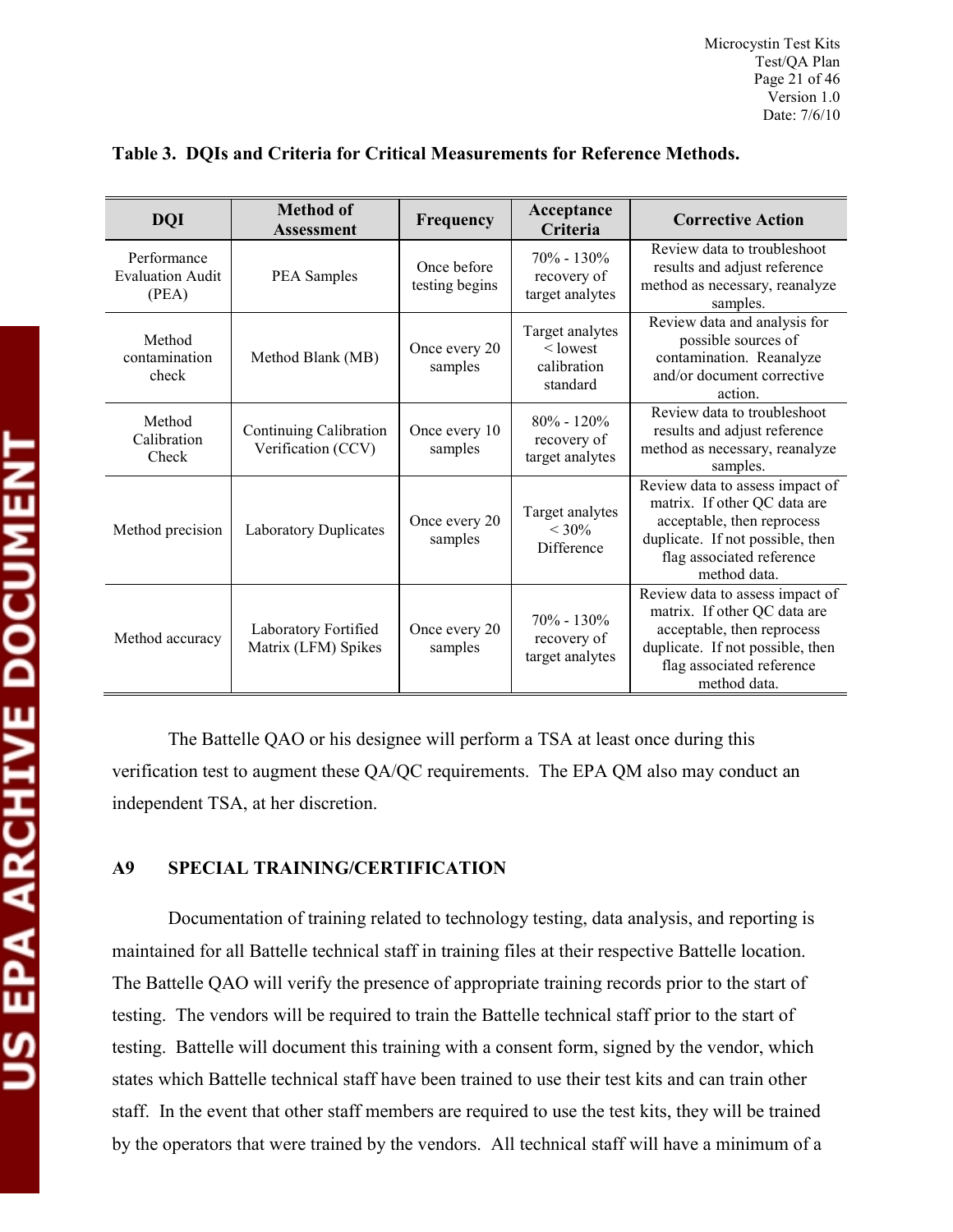bachelor's degree in science/engineering or equivalent work experience (e.g., experience using ELISA test kits).

Battelle will conduct all verification testing following the safety and health protocols in place at the verification testing facilities. This includes maintaining a safe work environment and a current awareness of handling potentially toxic chemicals. Exposure to potentially toxic chemicals will be minimized, personal protective equipment will be worn, and safe laboratory practices will be followed.

#### <span id="page-22-0"></span>**A10 DOCUMENTATION AND RECORDS**

The documents and records for this verification test will include the test/QA plan, laboratory record books (LRB), data collection forms, electronic files (both raw data and spreadsheets), and the final verification report. Table 4 summarizes the types of data to be recorded. Documentation of Battelle staff training by vendors and copies of other project specific training will also be included in the project files. All of these records will be maintained in the Verification Test Coordinator's office during the test and will be transferred to permanent storage at Battelle's Records Management Office (RMO) at the conclusion of the verification test. All Battelle LRBs are stored indefinitely with the project files, either by the Verification Test Coordinator or Battelle's RMO. The raw and final results from the reference measurements will be submitted to Battelle upon obtaining the results of the analyses. Section B10 further details the data recording practices and responsibilities.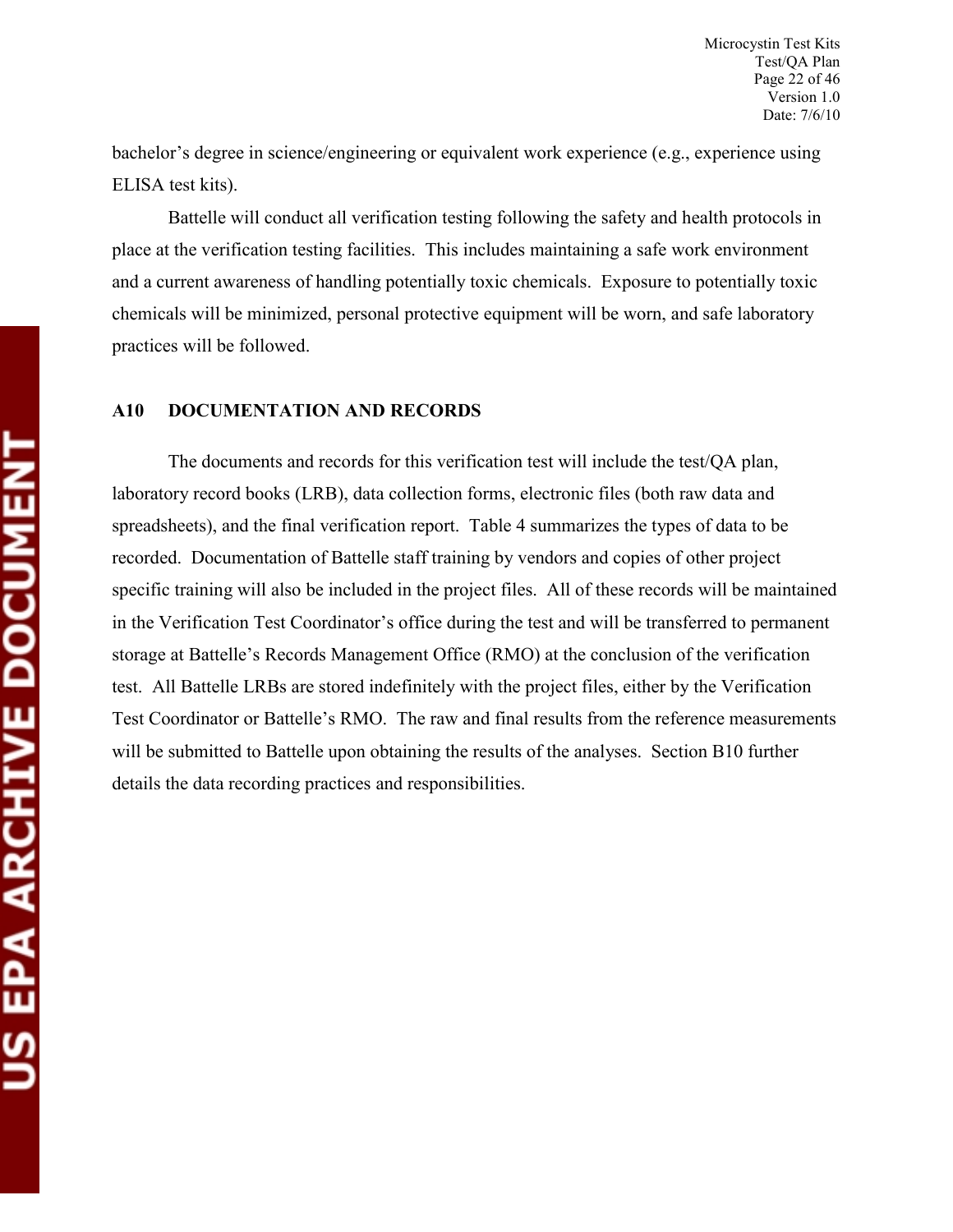Microcystin Test Kits Test/QA Plan Page 23 of 46 Version 1.0 Date: 7/6/10

| Data to Be<br><b>Recorded</b>                                            | <b>Responsible</b><br>Party | Where<br><b>Recorded</b>                                                                                                              | <b>How often</b><br>recorded                                                                  | <b>Disposition of</b><br>Data $^{(a)}$                                                                                                       |
|--------------------------------------------------------------------------|-----------------------------|---------------------------------------------------------------------------------------------------------------------------------------|-----------------------------------------------------------------------------------------------|----------------------------------------------------------------------------------------------------------------------------------------------|
| Dates, times of test<br>events                                           | <b>Battelle</b>             | Laboratory record<br>books or data<br>collection sheets                                                                               | Start/end of test, and<br>at each change of a<br>test parameter.                              | Used to organize/check<br>test results; manually<br>incorporated in data<br>spreadsheets as<br>necessary.                                    |
| Test parameters                                                          | <b>Battelle</b>             | Laboratory record<br>books or data<br>collection sheets                                                                               | When set or changed,<br>or as needed to<br>document test<br>notable details during<br>testing | Used to organize/check<br>test results; manually<br>incorporated in data<br>spreadsheets as<br>necessary.                                    |
| Field sampling data                                                      | NDEQ or SCDHS               | Laboratory record<br>books or data<br>collection sheets                                                                               | During each<br>sampling event                                                                 | Used to characterize<br>the recreational water<br>sample.                                                                                    |
| PEA sample records                                                       | Battelle and WSL            | Laboratory record<br>books or data<br>collection sheets                                                                               | During sample<br>preparation and<br>analysis                                                  | Used to verify the<br>performance of the<br>reference method                                                                                 |
| Reference sample<br>data                                                 | <b>Battelle</b>             | Laboratory record<br>books or data<br>collection sheets                                                                               | When test samples<br>are aliquoted for the<br>reference analysis                              | Used to organize/check<br>test results; manually<br>incorporated in data<br>spreadsheets as<br>necessary.                                    |
| Reference method<br>sample analysis,<br>chain of custody, and<br>results | Battelle and WSL            | Laboratory record<br>books, chain of<br>custody forms,<br>data collection<br>sheets, or data<br>acquisition system,<br>as appropriate | Throughout sample<br>handling and analysis<br>process                                         | Transferred to<br>spreadsheets/agreed<br>upon report; project<br>files. Retained for<br>documentation of<br>reference method<br>performance. |

#### <span id="page-23-0"></span>**Table 4. Summary of Data Recording Process**

(a) All activities subsequent to data recording are carried out by Battelle.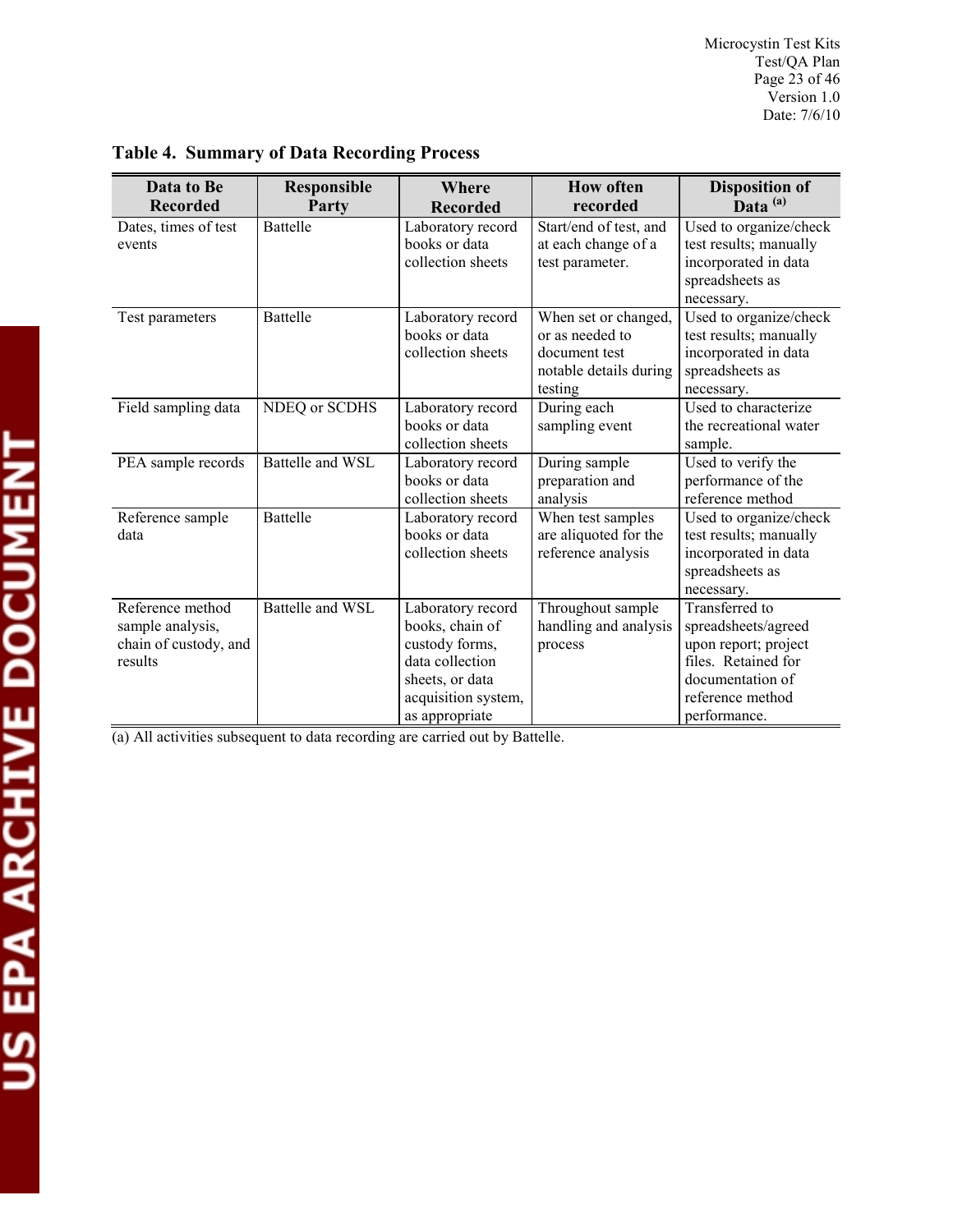## **SECTION B MEASUREMENT AND DATA ACQUISITION**

#### <span id="page-24-1"></span><span id="page-24-0"></span>**B1 EXPERIMENTAL DESIGN**

Technologies undergoing verification will be used to analyze a variety of water samples for the variants: microcystin-LR, microcystin-LA, and microcystin-RR. Where appropriate, the quantitative results from the microcystin test kits will be compared to the results from the reference method by calculating percent differences between the results. The kits provide a quantitative or semi-quantitative determination of microcystin and will be evaluated in terms of:

- accuracy
- precision
- linearity
- method detection limit
- inter-kit lot reproducibility
- matrix effects, and
- operational factors.

Each microcystin test kit will be operated according to the vendor's instructions. This includes kit provided calibration standards and positive and negative controls. The samples will also be tested according to the kit instructions, i.e. samples and calibration standards analyzed in duplicate and the frequency of positive and negative controls. Table 5 presents the test samples to be analyzed during this verification test.

#### **B1.1 Testing Procedures**

The ability of each microcystin test kit to determine the concentration of microcystin will be challenged using quality control (QC) samples, performance test (PT) samples and recreational water (RW) samples. These sample results will also be compared to reference method results. QC samples will include laboratory reagent blanks (RB). RB samples will be prepared from DI water and will be exposed to identical handling and analysis procedures as other prepared samples, including the addition of all reagents. These samples will be used to help ensure that no sources of contamination are introduced in the sample handling and analysis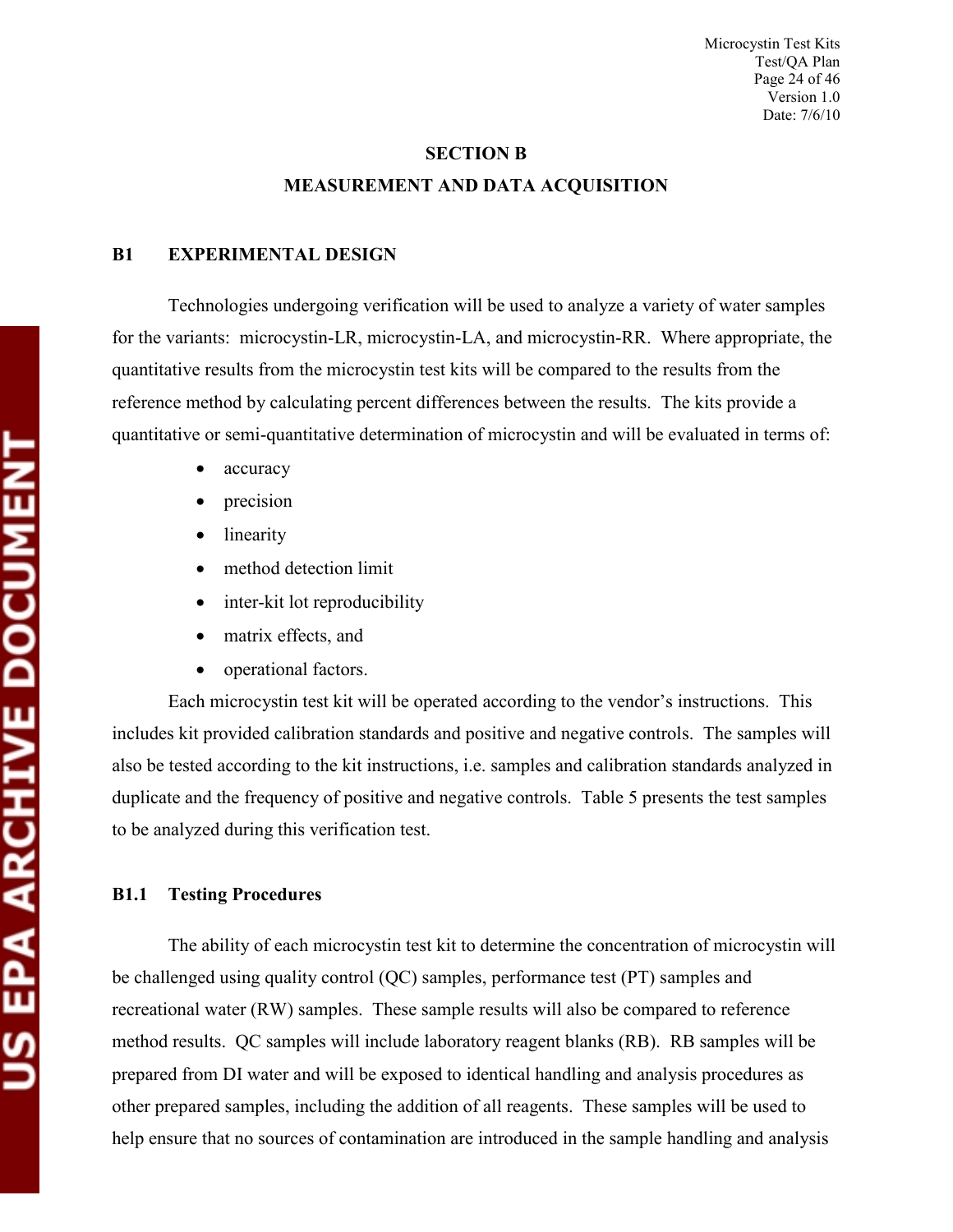procedures. At least 10% of all the prepared samples to be analyzed will be RBs. Other QC samples, positive and negative controls, are included in this test from the test kit procedure.

PT samples will be used to help determine the accuracy, precision, linearity, method detection limit, and inter-kit lot reproducibility of the test kits. All PT samples will be prepared at Battelle using DI water as the water source. PT samples will be individually spiked with microcystin-LR, microcystin-LA, and microcystin-RR. Additionally, solutions will be prepared to assess the linearity over a concentration range and analyzed in triplicate. The concentration levels will be 0.1, 0.5, 1.0, 2.0, and 4.0 parts-per billion (ppb) to test the dynamic range of the test kits. These concentration levels will be used for microcystin-LR. Because of estimated CR of the –LA and -RR microcystin congeners, a 7.0 ppb concentration level will also be included to evaluate the dynamic range of the test kits for these two congeners. If applicable to the test kits that participate in the verification test (i.e., a semi-quantitative test strip), a 15 ppb PT sample will also be tested in order to test the semi-quantitative capability of indicating a concentration higher than 10 ppb. To determine the detection limit of the quantitative test kits, a solution with a concentration five times the vendor's reported detection limit (DL) will be used<sup>5</sup>. Seven replicate analyses of this solution will be made individually for each variant to obtain precision data with which to determine the method detection  $\text{limit}^5$ . The detection limits for the quantitative test kits being verified range from 0.1 to 0.3 ppb.

RW samples have been obtained from lakes in and around Lincoln, Nebraska and Suffolk County, New York to assess kit performance in recreational waters. The RW samples have been frozen and thawed three times to lyse the cyanobacteria followed by filtration. Then the sample will be split for verification testing and reference analysis. The procedure for collecting and preparing the samples for verification testing and reference analysis is described in Section B.2. The NDEQ staff are aware of the approximate microcystin level of the lakes from which the water samples that were collected. Using this information, the samples that will be used for testing will be selected from lakes that are expected to have both detectable and not-detectable microcystin concentrations. There will be at least nine RW samples used for this verification test. Some of the samples will have been samples from Nebraska and New York. Ideally, three of the RW samples will have microcystin concentration > 20 ppb, three RW samples will have concentrations > 10 ppb, and three RW samples will have non-detectable (ND) concentrations of microcystin. All RW samples will be tested in triplicate by the test kits.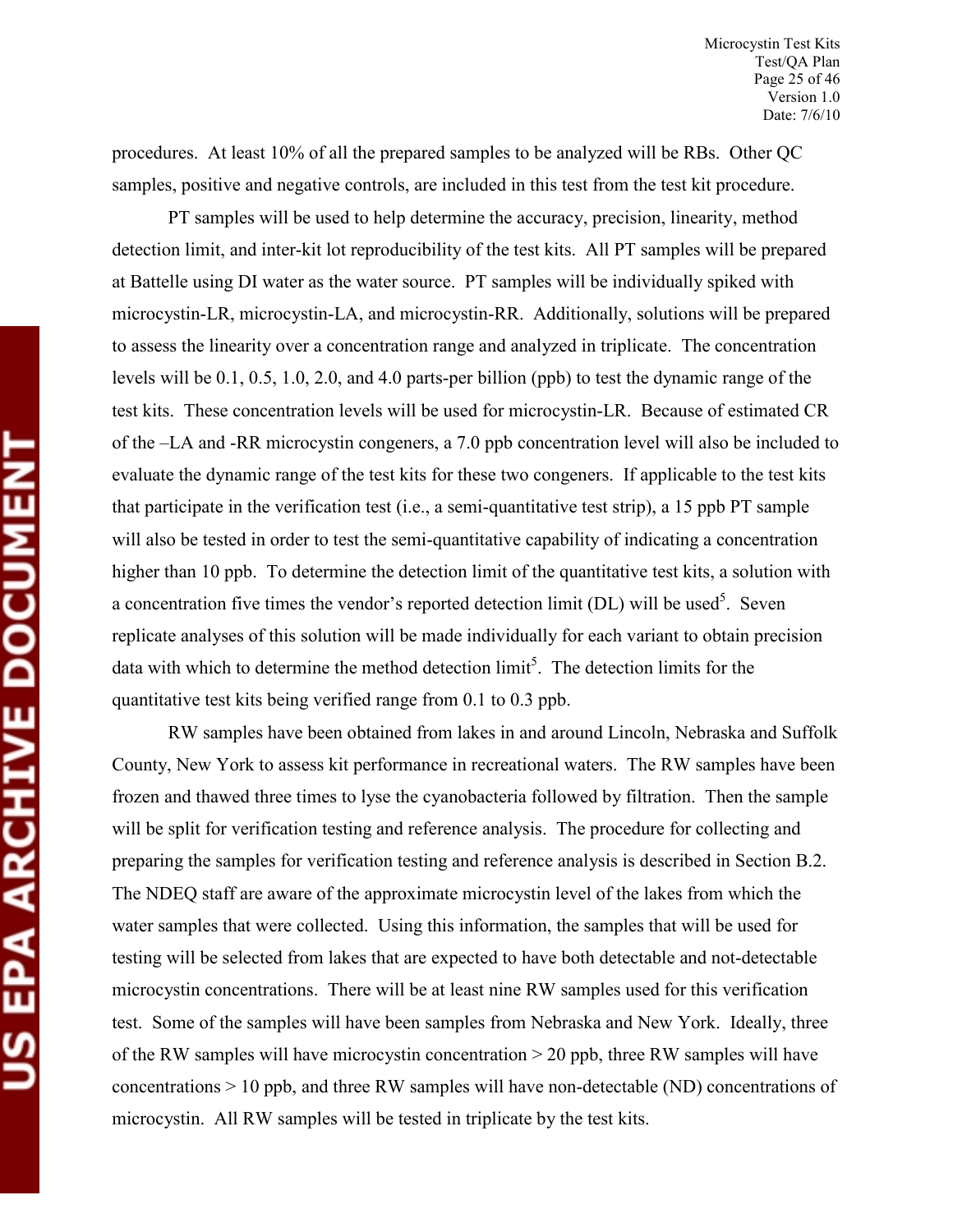The test kits with specific vendor recommended lysing procedures will analyze three additional RW samples in triplicate. These test samples will not undergo the three iterations of the freeze-thaw lysing procedure. They will be vigorously shaken but not mechanically homogenized. The cyanobacteria need to remain intact but also be evenly distributed to split the sample for testing and reference analysis. The reference sample aliquot for these three RW samples will be split before lysing of the samples and will follow the freeze-thaw lysing method and subsequent reference analysis.

In addition to a variety of RW samples, matrix interference samples will be tested using a RW sample that has a low level or below detection level of native microcystin concentration. This RW sample will be serial diluted by a factor of 10 with DI water to provide a less concentrated level of the RW matrix. Then, each matrix level will be fortified with 4 ppb or 2 ppb of microcystin-LR, -LA, or -RR. The spike level chosen will be within the kit detection range. The test kit results in each of the matrices will be compared in order to determine the impact of the matrix concentration on the test kit results. For example, if there is no matrix interference, the expectation would be that the test kit results would not change across the matrix dilutions. In addition, they will be compared with the PT sample in DI water of the same microcystin concentration. To evaluate the effect of chlorophyll-*a* as an interference, a DI water sample that is fortified with 10 milligram/Liter of chlorophyll-*a* will be treated in an identical fashion as the above RW sample. The solution of chlorophyll-*a* will be serial diluted by a factor of 10 to provide solutions of 10 and 1 milligram/Liter chlorophyll-*a*. Then, each of these concentration levels will be fortified with 4 or 2 ppb of microcystin-LR, -LA, or -RR. The test kit results in each of the matrices will be compared in order to determine the impact of the matrix concentration on the test kit results.

Lastly, the calibration standards provided with the microcystin test kits from different lots could cause variability in the results across test kits. Therefore, two separate lots of calibration standards will be analyzed using the kits and compared to determine the inter-kit lot reproducibility.

QC, PT, and RW samples will be prepared by Battelle technical staff. Replicate samples for the test kits will be taken from the same sample bottle. The QC, PT, and RW samples will also be prepared blindly for the operator and will be coded to ensure the results are not influenced by the operator's knowledge of the sample concentration.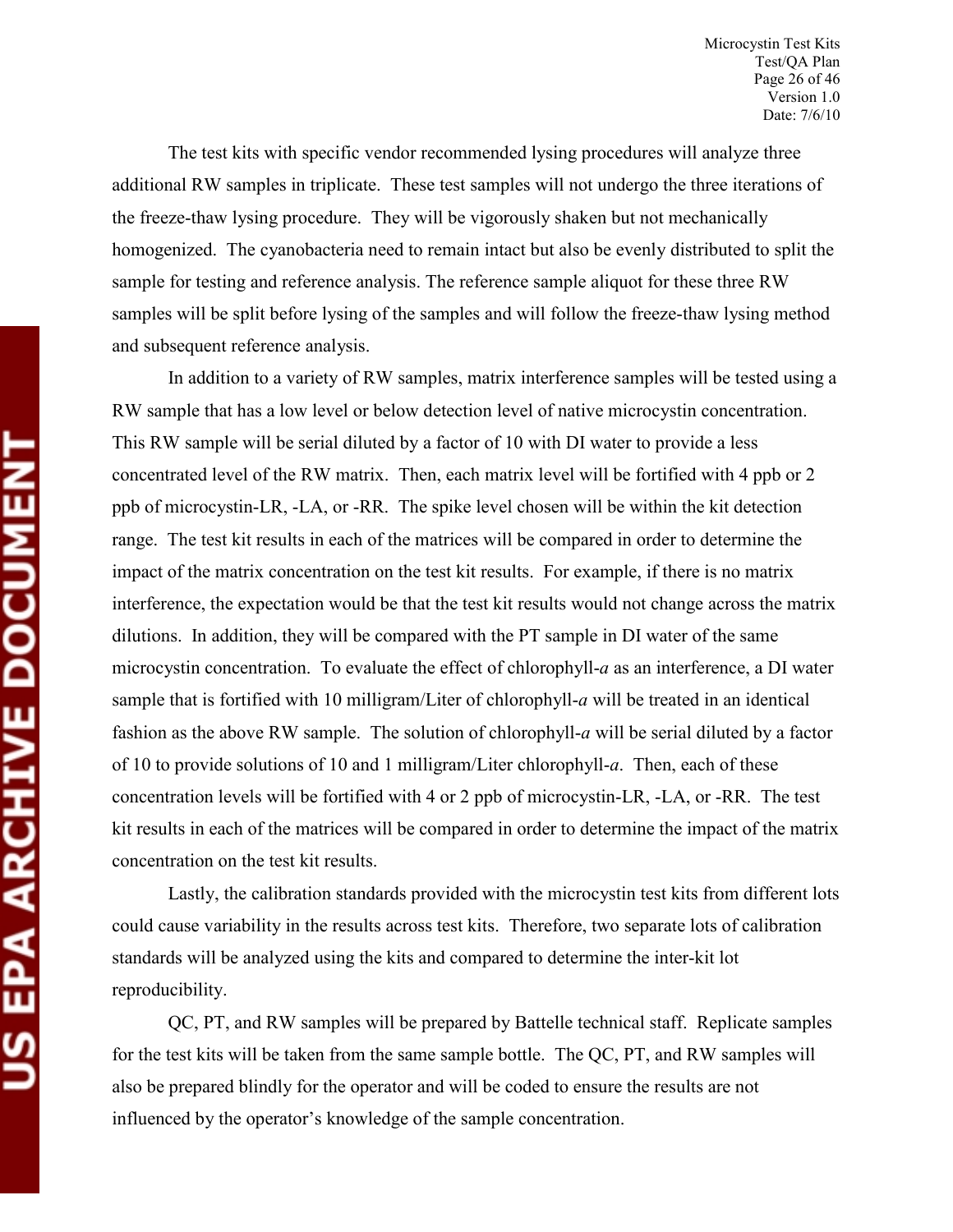Reference samples will be an aliquot of the PT or RW samples. Because the reference method is mass specific for different congeners, the PT samples for the three different congeners at each spiking concentration will be combined into a volumetric flask and brought up to a known volume with DI water. Then the calculated dilution factor will correct the reference method result to the true PT sample concentration. The RW samples will be sent for reference analysis without dilution. The results of each sample analysis by the test kits will be compared to the reference method results of the same sample. Table 5 presents a solution preparation scheme for the PT samples and Table 6 presents the test samples to be analyzed during this verification test. It assumes the stock solutions are diluted to prepare spiking solutions of the different congeners at 250 ppb.

| <b>Target Conc.</b><br>(ppb) | <b>Spiking Solution Conc.</b><br>(ppb) | <b>Volume Spiking Solution</b><br>mL | <b>Final Volume</b><br>$(\mathbf{mL})$ |
|------------------------------|----------------------------------------|--------------------------------------|----------------------------------------|
| 7.0                          | 250                                    | 3.5                                  | 125                                    |
| 4.0                          | 250                                    | 2.0                                  | 125                                    |
| 2.0                          | 250                                    |                                      | 125                                    |
| 1.5                          | 250                                    | 0.75                                 | 125                                    |
| 1.0                          | 250                                    | 0.5                                  | 125                                    |
| 0.5                          | 250                                    | 0.25                                 | 125                                    |
| 0.1                          | 250                                    | 0.05                                 | 125                                    |
| 0.0                          | 250                                    |                                      | 125                                    |

<span id="page-27-0"></span>

|  | <b>Table 5. Preparation of PT Samples</b> |  |  |
|--|-------------------------------------------|--|--|
|--|-------------------------------------------|--|--|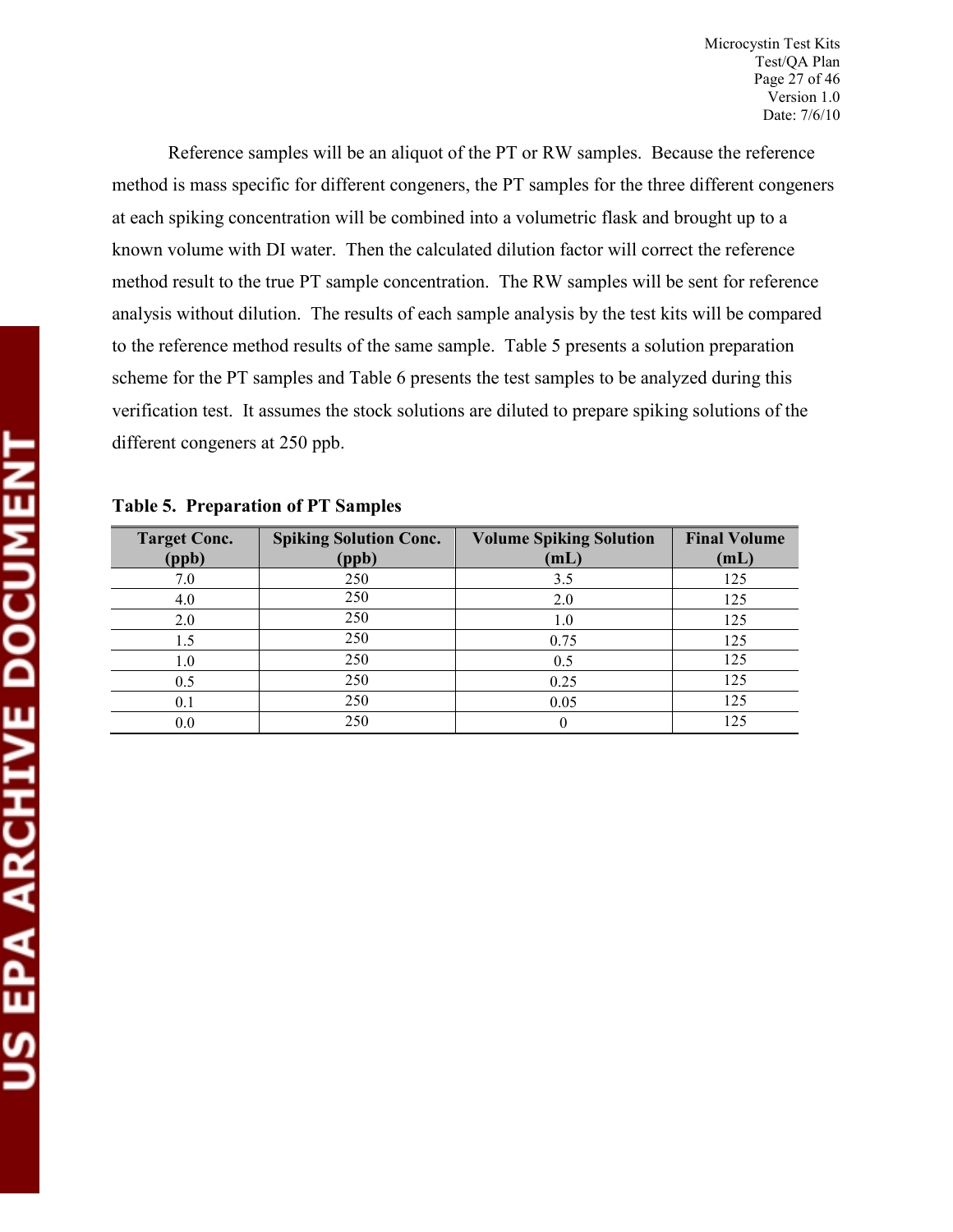| <b>Type of Sample</b>                                                           | Microcystin<br><b>Variant</b>                                                                                           | Microcystin<br><b>Concentration</b><br>(ppb)                 | <b>Replicates</b> | <b>Total Number</b><br>of Samples per<br><b>Test Kit</b> |
|---------------------------------------------------------------------------------|-------------------------------------------------------------------------------------------------------------------------|--------------------------------------------------------------|-------------------|----------------------------------------------------------|
| QC-Laboratory Reagent<br>Blank (RB)                                             | none                                                                                                                    | $\boldsymbol{0}$                                             | 3                 | 10% of total test<br>samples, 2                          |
|                                                                                 | LR                                                                                                                      | 0.1, 0.5, 1.0, 2.0, 4.0<br>ppb                               | $\overline{3}$    | 15                                                       |
|                                                                                 | LA                                                                                                                      | 0.5, 1.0, 2.0, 4.0, 7.0<br>ppb                               | $\mathfrak{Z}$    | 15                                                       |
| Performance Test (PT)                                                           | <b>RR</b>                                                                                                               | 0.5, 1.0, 2.0, 4.0, 7.0<br>ppb                               | $\mathfrak{Z}$    | 15                                                       |
| Samples - DI Water                                                              | LR                                                                                                                      | 5 times the vendor<br>stated MDL                             | $\overline{7}$    | $\tau$                                                   |
|                                                                                 | LA                                                                                                                      | 5 times the vendor<br>stated MDL                             | $\overline{7}$    | $\boldsymbol{7}$                                         |
|                                                                                 | RR                                                                                                                      | 5 times the vendor<br>stated MDL                             | $\overline{7}$    | $\tau$                                                   |
| Recreational Water (RW)<br>Samples-Lysed and<br>Filtered                        | Unknown                                                                                                                 | 3 samples $>20$ ppb, 3<br>samples $>10$ ppb, 3<br>samples ND | 3                 | 27                                                       |
| <b>Additional RW Samples</b><br>for test kits with specific<br>lysing procedure | Unknown                                                                                                                 | 3 samples at<br>unknown<br>concentrations                    | 3                 | 9                                                        |
| RW Matrix Interference                                                          | <b>LR</b>                                                                                                               | 4 ppb or 2 ppb*                                              | $\mathfrak{Z}$    | 6                                                        |
| Samples: ND RW<br>sample and 10 serial                                          | LA                                                                                                                      | 4 ppb or 2 ppb*                                              | 3                 | 6                                                        |
| dilution                                                                        | <b>RR</b>                                                                                                               | 4 ppb or 2 ppb*                                              | $\overline{3}$    | 6                                                        |
| Chloraphyll-a Matrix                                                            | LR                                                                                                                      | 4 ppb or 2 ppb*                                              | 3                 | 6                                                        |
| Interference Samples:<br>Chlorpphyll- $a$ sample and<br>10 serial dilution      | LA                                                                                                                      | 4 ppb or 2 ppb*                                              | 3                 | 6                                                        |
|                                                                                 | <b>RR</b>                                                                                                               | 4 ppb or 2 ppb*                                              | $\overline{3}$    | 6                                                        |
| Inter-kit lot<br>reproducibility                                                | A second set of vendor provided calibration standards from a different lot<br>analyzed following the vendor's procedure |                                                              |                   |                                                          |

#### <span id="page-28-0"></span>**Table 6. Summary of Test Samples**

\*concentration that is within the calibration range of the test kit

#### **B1.2 Statistical Analysis**

The microcystin test kits being verified report total microcystin and are also calibrated against microcystin-LR. Because of this, the reference method data will need to be converted to microcystin-LR equivalents to compare the test kit results to the reference method results for all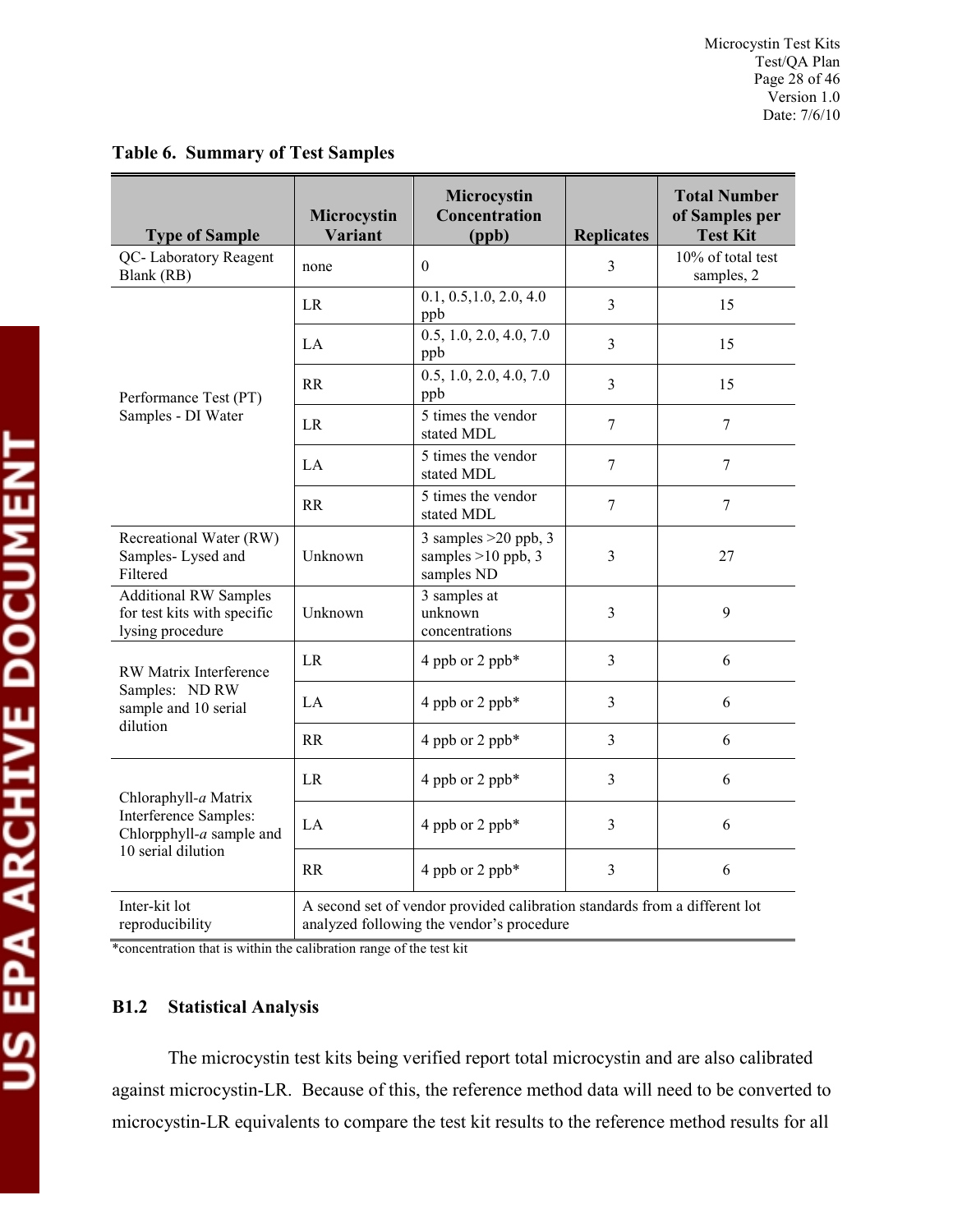PT samples. Using cross reactivity data provided by each vendor (specific to each test kit), the microcystin-LR equivalents will be calculated as follows:

$$
C_{LR\,equiv} = C_{ref\,conc} \times CR
$$
\n<sup>(1)</sup>

where *C<sub>ref conc* is the reference method result of the microcystin variant and *CR* is the mass-based</sub> cross reactivity of the variant in equivalents of microcystin-LR.6

For the RW samples, each variant identified (through analysis by the reference method) will be converted to LR-equivalents, and added together to calculate the total microcystin. The total microcystin-LR equivalents from the RW reference analyses will be compared to the total microcystin results from the test kits as described in the following sections. Because not all possible variants are monitored by the reference method, there could be a discrepancy between the test kit results and the total microcystin determined by the reference method.

#### *B1.2.1 Accuracy*

Accuracy of the test kits being verified will be assessed relative to the results obtained from the reference analyses. The results for each set of analyses will be expressed in terms of a percent difference (*%D*) as calculated from the following equation:

$$
\%D = \frac{C_T - C_R}{C_R} \times 100\tag{2}
$$

where  $C_T$  is the results from the test kits being verified and  $C_R$  is the concentration as determined by the reference method.

#### *B1.2.2 Linearity*

Linearity will be determined by linear regression with the toxin concentration measured by the reference method as the independent variable, and the test kit result being verified as the dependent variable. Linearity will be expressed in terms of the slope, intercept, and the coefficient of determination  $(r^2)$ . In addition, plots of the observed and predicated concentration values will be constructed to depict the linearity for each variant of microcystin being tested.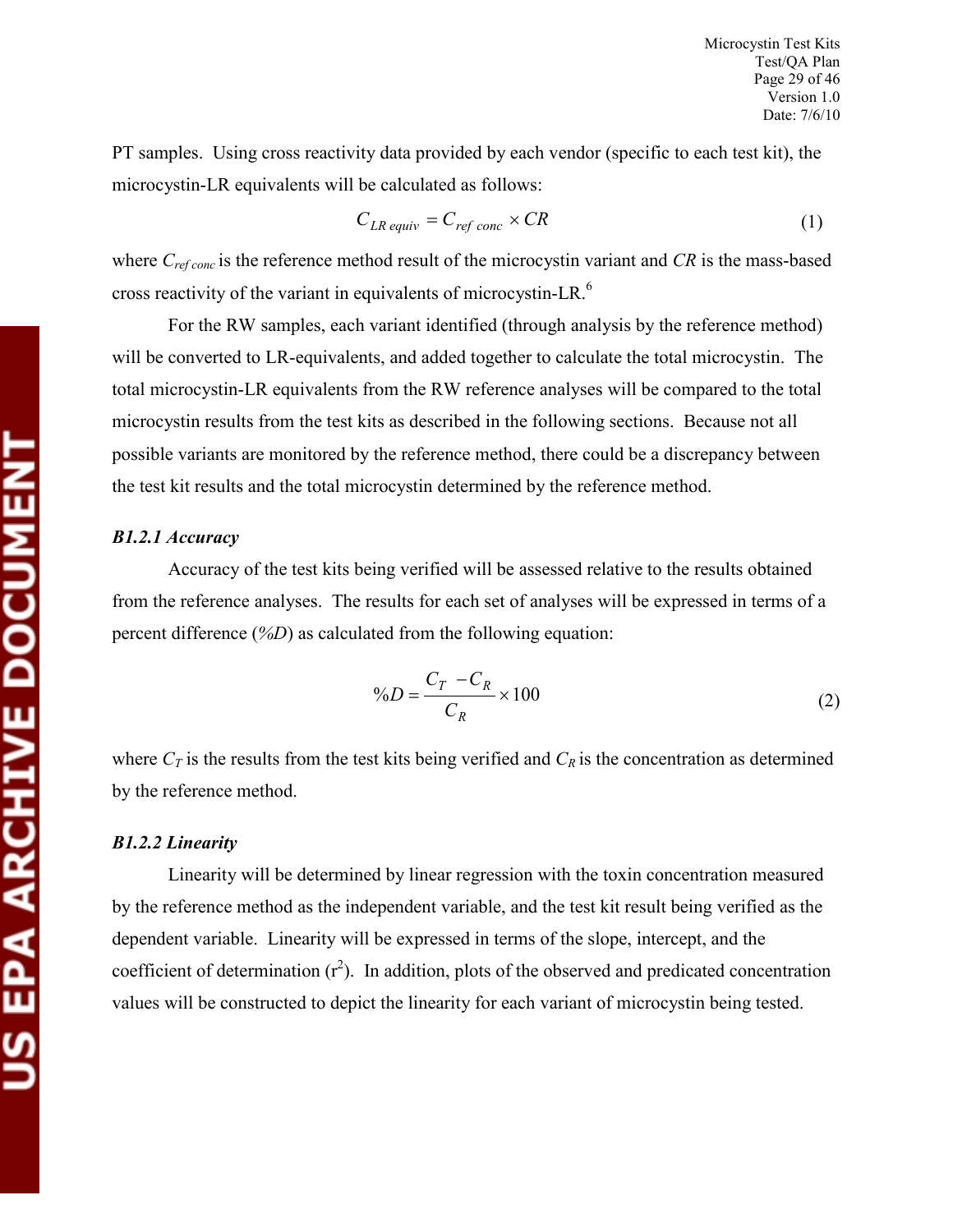#### *B1.2.3 Precision*

The standard deviation (*S*) of the results for the replicate samples will be calculated and used as a measure of test kit precision at each concentration. *S* will be calculated from the following equation:

$$
S = \left[ \frac{1}{n-1} \sum_{k=1}^{n} (C_k - \overline{C})^2 \right]^{1/2}
$$
 (3)

where *n* is the number of replicate samples,  $C_k$  is the concentration measure for the k<sup>th</sup> sample, and  $\overline{C}$  is the average concentration of the replicate samples. The kit precision at each concentration will be reported in terms of the relative standard deviation (*RSD*) presented below as equation 4.

$$
RSD = \left| \frac{S}{\overline{C}} \right| \times 100
$$
 (4)

#### *B.1.2.4 Method Detection Limit*

Method detection limit (*MDL*) will be determined by seven replicate analyses of a fortified sample with the toxin concentration of five times the vendor's estimated detection limit. The MDL will be calculated from the following equation:

$$
MDL = t \times S \tag{5}
$$

where *t* is the Student's value for a 95% confidence level, and *S* is the standard deviation of the replicate samples.

#### *B.1.2.5 Inter-Kit Lot Reproducibility*

Inter-kit lot reproducibility will be assessed by performing a linear regression of sample results generated by kits using calibration solutions from two different lots. The slope, intercept, and  $r^2$  will be used to evaluate the degree of inter-lot reproducibility. A paired t-test will also conducted to evaluate whether the two sets of sample results were significantly different at a 95% confidence level.

#### *B.1.2.6 Matrix Effects*

The effect of a natural matrix and of chlorophyll-*a* in DI water will be evaluated by comparing the response of the test kits of the samples with matrix to the 4 or 2 ppb microcystin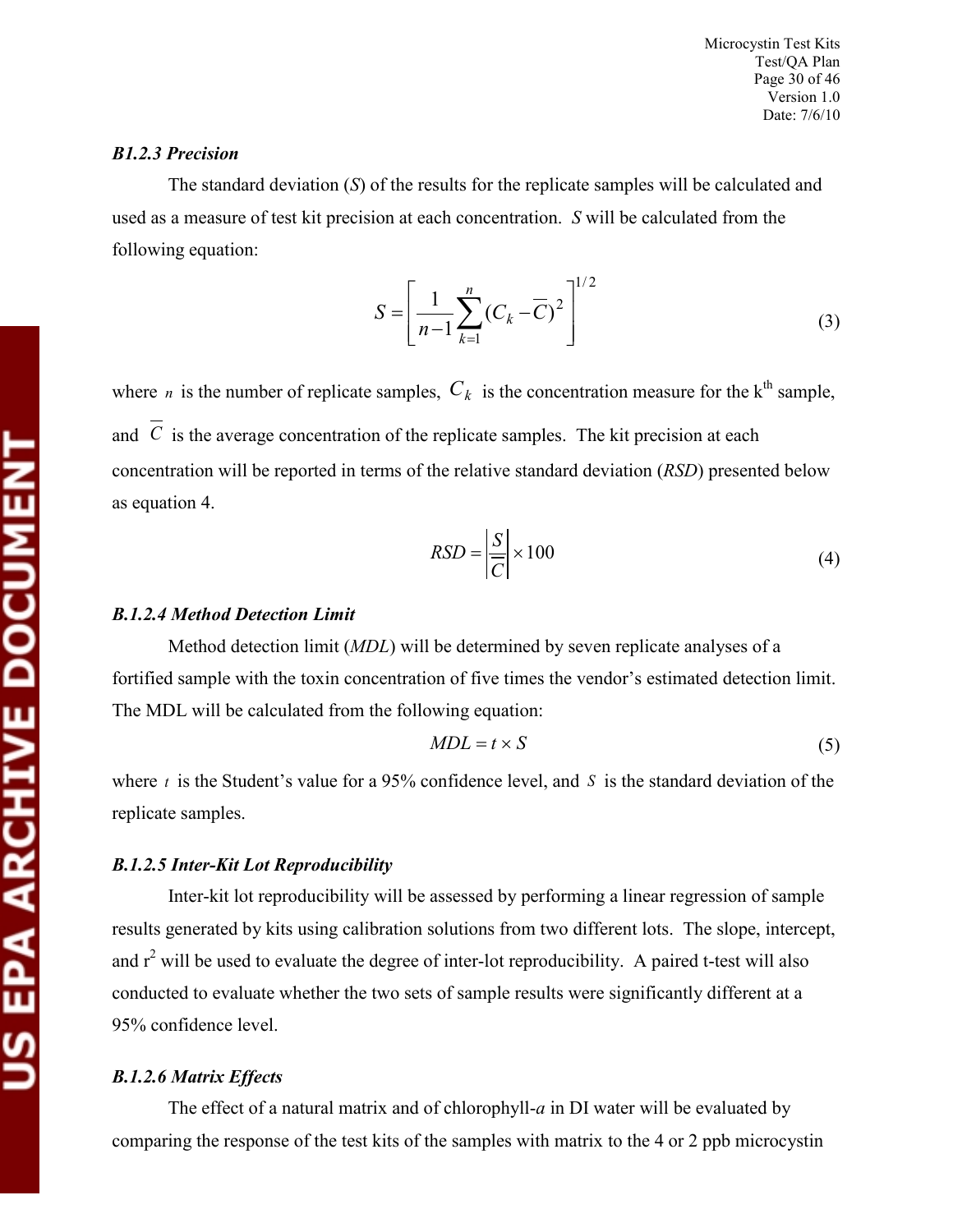PT sample in DI water without matrix. The percent difference between the test kit results from 4 or 2 ppb microcystin in DI water and the test kit result of 4 or 2 ppb in each RW and chlorophyll*a* matrix interference sample will be calculated. If there is no matrix interference, the percent difference should be negligible in all cases.

#### *B1.2.7 Operational Factors*

Operational factors such as maintenance needs, calibration frequency, data output, consumables used, ease of use, repair requirements, waste production, and sample throughput will be documented based on operator and Verification Test Coordinator observations. An example of an ease of use questionnaire is provided in Appendix A.

#### **B1.3 Reporting**

Separate verification reports will be prepared for each vendor that is participating in the verification testing. The statistical comparisons described above will be conducted separately for each of the test kits being tested, and information on the operational factors will also be compiled and reported separately for each test kit. The verification report will present the test procedures, test data as statistical evaluation of those data, and discuss any deviations from the approved test/QA plan.

Operational aspects of the monitoring systems will be recorded by the testing staff at the time of observation during the verification test, and summarized in the verification report. The verification report will briefly describe the ETV program, the AMS Center, and the procedures used in verification testing. The results of the verification test regarding microcystin test kit performance will be stated quantitatively. Each draft verification report will be subjected to review by the vendor, EPA, and peer reviewers. The resulting review comments will be addressed in a subsequent revision of the report, and the peer review comments and responses will be tabulated to document the peer review process, and submitted to EPA. The reporting and review process will be conducted according to the requirements of the AMS Center QMP.<sup>1</sup>

#### <span id="page-31-0"></span>**B2 SAMPLING METHOD REQUIREMENTS**

As described above, multiple recreational water samples were collected for this verification test. The samples were collected according to the sample collection and handling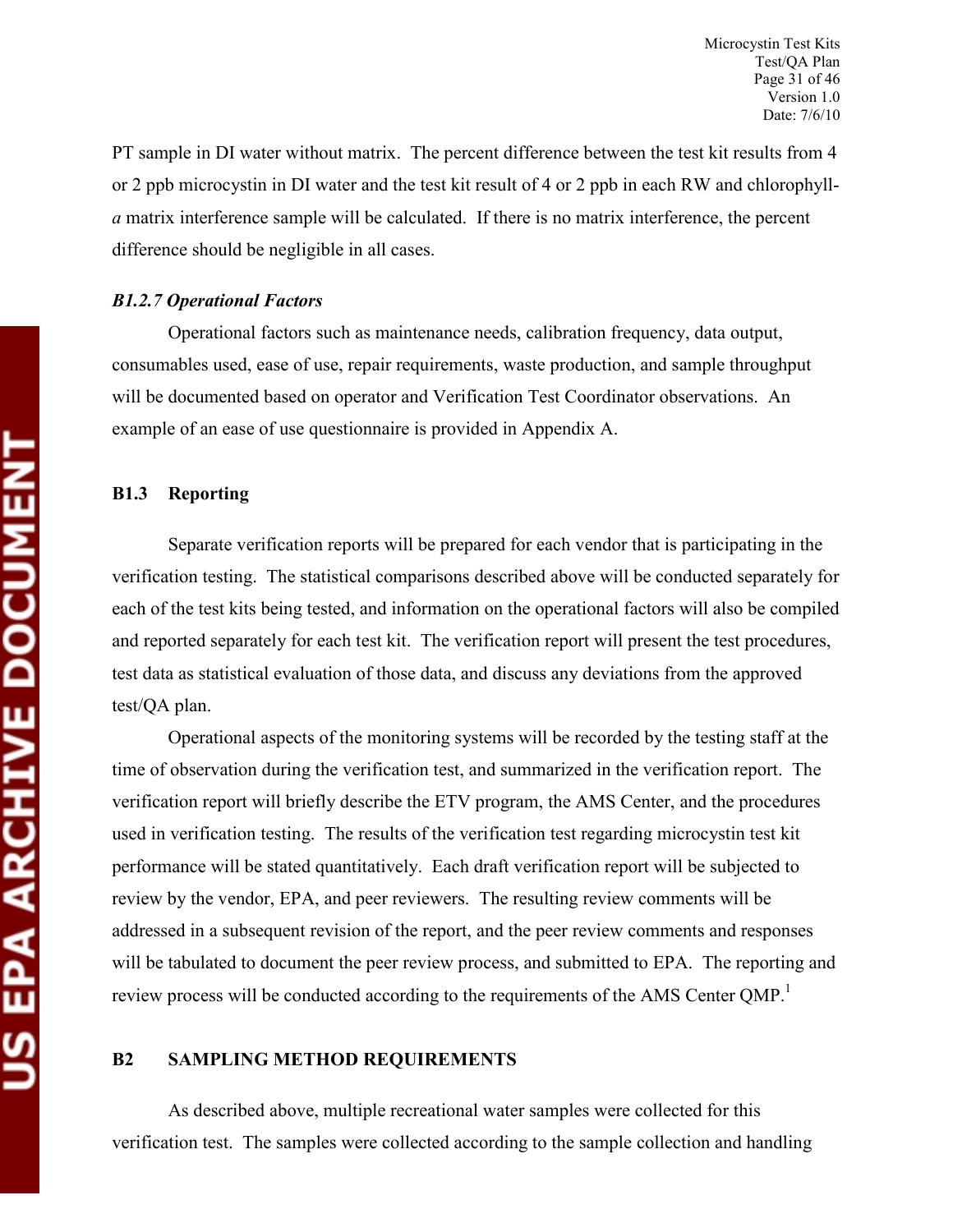instructions included in the NDEQ standard operating procedure for microcystin analysis (SOP#  $SWS-2320.1A$ <sup>7</sup>. In brief, recreational water samples were collected in either plastic or glass amber collection containers. The sampling staff collected the samples throughout the summer of 2009 from locations that are representative of where human exposure would be expected (e.g., a swim area in knee deep water). In addition, when algae were present, the sampling staff collected the "worst case" sample by agitating the scum layer and collecting the sample six to eight inches below the surface. A small amount of head space was left to allow for proper shaking and mixing prior to analysis. Samples were frozen immediately after collection and stored at < -10 °C until testing takes place. Samples may be kept at 4 °C +/- 3 °C for up to one week after collection or frozen (at < -10  $^{\circ}$ C) if held for longer periods (e.g., more than one week)<sup>7</sup>. Temperatures for the refrigerator and freezer will be logged on a monthly basis. If found to be outside of the specified range above, the samples will be transferred to an acceptable refrigerator or freezer and the deviation will be noted in the LRB, in a deviation report, and in the final verification reports. In cases where there is not enough sample volume for testing and reference analysis, RW samples may be combined. They will not be diluted with DI water.

The same SOP for microcystin analysis also contains a procedure for lysing the cyanobacteria to release the microcystin into the water sample for analysis<sup>7</sup>. A procedure will be necessary to perform on all of the RW samples. This procedure goes through three iterations of completely freezing and thawing in order to breakdown the cell walls of the bacteria<sup>7</sup>. Then the samples will be filtered. Once the RW samples are lysed and filtered, the sample will be transferred, handled, and stored in glass containers to minimize any potential absorption of microcystin by plastic. Then more than 100 milliliters of the samples will be aliquoted into individual glass vials and transported to the reference laboratory on ice.

If the test kits require approaches other than freezing and thawing to lysing the cyanobacteria, that approach will be used for the applicable test kits. For the toxicity test kit, three additional RW samples will be included in testing that will not undergo freeze-thaw before being analyzed by the kit. For these three samples, the reference will be split before lysing.

#### <span id="page-32-0"></span>**B3 SAMPLE HANDLING AND CUSTODY REQUIREMENTS**

Sample custody will be documented throughout collection and analysis of the test samples following the Battelle SOP for Chain of Custody $8$ . A chain-of-custody (COC) form will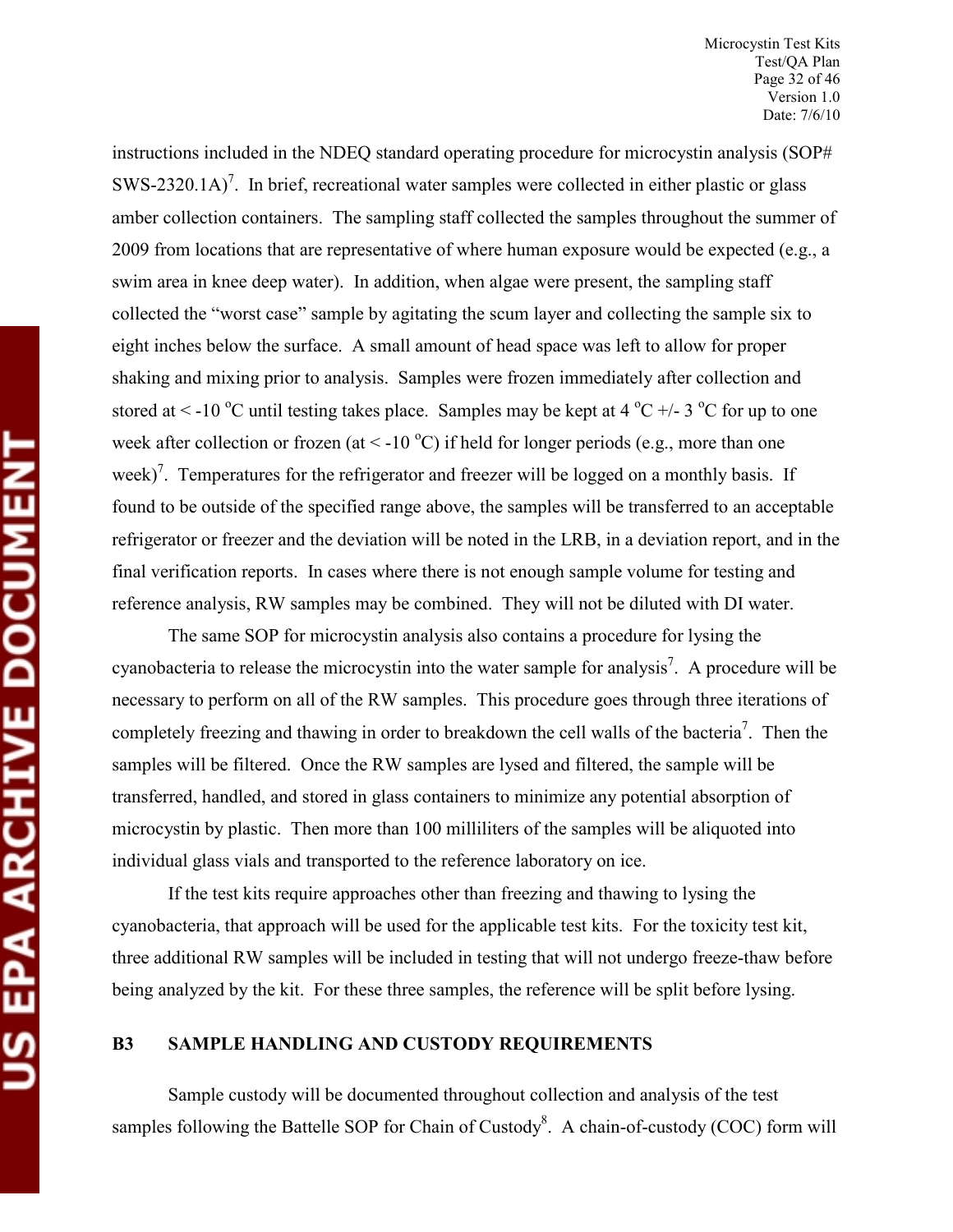include details about the sample such as the time, date, location, and person collecting the sample. The COC form will track sample release from the sampling location to the analysis laboratory. Each COC form will be signed by the person relinquishing samples once that person has verified that the COC form is accurate. Upon arrival at the analysis laboratory, COC forms will be signed by the person receiving the samples (if different from the sample collector) once that person has verified that all samples identified on the COC forms are present. Copies of all COC forms will be delivered to the Verification Test Coordinator and maintained with the test records. When samples are delivered to a reference laboratory, a second COC form will be completed as described above.<sup>8</sup>

#### <span id="page-33-0"></span>**B4 LABORATORY REFERENCE METHOD**

Technology verification will involve comparison of the results from each test kit being verified to the results obtained from an appropriate reference method. The reference method chosen for this verification test is proven liquid chromatography tandem mass spectrometry (LC-MS/MS) analysis method for the determination of algal toxins<sup>9</sup>. This method has been slightly modified from the publication but follows the scientific approach of utilizing a reversed-phase separation column, electrospray ionization, and multiple reaction monitoring (MRM) in positive ion mode to detect the specific mass-to-charge (m/z) precursor and product ions associated with the variants of microcystin. By monitoring specific m/z values of precursor and product ions, the method is specific to the different variants of microcystin. It utilizes an internal standard, Nodularin, to minimize any matrix effects from the water samples and a surrogate recovery standard, Enkephalin to normalize the extraction efficiency of the extraction method. Table 4 shows the Chemical Abstract Service (CAS) number, MRM reaction monitored by the reference laboratory on each microcystin of interest for this verification test. Because to the IDLs of the reference method are higher than some of the PT samples, samples sent for analysis will go through solid-phase extraction (SPE) and concentration steps<sup>10</sup>. The reference laboratory will receive all samples blindly.

The reference laboratory, University of Nebraska Water Center in Lincoln, Nebraska, will perform the analysis following the QA/QC procedures described in Section B5. In addition, prior to testing, Battelle's QAO will contact the reference laboratory and request submission of that laboratory's QA plan and associated records. In addition, Battelle will visit the reference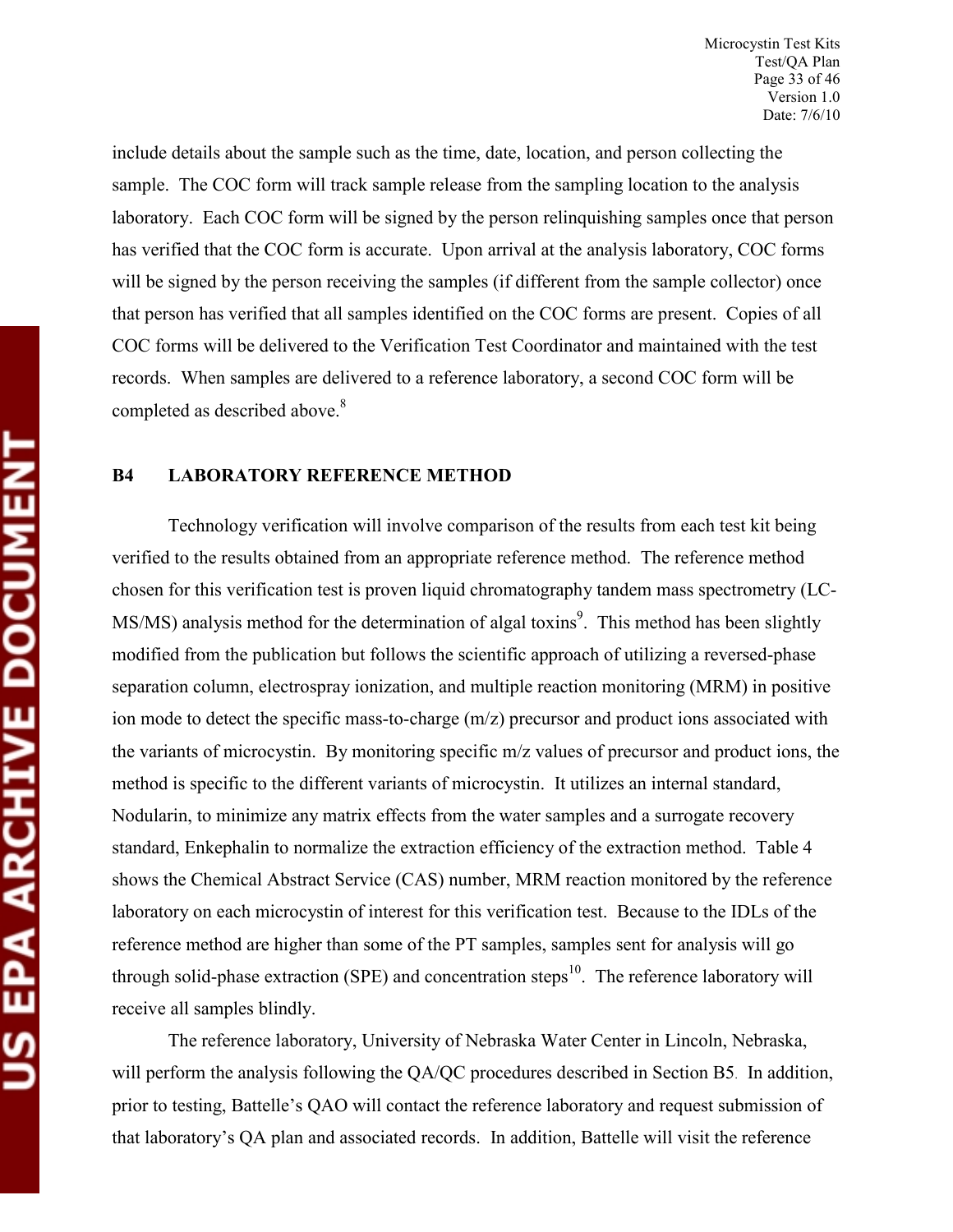laboratory and audit the QA document associated with the samples analyzed during this ETV test.

| <b>Name</b>                     | <b>CAS</b> number | <b>Positive Ion MRM Reaction</b> |
|---------------------------------|-------------------|----------------------------------|
| Microcystin-LR                  | 101043-37-2       | 995.35>135.1                     |
| Microcystin-LA                  | 96180-79-9        | 910.2 > 135.1                    |
| Microcystin-RR                  | 111755-37-4       | 520.0 > 135.0                    |
| Nodularin (Internal Standard)   | 118399-22-7       | 825.1 > 135.1                    |
| Enkephalin (Surrogate Recovery) | 58822-25-6        | 556.1 > 278.0                    |
| Standard)                       |                   |                                  |

<span id="page-34-1"></span>**Table 7. Microcystin Reference Method Information<sup>6</sup>**

#### <span id="page-34-0"></span>**B5 QUALITY CONTROL REQUIREMENTS**

Quality control steps will follow the vendor specified frequency and levels for the microcystin test kits. All of the test kits require a positive and negative control and the quantitative test kits also include multiple concentrations of calibration standards.

The reference method requires the analysis of a method blanks (MB), Laboratory Fortified Matrix (LFM) samples and duplicate samples. One MB, LFM, and duplicate sample analysis will be performed during reference analysis for every 20 samples analyzed. The MB should be rejected if the microcystin concentration is above the reporting limit. The LFM is acceptable if within 30% of the expected concentration. The relative percent difference (*RPD*) of the duplicate measurements will be required to be less than 30%. *RPD* will be calculated as in Equation 6 below, where *d* will be the absolute difference between the duplicate samples and  $\overline{c}$  will be the average of the duplicate sample results. A continuing calibration verification (CCV) standard will be analyzed every 10 samples to ensure that the calibration is still valid. It will be a mid-level standard and must be within 20% of the expected value. The reporting limits for the three congeners used in this verification test must be  $\leq 0.1$  ppb. See Table 3 for a summary of these requirements.

$$
RPD = \frac{|d|}{\overline{C}} \times 100\tag{6}
$$

Sample sets producing results not meeting these requirements may be reanalyzed by the reference method. If the results are still outside the required tolerance, the reference instrument will be recalibrated (if applicable) and/or the reference samples reanalyzed. If the outlying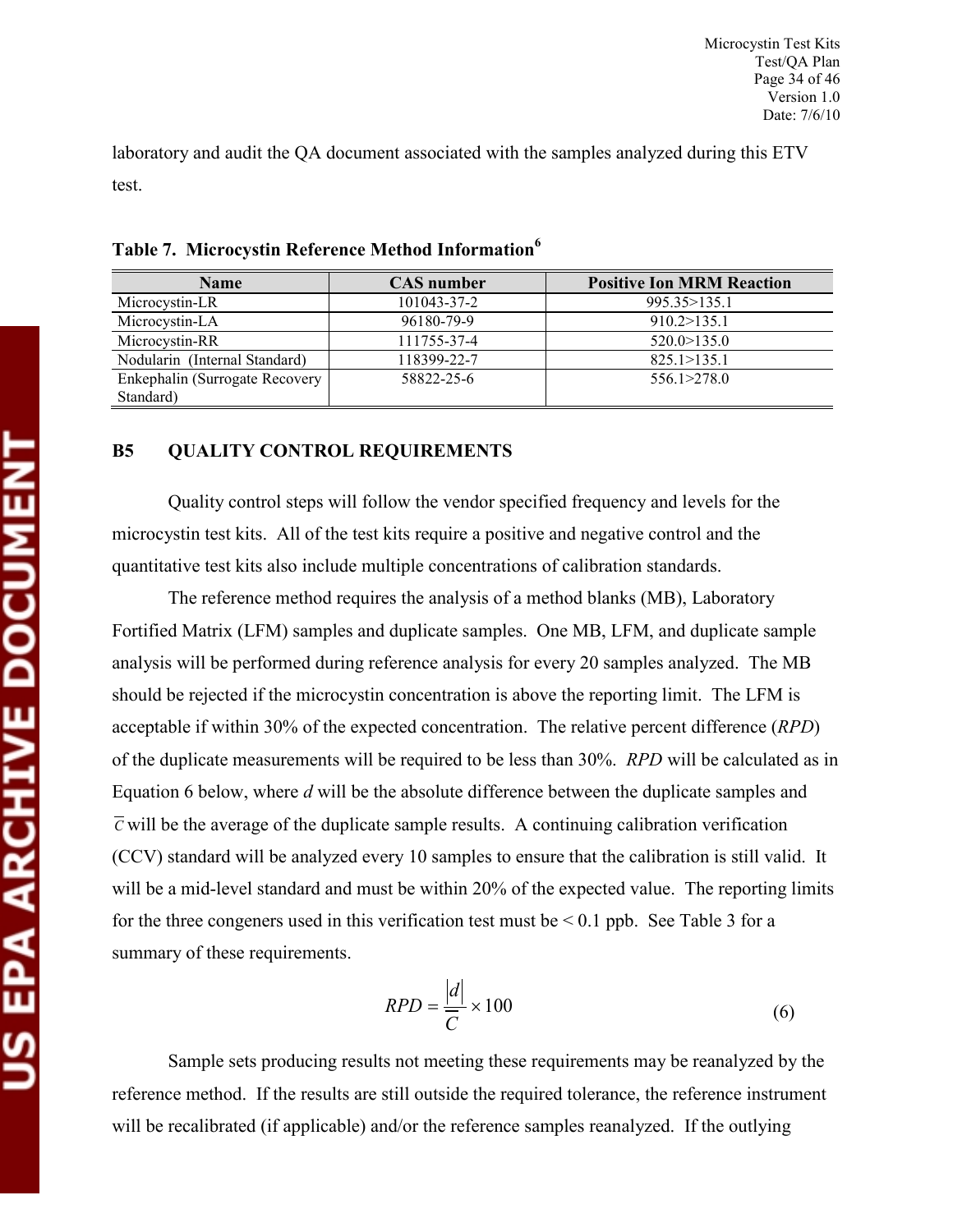results persist, the repeat of the appropriate parts of the verification test or use of a different reference instrument may be considered.

#### <span id="page-35-0"></span>**B6 INSTRUMENT/EQUIPMENT TESTING, INSPECTION, AND MAINTENANCE**

The instruments used for the reference analyses will be tested and inspected as per the instrument manuals, the standard operating procedures of the analysis laboratory, or the methods being used to make each measurement. Operation of the test kits during the verification test will be performed by Battelle technical staff as directed by the vendor.

#### <span id="page-35-1"></span>**B7 CALIBRATION VERIFICATION**

The instruments used for the reference analyses will be calibrated per the instrument manual, the methods being used to make each measurement or the standard operating procedures of the analysis laboratory. The vendor will provide the Battelle verification staff with the necessary training/information to properly maintain each test kit. All calibrations performed will be documented by the verification staff in the project LRB or data collection forms.

Calibration of the test kit will be done as often as suggested by the vendor. Vendors will be required to supply the necessary calibration solutions and devices specific to the test kits being verified. Balances and pipettes used during test solution preparation will be maintained and calibrated per the manufacturer's procedures which will be reviewed by the Battelle QAO prior to the verification test.

#### <span id="page-35-2"></span>**B8 INSPECTION/ACCEPTANCE OF SUPPLIES AND CONSUMABLES**

All materials, supplies, and consumables will be ordered by the Verification Test Coordinator or designee. Where possible, Battelle will rely on sources of materials and consumables that have been used previously as part of ETV verification testing without problems. Battelle will also rely on previous experience or recommendations from NDEQ technical staff and the vendors to guide selection of manufacturers and materials. The manufacturer's criteria for acceptance/purity will be required to be met. Microcystin certified standards are not available; therefore, the source used for this verification test will be purchased and verified by the reference method before use.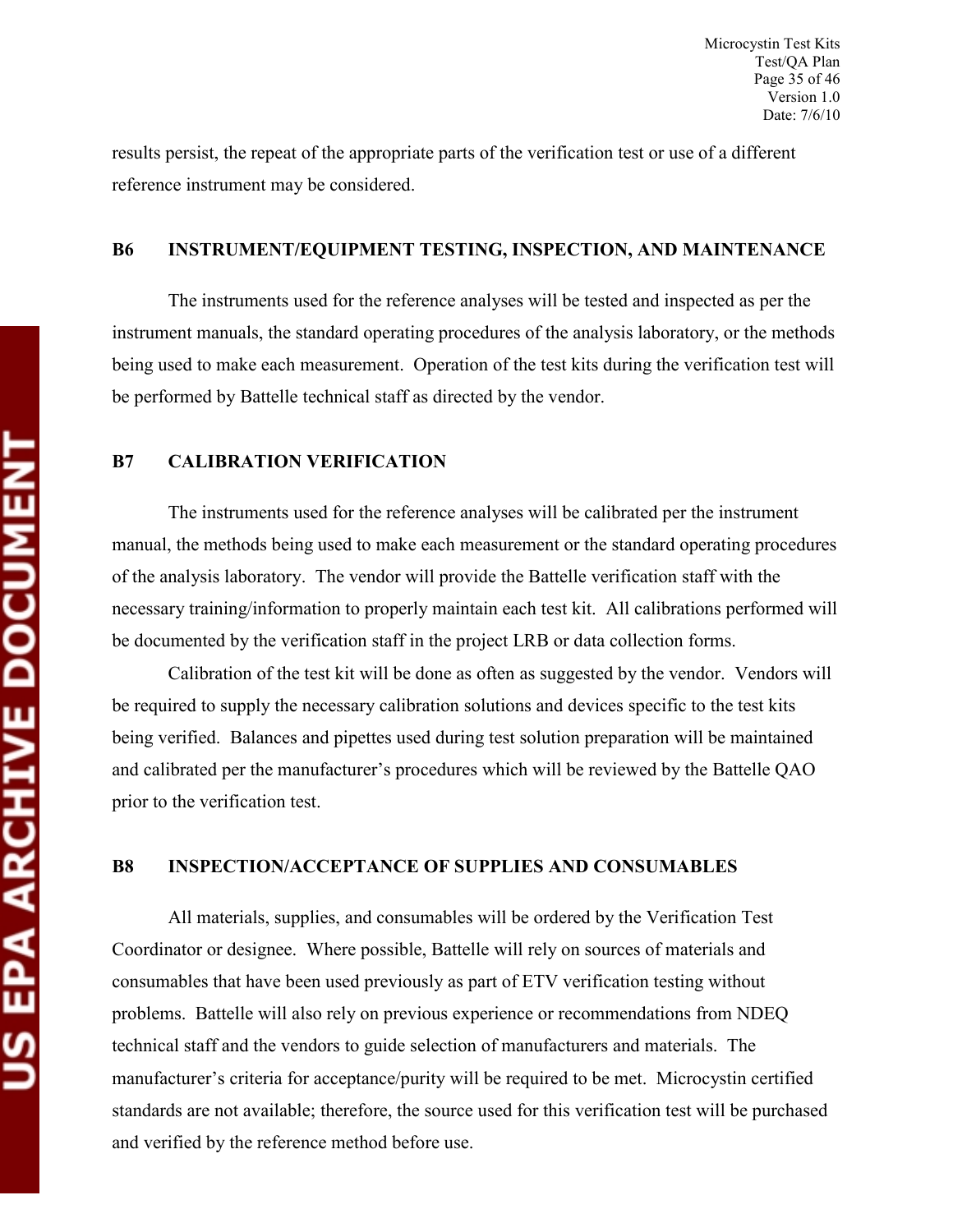Microcystin Test Kits Test/QA Plan Page 36 of 46 Version 1.0 Date: 7/6/10

#### <span id="page-36-0"></span>**B9 NON-DIRECT MEASUREMENTS**

Data published previously in the scientific literature will not be used during this verification test.

#### <span id="page-36-1"></span>**B10 DATA MANAGEMENT**

Records received by or generated by any of the verification staff during the verification test will be reviewed by the Verification Test Coordinator or designee. Test data will be reviewed at intervals sufficient to ensure that test data are meeting the DQOs. The Verification Test Coordinator or delegate will review 100% of the first data batch within one week of delivery. Given the short duration of this test, all of the test samples and subsequent aliquots for reference method analysis will be prepared the day before testing begins. The reference samples will be shipped to the reference laboratory for analysis. Therefore, the first batch of reference method data is defined as all of the reference method data. However, the first batch of testing data is defined as the testing data collected on the first day of testing. The Verification Test Coordinator's review will verify that:

- All data are reported as required in the test/QA plan.
- Calibration and QC results are reported and are acceptable.
- Data are reasonable (within expected ranges).
- Technologies appear to be generating data as expected.

Records will be reviewed and verified prior to use to calculate, evaluate, or report verification results. These checks will include:

- QC samples and calibration standards were analyzed according to the test/QA plan.
- Calibration and QC sample results are reported and the acceptance criteria were met.
- Corrective action for exceedances was implemented.
- 100% hand-entered and/or manually calculated data were checked for accuracy.
- Calculations performed by software are verified at a frequency sufficient to ensure that the formulas are correct, appropriate, and consistent.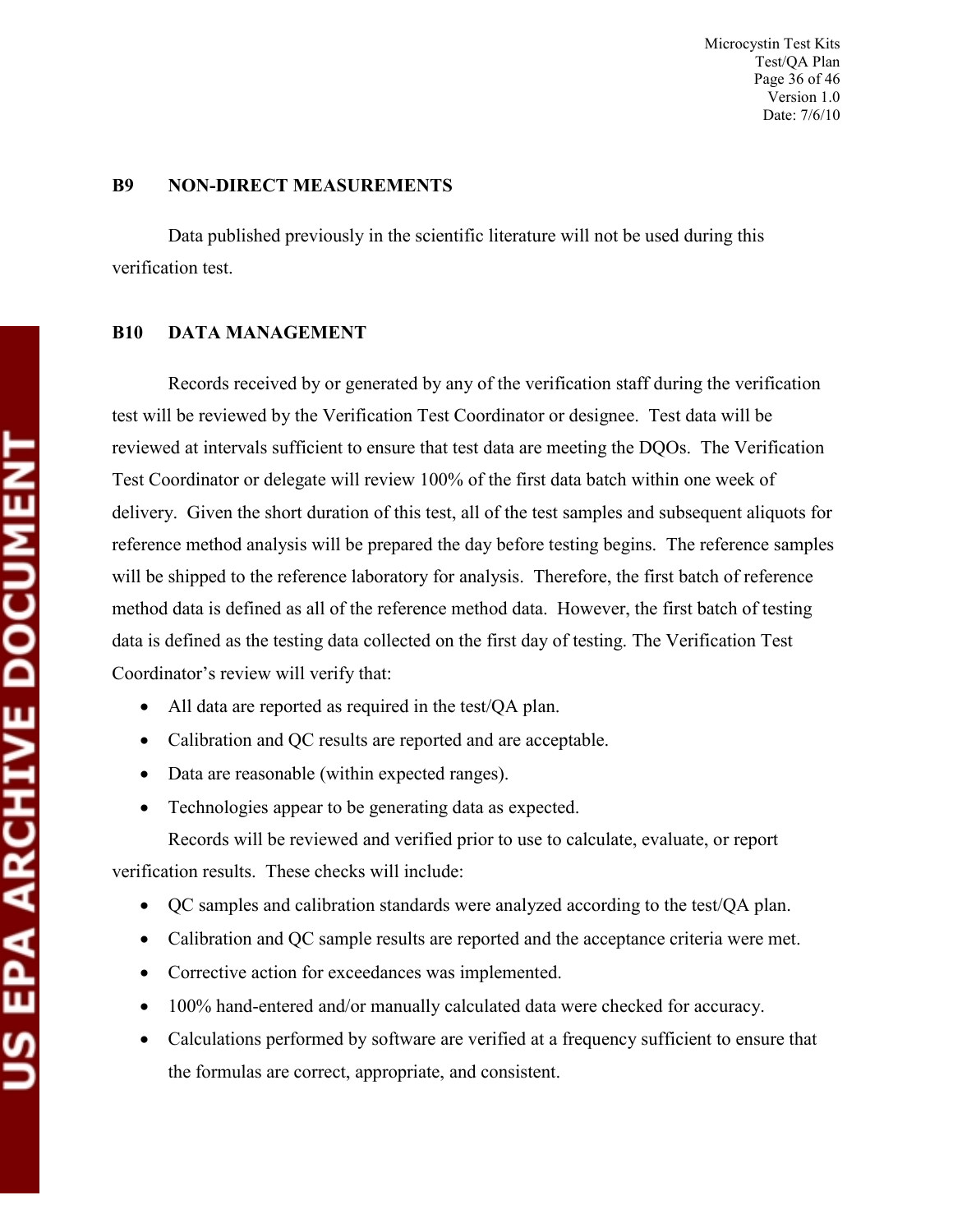- For each cut and paste function, the first and last data value was verified vs. the source data.
- Data are reported in the units specified in the test/QA plan.

Records reviews will be documented as the dated initials of the reviewer. Any issues identified during the data review will be addressed with the testing staff in real time (i.e.,  $\leq$  5 few days of discovery) so that corrective action can be implemented and testing stopped, if needed, to ensure that data of sufficient quality are collected to meet the DQOs.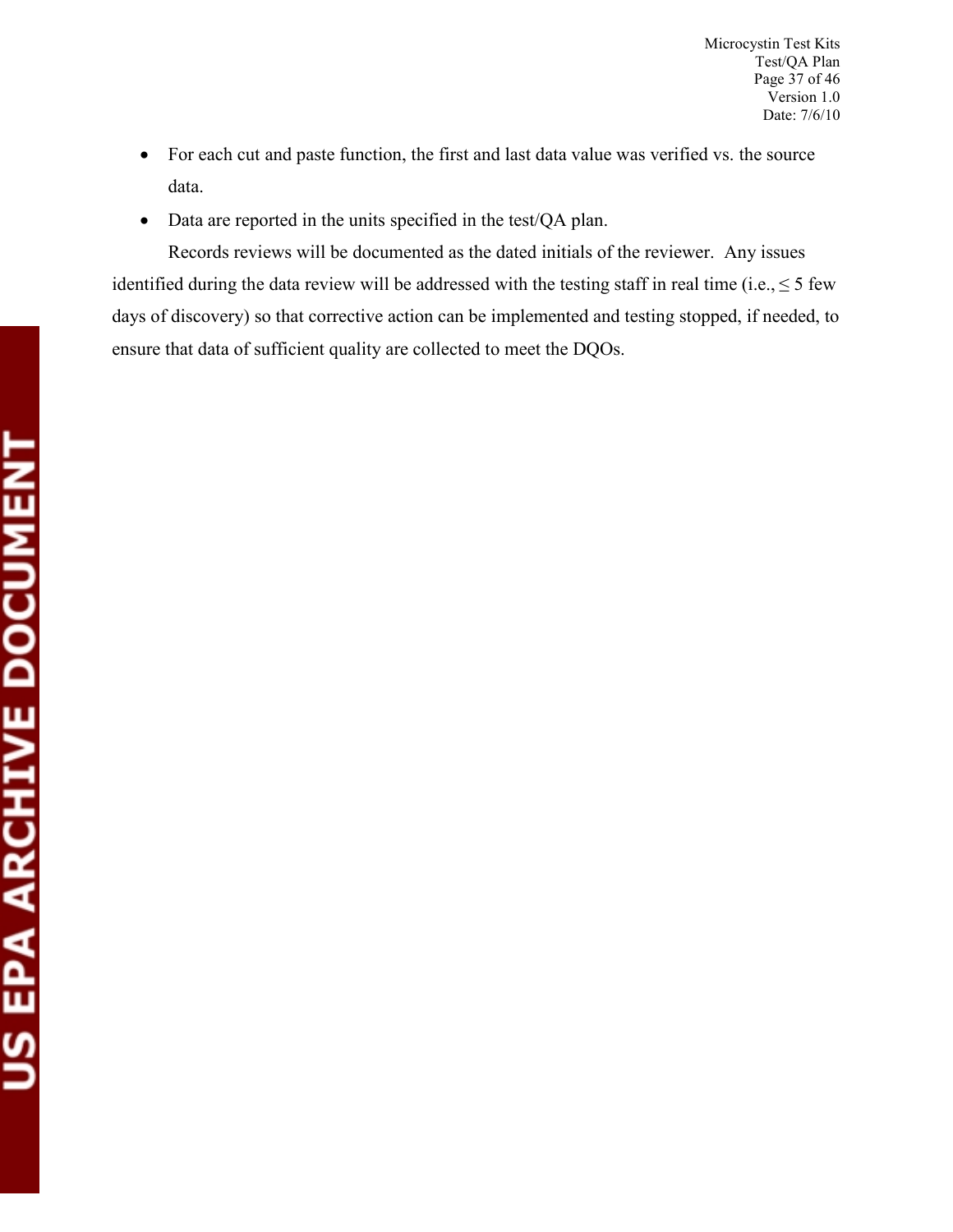## **SECTION C ASSESSMENT AND OVERSIGHT**

#### <span id="page-38-1"></span><span id="page-38-0"></span>**C1 ASSESSMENTS AND RESPONSE ACTIONS**

Every effort will be made in this verification test to anticipate and resolve potential problems before the quality of performance is compromised. One of the major objectives of the test/QA plan is to establish mechanisms necessary to ensure this. Internal quality control measures described in this test/QA plan, which is peer reviewed by external experts, implemented by the technical staff and monitored by the Verification Test Coordinator, will give information on data quality on a day-to-day basis. The responsibility for interpreting the results of these checks and resolving any potential problems resides with the Verification Test Coordinator. Technical staff have the responsibility to identify problems that could affect data quality or the ability to use the data. Any problems that are identified will be reported to the Verification Test Coordinator, who will work with the Battelle QAO to resolve any issues. Action will be taken to control the problem, identify a solution to the problem, and minimize losses and correct data, where possible. Battelle will be responsible for ensuring that the following audits are conducted as part of this verification test. See Table 2 for the proposed verification test schedule of audits.

Any changes to the approved test/QA plan must be reported within 24 hours and documented in a formal deviation submitted to the Battelle AMS Center Manager, EPA PO, and EPA QM. If approval by EPA or its designee is not received within 24 hours of notification, testing will be halted until a suitable resolution has been achieved.

#### **C1.1 Performance Evaluation Audits**

A PEA will be conducted to assess the quality of the reference measurements made in this verification test. Before testing begins, blind samples prepared from independent standards will be submitted to the WSL for analysis. As NIST standards are not available, Microcystin-LR and -RR will be obtained from the Canadian NRC (with draft certificates of analyses) and microcystin-LR, -RR, and –LA will be obtained from Abraxis. A dilution of these standards will be sent for reference analysis. The NRC standards will be diluted together in a volumetric flask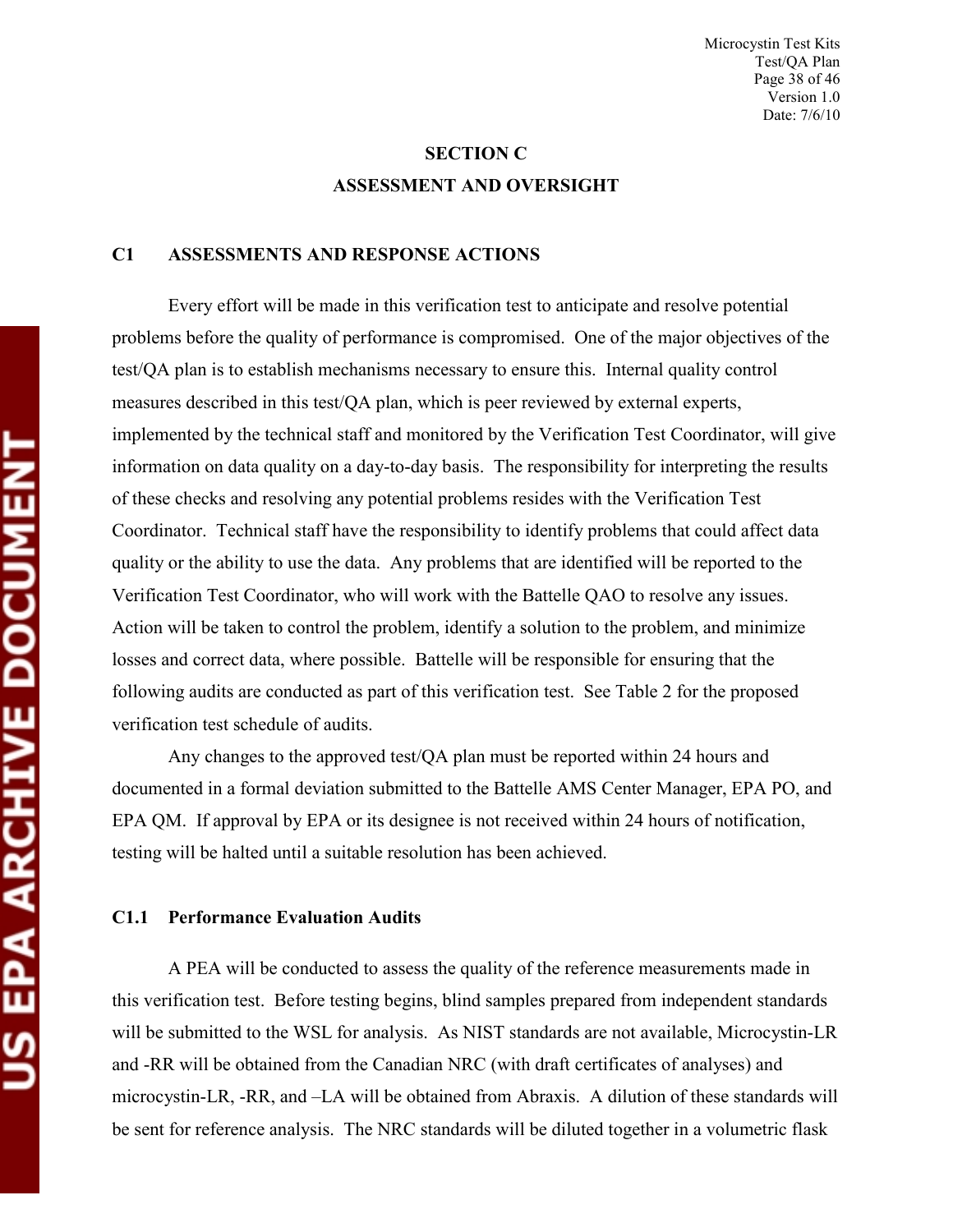into one PEA sample, and the Abraxis standards will also be diluted together into a second PEA sample. The results of the PEA samples must be within the acceptable tolerance of 30%. If the results do not meet this requirement, they will be repeated. If the outlying results persist, the Verification Test Coordinator, or designee, and the reference laboratory representative will discuss corrective actions, and a repeat of the PEA will have to be performed. Testing will not take place unless the PEA samples are within the acceptable range. The results from the PEA will be sent to the EPA PO and EPA QM within 10 days of receipt from the reference laboratory. The PEA report will include the raw data, draft certificate from the Canadian NRC, calculations of the comparison to the expected concentration and a discussion of corrective action, if applicable.

#### **C1.2 Technical Systems Audits**

Battelle QAO or delegate will perform a technical systems audit (TSA) at least once during this verification test. The purpose of this audit is to ensure that the verification test is being performed in accordance with the AMS Center  $QMP<sup>1</sup>$  and this test/QA plan. The primary focus of the audit will be operation of the technologies being verified. The audit will compare actual test procedures to those specified or referenced in the test/QA Plan, and will review data acquisition and handling procedures. The audit of the technologies will include verification that:

- The technologies are calibrated and operated as defined in the test/QA plan.
- Any test/QA plan specifications and QC are implemented.
- The data generated by the technologies are 'reasonable' based on the vendor specifications.
- Documentation and sample labeling are sufficient to ensure data traceability.

The audit of the reference method laboratory may include:

- A review of the testing facility and equipment (instrument/equipment calibration, maintenance, and operation.
- Sample handling procedures.
- Comparison of test procedures to the reference method specifications.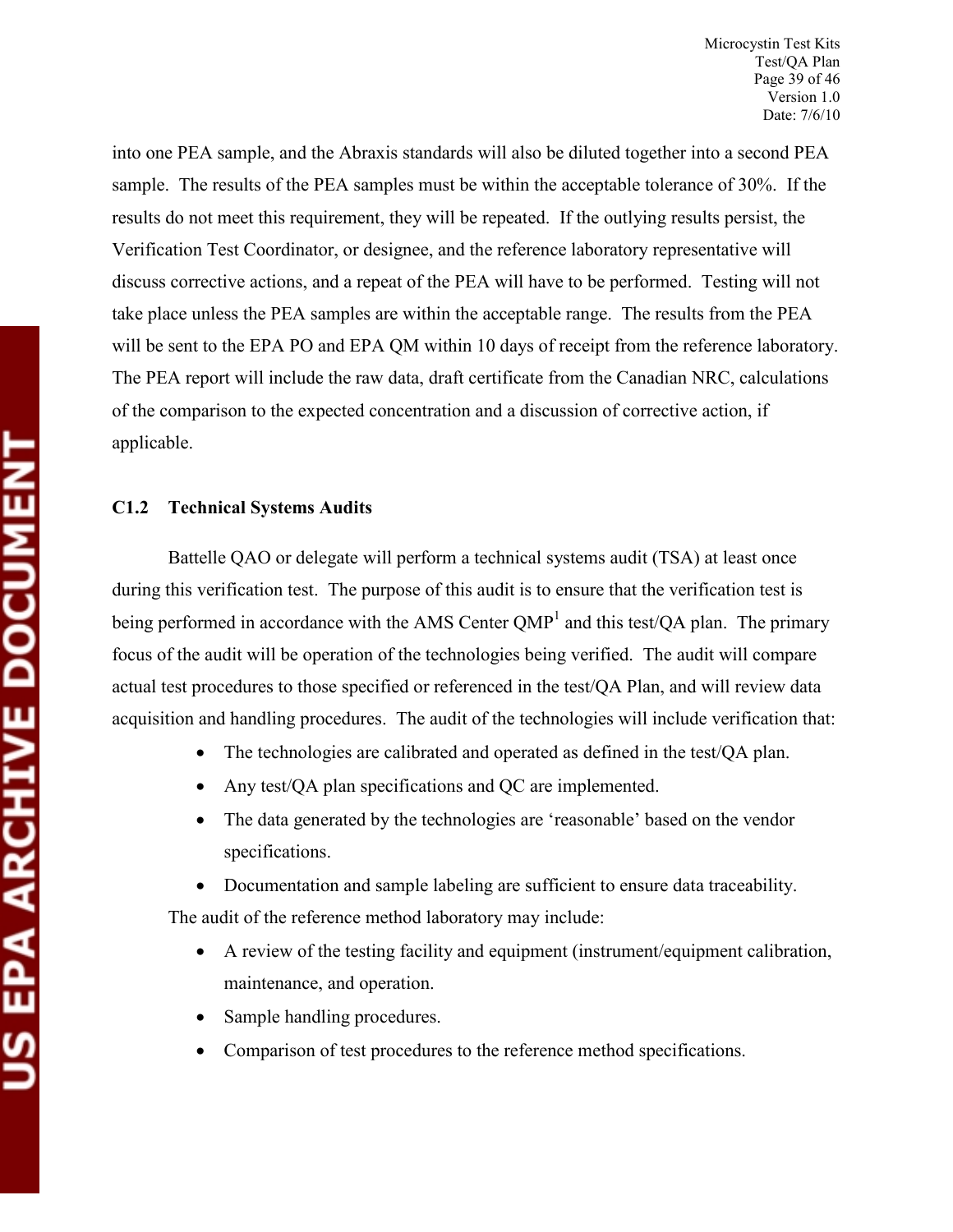- Verification that calibration and QC procedures conform to the method and that the results meet the acceptance criteria.
- Review of documentation procedures.

Based on available time, the focus of the reference method audit will be on ensuring that the method is fully implemented and that instrument calibration and QC results are acceptable. The auditor will confer with the reference laboratory staff and Battelle technical staff during the audit, as needed. The TSA will be guided by a project-specific checklist based on the test/QA plan and reference method. A TSA debriefing will be conducted with the testing staff at the conclusion of the audit. The EPA PO and EPA QM will be invited to the debriefing.

A TSA report will be prepared as a memo to the Verification Test Coordinator within 10 business days after completion of the audit; the completed checklist will be attached. The Battelle AMS Center Manager, EPA PO, and EPA QM will be copied on the memo. The Verification Test Coordinator will respond to the audit within 10 business days. The Battelle QAO or designate will verify that all audit Findings and Observations have been addressed and that corrective actions are appropriately implemented. A copy of the complete TSA report with corrective actions will be provided to the EPA PO and EPA QM within 10 business days after receipt of the audit memo. At EPA's discretion, EPA QA staff may also conduct an independent on-site TSA during the verification test. The TSA findings will be communicated to technical staff at the time of the audit and documented in a TSA report.

#### **C1.3 Data Quality Audits**

The Battelle QAO or designee will perform a data quality audit (DQA) on at least 10% of the sample results acquired in the verification test and 100% of the calibration and QC data vs. the test/QA plan requirements. The exact percentage of data results audited is less critical than the overall reasonableness of the data. If data quality errors are detected the auditor will track the data to identify upstream causes and downstream impacts. A checklist based on the test/QA plan will guide the audit. The primary focus of the audit will be the reference method data although the testing data will also be audited.

An initial data quality audit will be conducted on the first batch of test data within 3 business days of when data were posted on the project SharePoint site to identify errors early in the data reduction process. Given the short duration of this test, all of the test samples and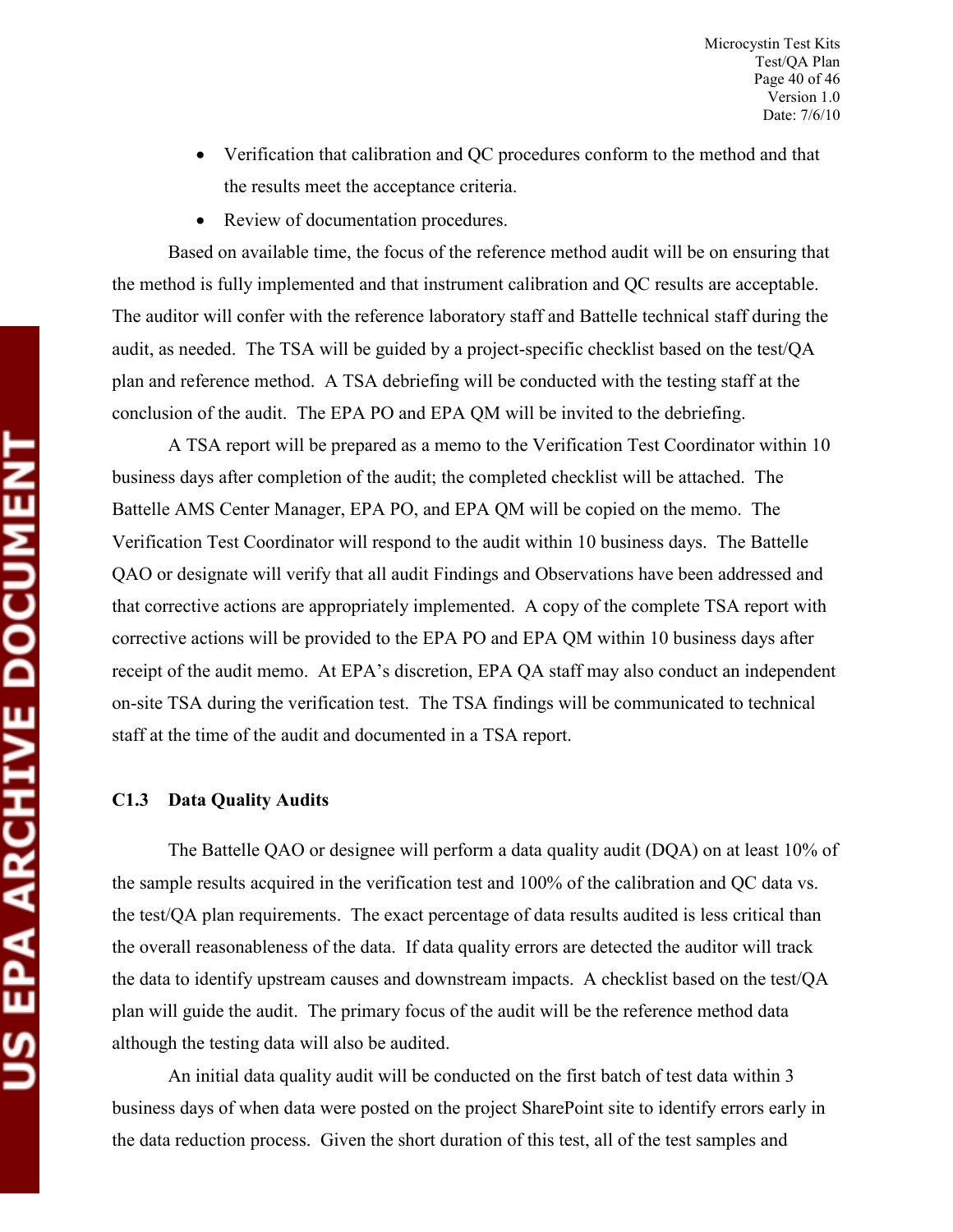subsequent aliquots for reference method analysis will be prepared the day before testing begins. The reference samples will be shipped to the reference laboratory for analysis. Therefore, the first batch of reference method data is defined as all of the reference method data. However, the first batch of testing data is defined as the testing data collected on the first day of testing. The remaining data will be audited once all data for the technologies have been posted on the project SharePoint site and once all statistical analyses are complete. The Battelle QAO, or designee, will trace the data from initial acquisition, through reduction and statistical comparisons, to final reporting. The audit will reproduce the reported results based the raw data and any calculations and data reduction procedures performed on the data to ensure that the reported results are traceable. The review of testing data will be limited to ensuring that calibrations were performed as defined in the test/QA Plan and will review 10% of the data calculations and transcriptions to identify errors and verify that the reported data are traceable to the raw data.

A DQA audit report will be prepared as a memo to the Verification Test Coordinator within 15 business days after the data are posted; the completed checklist will be attached. The Battelle AMS Center Manager, EPA PO, and EPA QM will be copied on the memo. The Verification Test Coordinator will respond to the audit within 10 business days. The Battelle QAO or designate will verify that all audit Findings and Observations have been addressed and that corrective actions are appropriately implemented. A copy of the complete DQA report with corrective actions will be provided to the EPA PO and EPA QM within 10 business days after receipt of the audit memo. At EPA's discretion, EPA QA staff may also conduct an independent audit of data quality.

#### **C1.4 QA/QC Reporting**

Each assessment and audit will be documented in accordance with Section 3.3.4 of the AMS Center  $QMP<sup>1</sup>$ . The results of the TSA and DQA will be submitted to EPA. Assessment reports will include the following:

- Identification of Findings and Observations.
- Recommendations for resolving problems.
- Response to adverse findings or potential problems.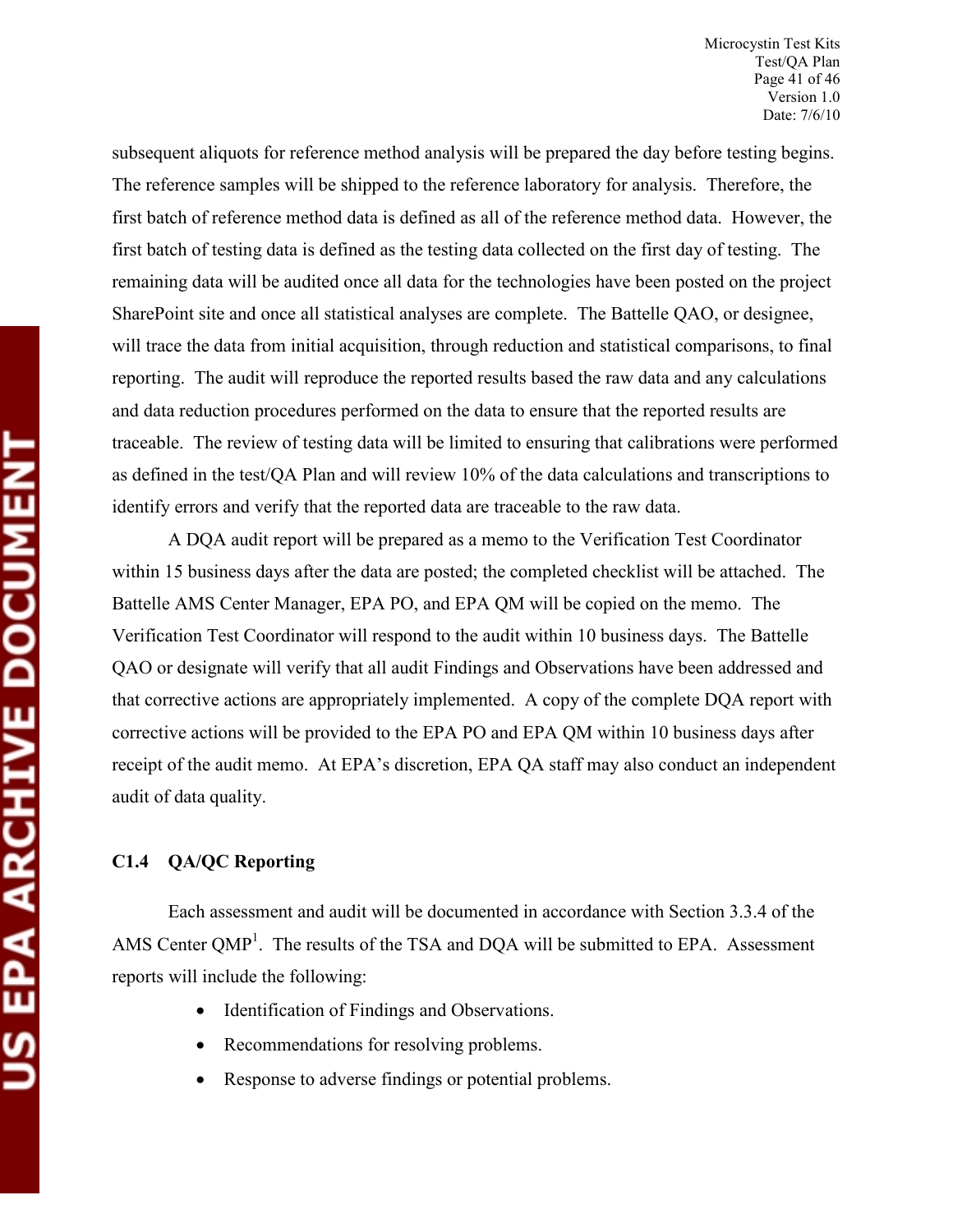- Confirmation that solutions have been implemented and are effective.
- Citation of any noteworthy practices that may be of use to others.

#### <span id="page-42-0"></span>**C2 REPORTS TO MANAGEMENT**

The Battelle QAO, during the course of any assessment or audit, will identify to the technical staff performing experimental activities any immediate corrective action that should be taken. If serious quality problems exist, the Battelle QAO is authorized to notify the Battelle AMS Center Manager who will issue the stop work. Once the assessment report has been prepared, the Verification Test Coordinator will ensure that a response is provided for each adverse finding or potential problem and will implement any necessary follow-up corrective action. The Battelle QAO will ensure that follow-up corrective action has been taken.

In addition to this test/QA plan, a final report and a verification statement for each vendor will be prepared and reviewed, with test kit data presented separately for each technology. The final report is a comprehensive document describing the verification test. The verification statement is a two-to-three page summary of the technology, the test procedures, and the test results. Each draft report and verification statement will be submitted to the respective vendor for review. They are then reviewed by EPA QM and the EPA PO. Upon approval by EPA, each verification statement will be signed by a senior manager of Battelle and by an EPA laboratory director. Original signed verification statements will be provided to the respective vendors for use in marketing their technology. Upon final review and approval, the documents will then be posted on the ETV website (www.epa.gov/etv).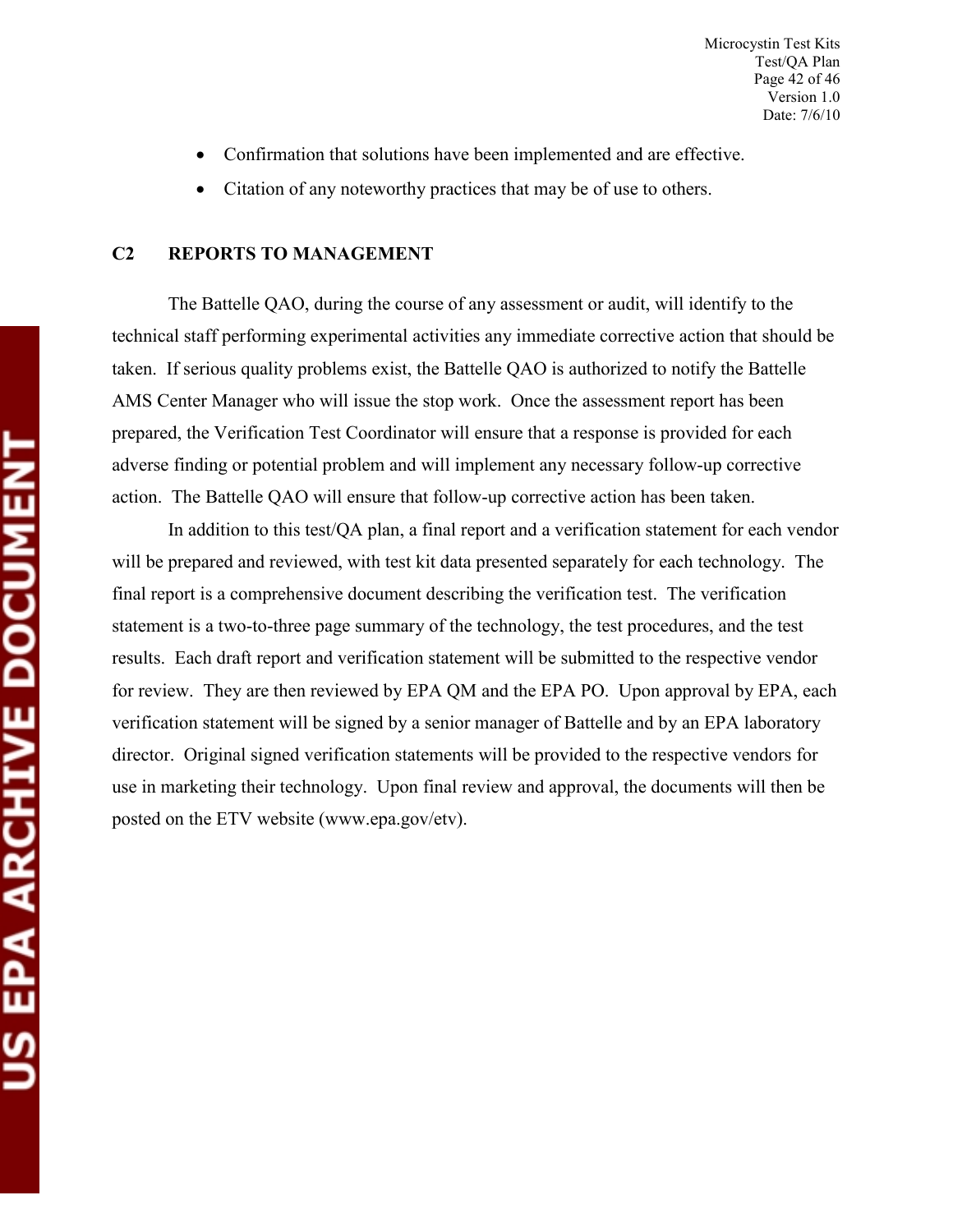## **SECTION D DATA VALIDATION AND USABILITY**

#### <span id="page-43-1"></span><span id="page-43-0"></span>**D1 DATA REVIEW, VALIDATION, AND VERIFICATION REQUIREMENTS**

The key data review requirements for the verification test are the collection of QC samples as outlined in the test/QA plan, a comparison of data sheet comments against final data to flag any suspect data, and a review of final data to resolve any questions about apparent outliers. The QA audits, as described within this document are designed to assure the quality of this data.

#### <span id="page-43-2"></span>**D2 VALIDATION AND VERIFICATION METHODS**

Section C of this test/QA plan provides a description of the validation safeguards employed for this verification test. Data validation and verification efforts include the analysis of QC samples as required in this document, and the performance of the TSA and PEA as described in Section C.

#### <span id="page-43-3"></span>**D3 RECONCILIATION WITH USER REQUIREMENTS**

This test/QA plan and the resulting ETV verification report(s) will be subjected to review by the microcystin test kit vendors, EPA, and expert peer reviewers. These reviews will assure that this test/QA plan and the resulting verification report(s) meet the needs of potential users of the microcystin test kits. Performance data for the microcystin test kits, collected under conditions where the quality control requirements for the duplicate and PEA samples were met, will be presented in the final verification report without any further comment. Performance data and reference measurements that do not meet these criteria will be noted and a discussion of the possible impact of the failed requirements on the performance evaluation will be presented in the final verification report. The final verification report(s) will be submitted to EPA in MS Word and Adobe portable document format (PDF) and subsequently posted on the ETV website (www.epa.gov/etv).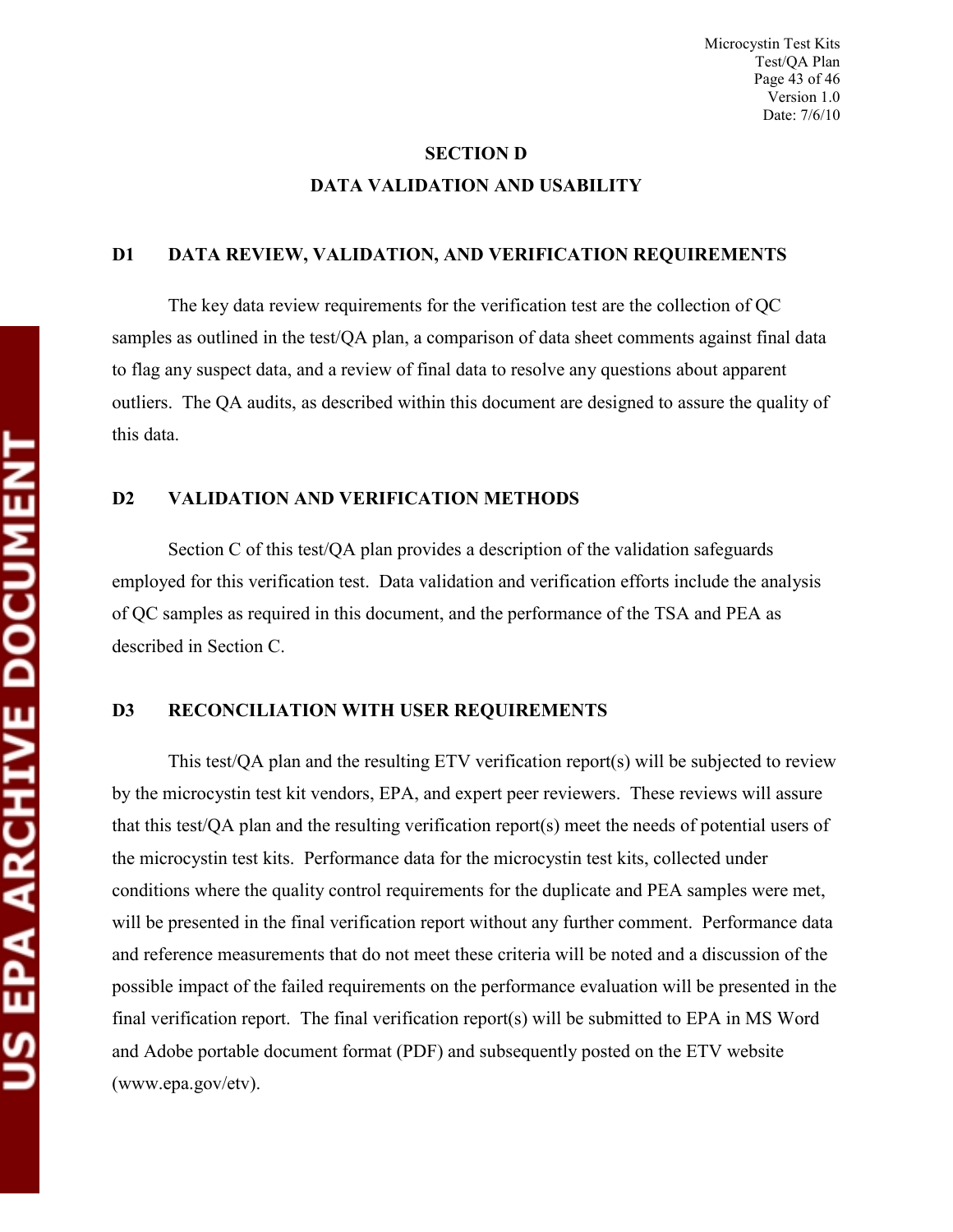Microcystin Test Kits Test/QA Plan Page 44 of 46 Version 1.0 Date: 7/6/10

## **SECTION E**

## **REFERENCES**

### <span id="page-44-1"></span><span id="page-44-0"></span>**E1 REFERENCES**

- 1. *Quality Management Plan for the ETV Advanced Monitoring Systems Center, Version 7.* U.S. Environmental Technology Verification Program, Battelle, November 2008.
- 2. *Environmental Technology Verification Program Quality Management Plan.* January, 2008(EPA/600/R-08/009).
- 3. Butler, N., et al., *Microcystins: A brief overview of their toxicity and effects, with special reference to fish, wildlife, and livestock*. January, 2009, Office of Environmental Health Hazard Assessment.
- 4. *Guidelines for Safe Recreational Water Environments, Volume 1, Coastal and Fresh Waters*. 2003: World Health Organization.
- 5. *"Guidelines Establishing Test Procedures for the Analysis of Pollutants."*, USEPA, Editor. 2000, U.S. Code of Federal Regulations.
- 6. Loftin, K.A., et al., *Comparison of Two Cell Lysis Procedures for Recovery of Microcystins in Water Samples from Silver Lake in Dover, Delaware, with Microcystin Producing Cyanobacterial Accumulations*, in *USGS Open-File Report 2008 -1341*. 2008. p. 9.
- 7. *SOP# SWS-2320.1A: Microcystin Analysis Using the Abraxis ELISA (Enzyme-Linked Immuno-Sorbent Assay) Method.* Nebraska Department of Environmental Quality.
- 8. *SOP ENV-ADM-009, Standard Operating Procedure for Sample Chain-of-Custody*  Battelle, September 2007.
- 9. Hollrah, M., *Standard Operating Procedure (SOP) Determination of algaltoxin residues in water extracts by liquid chromatography (LC)- atmospheric pressure electrospray ionization tandem mass spectrometry (MS/MS)*. December, 2005, Water Sciences Laboratory, University of Nebraska.
- 10. Cong, L.H., B.; Chen, Q.; Lu, B.; Zhang, J.; Ren, Y., *Determination of trace amount of microcystins in water samples using liquid chromatography coupled with triple quadrupole mass spectrometry. Anal. Chim. Acta*, 2006. **569** (1-2): p. 157-168.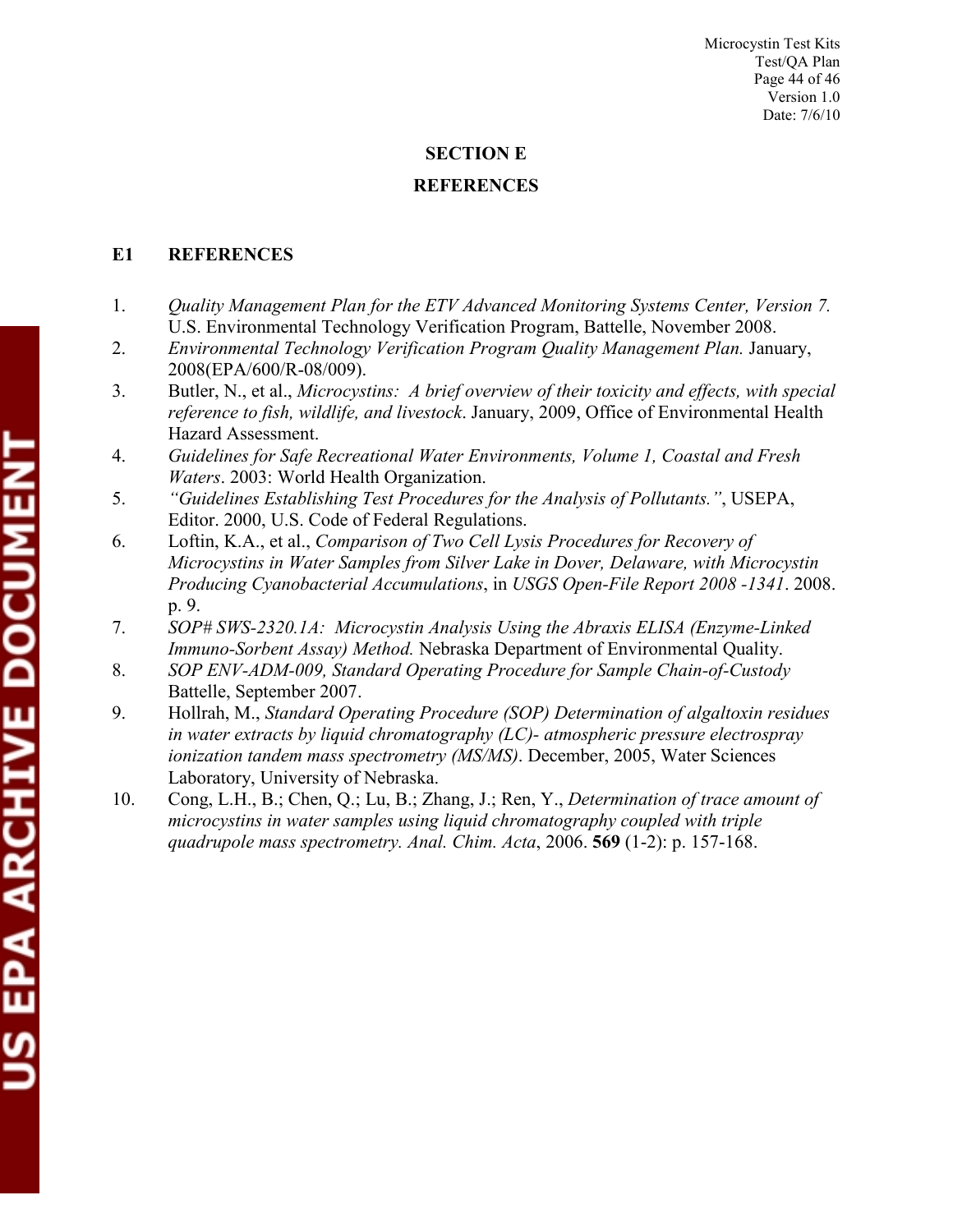## **APPENDIX A EASE OF USE QUESTIONNAIRE**

Technology Evaluated:

Operator: Date:

Kit-

- 1) Clarity of instruction manual:
- 2) Solutions/reagents easily identifiable?
- 3) Storage conditions of solutions/reagents readily marked/easily available?
- 4) Number of samples that can be processed per kit?
- 5) All containers/packaging easy to open?

Reagents-

- 1) Ease of reagent preparation:
- 2) Reagent storage requirements:
- 3) Shelf life of reagents as received in kit:
- 4) Shelf life of reagents once prepared for analysis:
- 5) Equipment/materials required for reagent prep (i.e., balances, pipettes, etc)? Anything specialized?

Equipment-

1) User-friendliness of software or electronic readout: